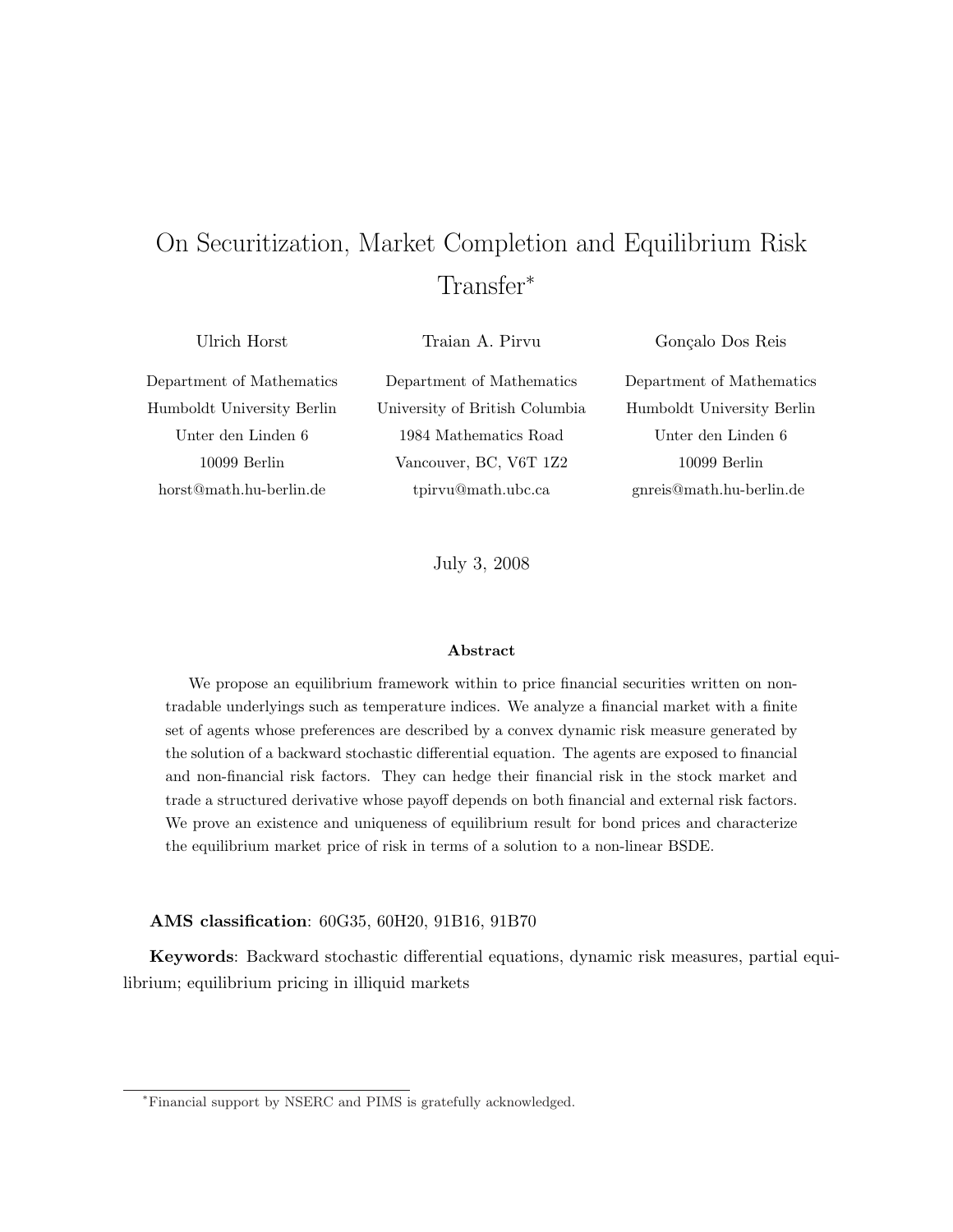# 1 Introduction and overview

In recent years there has been an increasing interest in structured derivatives at the interface of finance and insurance. Mortgage backed securities, risk bonds, and weather derivatives are the end-product of a financial process called securitization that transforms non-tradable risks into tradable assets. Developed in the 1970s, the original goal of securitization was to create securities based on financial assets such as receivables on mortgage or auto loans. The idea of pooling and selling insurance risk that cannot be hedged through investments in the capital markets alone has since been extended to an array of non-financial assets including aircrafts and buildings and - more recently - external risk factors such as weather and climate phenomena.

Insurance companies traditionally share their underwriting risk with re-insurers. Reinsurance can be viewed as a form of risk sharing where insurers conclude agreements with the purpose of an efficient redistribution of the commitments among them. The problem of efficient risk allocation in a reinsurance market has first been studied in a seminal paper by Borch (1962). His model has recently been extended in several important ways by, e.g., Hu, Imkeller & Müller (2005), Filopovic & Kupper (2006) and Barrieu & El Karoui (2005). The latter also clarify the link between risk sharing and indifference valuation for certain classes of translation invariant utilities.

Nowadays insurance companies and other institutional investors increasingly transfer their exposure to non-financial risk to the capital markets by selling structured products to customers that seek financial securities with low correlation with stock indices as additions to diversified portfolios. Structured products are typically written on non-tradable underlyings so the market for such products is generally incomplete. Typically, it is also quite illiquid with only a relatively small number of market participants. In such an environment utility indifference valuation is not always an appropriate pricing scheme: for the indifference value to be a transaction rather than mere benchmark price price the demand for an asset must come form many individuals with identical preferences and endowments while the supply must come from a single agent.

In this paper we propose a general equilibrium framework within which to price structured derivatives. Our model is flexible enough to capture both the traditional case of risk sharing and the more involved case of risk transfer. In a model of risk sharing individual risk exposures are pooled and redistributed using an auxiliary asset that follows a forward dynamics with a given volatility. In a model of risk transfer the exchange of risk takes place through trade in a derivative security that follows a backward dynamics with an exogenous volatility.

We consider a partial equilibrium model with a finite set of economic agents that have dynamic monetary utility functions, i.e., the utility of any cash amount added to a position is the cash amount itself. Following the approach of Barrieu & El Karoui (2005) we consider utility functions generated by the solution to a backward stochastic differential equation (BSDE). We assume that the agents can trade a stock and a financial security ("risk bond") whose payoff depends on a non-financial risk factor and that agents maximize their utility from terminal consumption.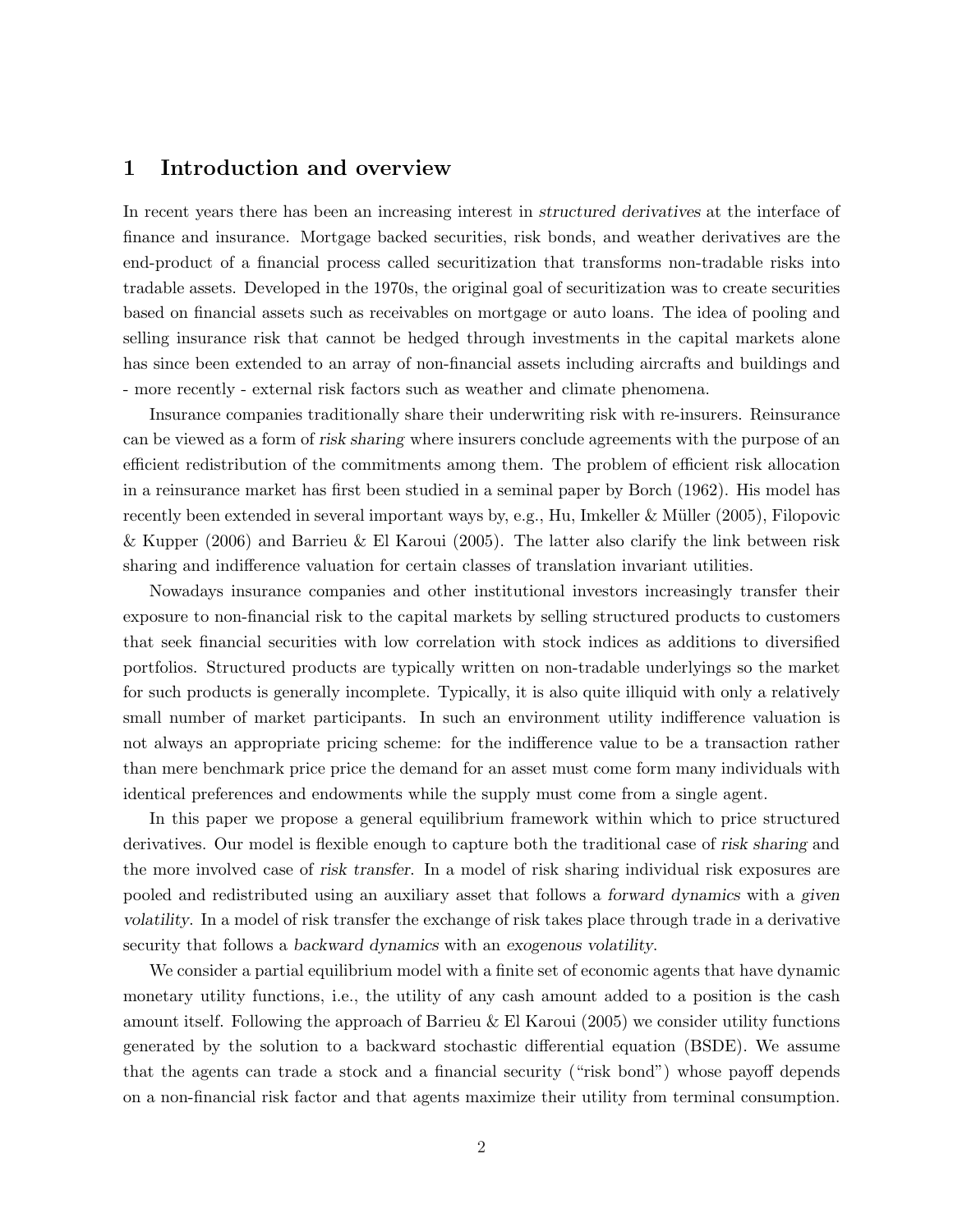Asset prices will follow an exogenous diffusion possibly depending on the external risk factor; by contrast the risk bond will be priced endogenously by an equilibrium condition. In order to prove existence and uniqueness of equilibrium prices, we first characterize a set of market prices of risk that are consistent with the assumption of no-arbitrage in the stock and bond market. For any such price of risk we then solve the agents' optimization problem under the assumption that the bond completes the market. The assumption of market completeness is always satisfied in a model of risk sharing; for the case of risk transfer it imposes an additional restriction that needs verification. Subsequently we characterize a candidate for the equilibrium market price of risk in terms of a solution to a BSDE. For the special case of exponential utility functions and for market prices of financial risk that satisfy a version of the Novikov condition we use the Clark-Haussmann formula to obtain an explicit representation of the equilibrium bond price volatility. From this representation we see that the market is indeed complete in equilibrium if the risk bond's payoff depends monotonically on the external risk factor. A similar condition has been derived by Horst & Müller (2006) using a different method. Our approach via the Clark-Haussmann formula appears more direct and requires weaker conditions.

Our analysis of equilibrium is based on a representative agent approach. The idea is to consider a social planer and let her share the aggregate risk among individual agents in a Pareto optimal way is standard in the framework of complete markets. A landmark paper that uses the representative agent approach to establish existence and uniqueness of the equilibrium results in a stochastic consumption/production economy with continuous trade is Karatzas et al. (1990). In their model the representative agent's preference is given by a weighted average of the individual agents' utilities where the weights are part of the solution of the equilibrium. The weights are chosen so that markets clear; the existence/uniqueness of an equilibrium is then achieved by a fixed point argument.<sup>1</sup> The analysis is much simpler when preferences are monetary. In that case the representative agent turns out to be independent of the equilibrium to be supported.

The application of the representative agent approach to the case of dynamic monetary utilities is new to the best of our knowledge. Filipovic & Kupper (2006) studied a static model; Barrieu  $\&$  El Karoui (2004, 2005) and Hu, Imkeller  $\&$  Müller (2005) considered dynamic models, but restricted themselves to the simpler case of risk sharing. Horst & Müller (2006) analyzed the equilibrium for a particular class of dynamic monetary utilities, the entropic one. Their method relied on the closed form representation of the optimal solution of an agent's optimization problem as computed by duality methods. We characterize the representative agent's preferences in terms of a convolution of individual utility functions, solve her optimization problem, and show that equilibrium prices in the representative agent economy are equilibrium prices of the underlying

<sup>&</sup>lt;sup>1</sup>We notice that Karatzas et al. (1990) studied the problem of reallocating a perishable good by trading a financial security in zero net supply. Hence their model cannot be applied to our framework of risk transfer where the goal is to price a dividend paying asset in unit net supply.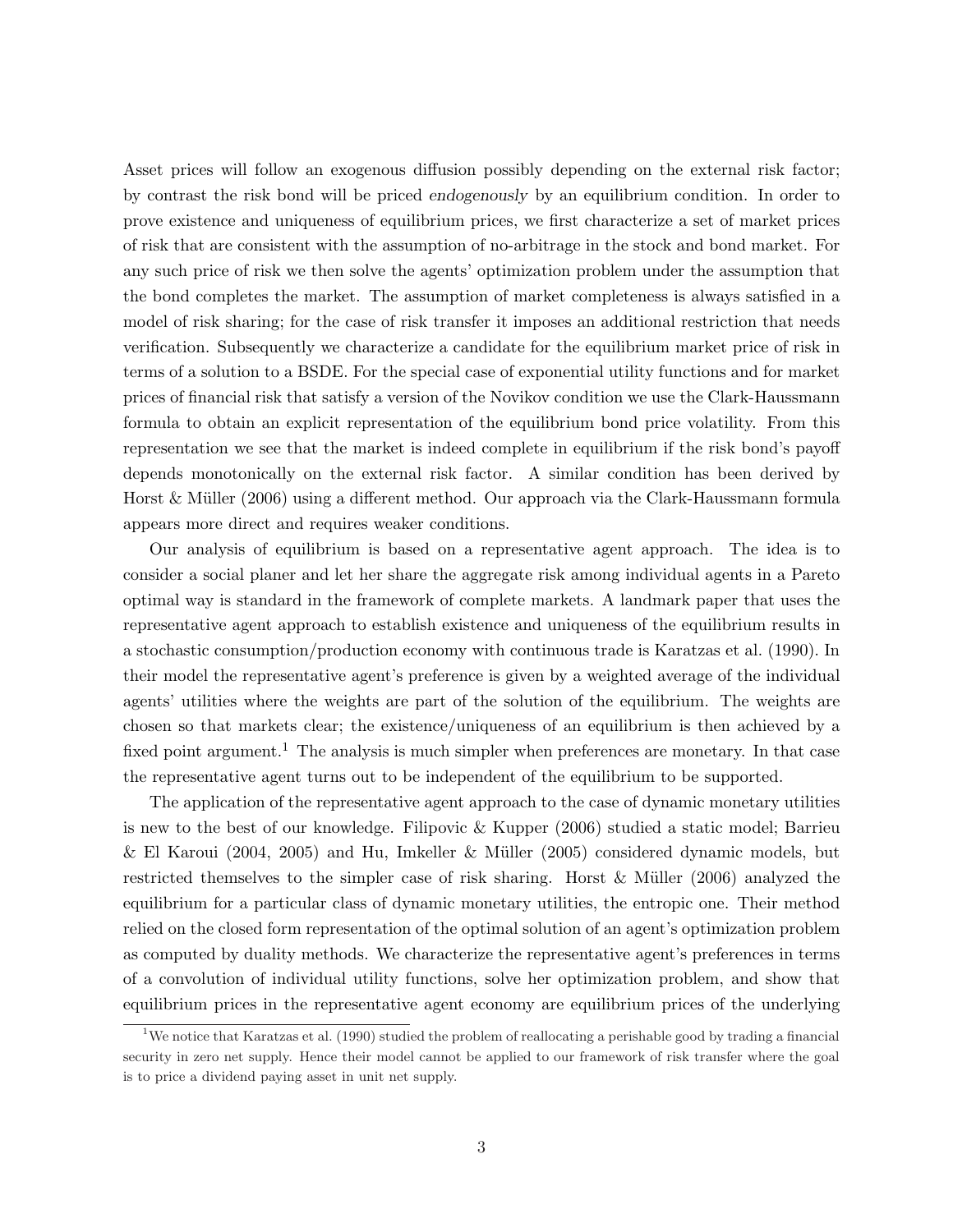competitive economy. It turns out that an equilibrium market price of risk can be characterized in terms of a solution to a BSDE. For the case of dynamic entropic risk measures we show that the equilibrium market price is risk can be characterized in terms of a solution to a BSDE with quadratic growth<sup>2</sup>. We establish boundedness properties of the integrand and a representation of the integrand in terms of a Lipschitz continuous function of the forward process from which we then deduce uniqueness of equilibrium in a certain class.

The model of this paper is much more general than that of Horst  $\&$  Müller (2006). They considered a benchmark case with a deterministic market price of financial risk. The representative agent framework proposed in this paper allows us to go a lot further. Our approach is flexible enough to capture market prices of financial risk that are bounded functions of the stock price. It also applies to certain class of stochastic volatility models with unbounded market prices of financial risk and to the case where the market price of financial risk depends on the external risk factor. The latter captures a dependence of asset prices on non-financial sources of risk. To deal with these cases we establish existence and differentiability of quadratic BSDE results with unbounded terminal values that extend some of the results of Anlirchner, Imkeller & dos Reis (2007). We also report an array of numerical results that shed additional light on the structure of our equilibrium pricing problem and the quantitative differences between risk sharing and risk transfer. Our simulations suggest that, at least within our framework, risk transfer is more beneficial for the agents than risk sharing and that a dependence of the market price of financial risk on the external risk factor may generate a significant dependence of stock prices on non-financial risk factors.

The remainder of this paper is organized as follows. We specify our microeconomic setup in Section 2 and solve the individual agent's optimization problem in Section 3. For the special case of exponential utility function the solution is given in closed form in Section 4. Section 5 performs the representative agent analysis and gives sufficient conditions for existence and uniqueness (in a certain class) of competitive equilibria. A model with an unbounded market price of financial risk where all these assumptions can be verified is studied in Section 6. Numerical simulations of equilibrium prices and optimal utilities the are reported in Section 7; Section 8 concludes.

# 2 The microeconomic setup

We consider a partial equilibrium model with a finite set  $A$  of economic agents. The agents can trade a stock whose price process  $(S_t)$  follows an exogenous diffusion and a structured derivative whose payoff depends on a non-tradable risk factor described by the stochastic process  $(R_t)$ . The structured derivative is in fixed supply and will be priced by equilibrium considerations. The

 $2$ The dynamics of an agent's optimal wealth for given pricing scheme, i.e., a given market price of external risk follows a linear BSDE. In equilibrium this linear BSDE turns into a quadratic BSDE so the analysis of equilibrium is mathematically much more involved than the utility optimization problem.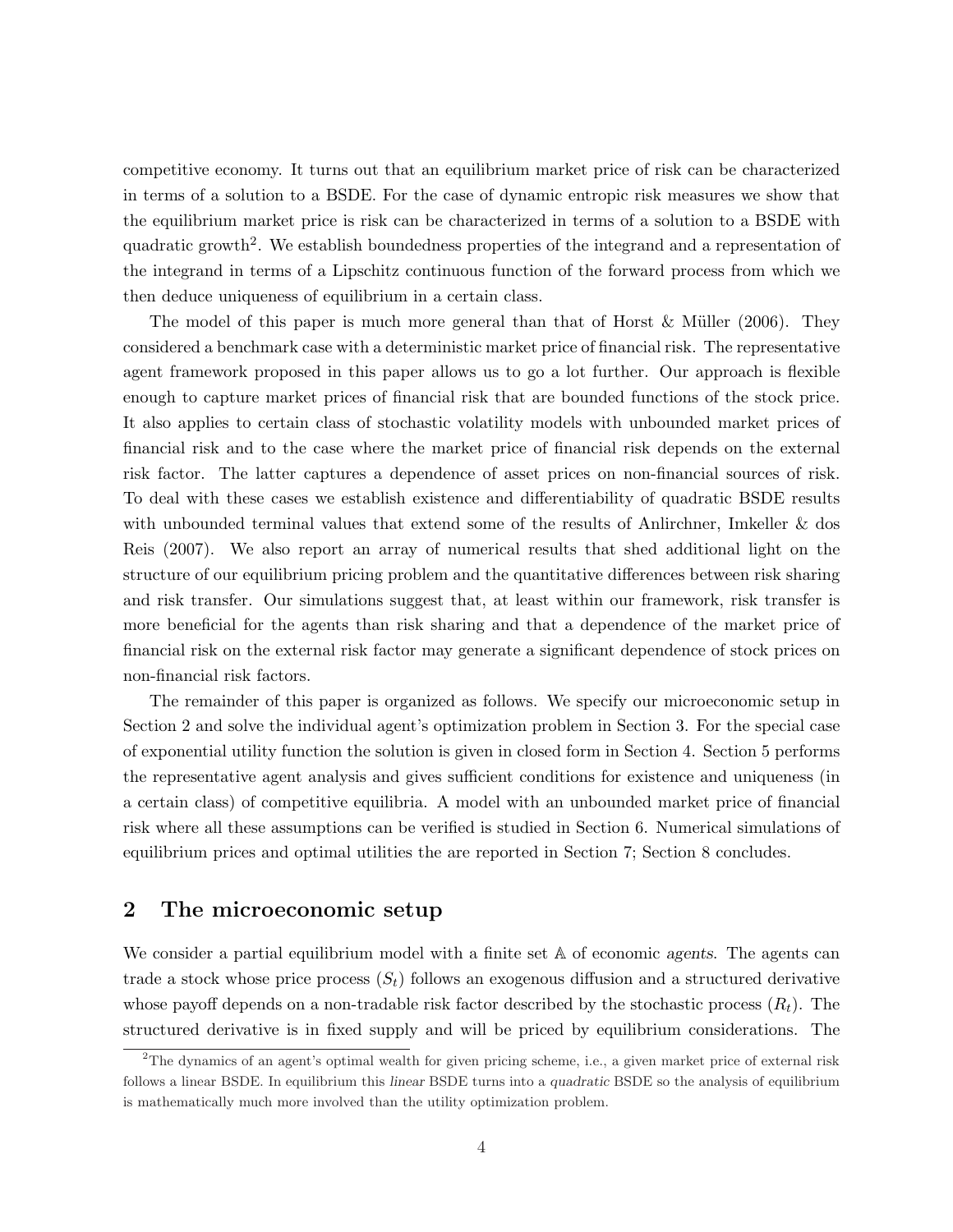processes  $(S_t)$  and  $(R_t)$  are driven by independent Brownian motions  $W^S$  and  $W^R$  defined on a filtered probability space  $(\Omega, \mathcal{F}, (\mathcal{F}_t), \mathbb{P})$ . More precisely, we assume that

$$
\frac{dS_t}{S_t} = \mu_t^S dt + \sigma_t^S dW_t^S \tag{1}
$$

where the diffusion coefficients  $\mu^S$  and  $\sigma^S$  are adapted to the filtration generated by  $W^S$  and  $W^R$ . This allows for a feedback from the external risk factor into the dynamics of asset prices. The external risk process  $(R_t)$  is assumed to follow a Brownian motion with deterministic drift and volatility driven by  $W^R$ :

$$
dR_t = a_t dt + bdW_t^R. \tag{2}
$$

#### 2.1 Payoffs and preferences

We think of the structured derivative ("bond") as being issued by an institutional investor with the intention of shifting some of its exposure to non-financial risk to the capital markets. The exposure can be direct through, for instance, a dependence of an insurer's underwriting risk on weather derivatives or indirect through a dependence of its financial risk on external events.

## 2.1.1 Payoffs

The bond's terminal payoff  $(h^I)$  and "yield curve"  $(\varphi^I)$  may depend on both S and R. This allows the issuer to adjust coupon payments in reaction to financial losses due to external events. Since the bond is in fixed supply, accumulated interest payments cannot be reinvested in the bond market in the same way interest payments are usually reinvested in a savings account. Under the simplifying assumption that the risk-free interest rate equals zero the bond's accumulated payoff  $H<sup>I</sup>$  up to maturity is thus given by

$$
H^{I} = h^{I}(T, R_{T}, S_{T}) + \int_{0}^{T} \varphi^{I}(u, R_{u}, S_{u}) du.
$$
 (3)

The income  $H^a$  of the agent  $a \in A$  may also be exposed to financial and non-financial risk. More specifically, we assume that

$$
H^{a} = h^{a}(T, R_{T}, S_{T}) + \int_{0}^{T} \varphi^{a}(u, R_{u}, S_{u}) du.
$$
\n(4)

Assumption 2.1. All the payoff functions are bounded with uniformly bounded Lipschitz derivatives with respect to the non-financial risk factor.

#### 2.1.2 Preferences

We assume that the agents have monetary utility functions. This allows us to measure their wellbeing on a common scale. More specifically, we assume that - up to a change of sign - the utility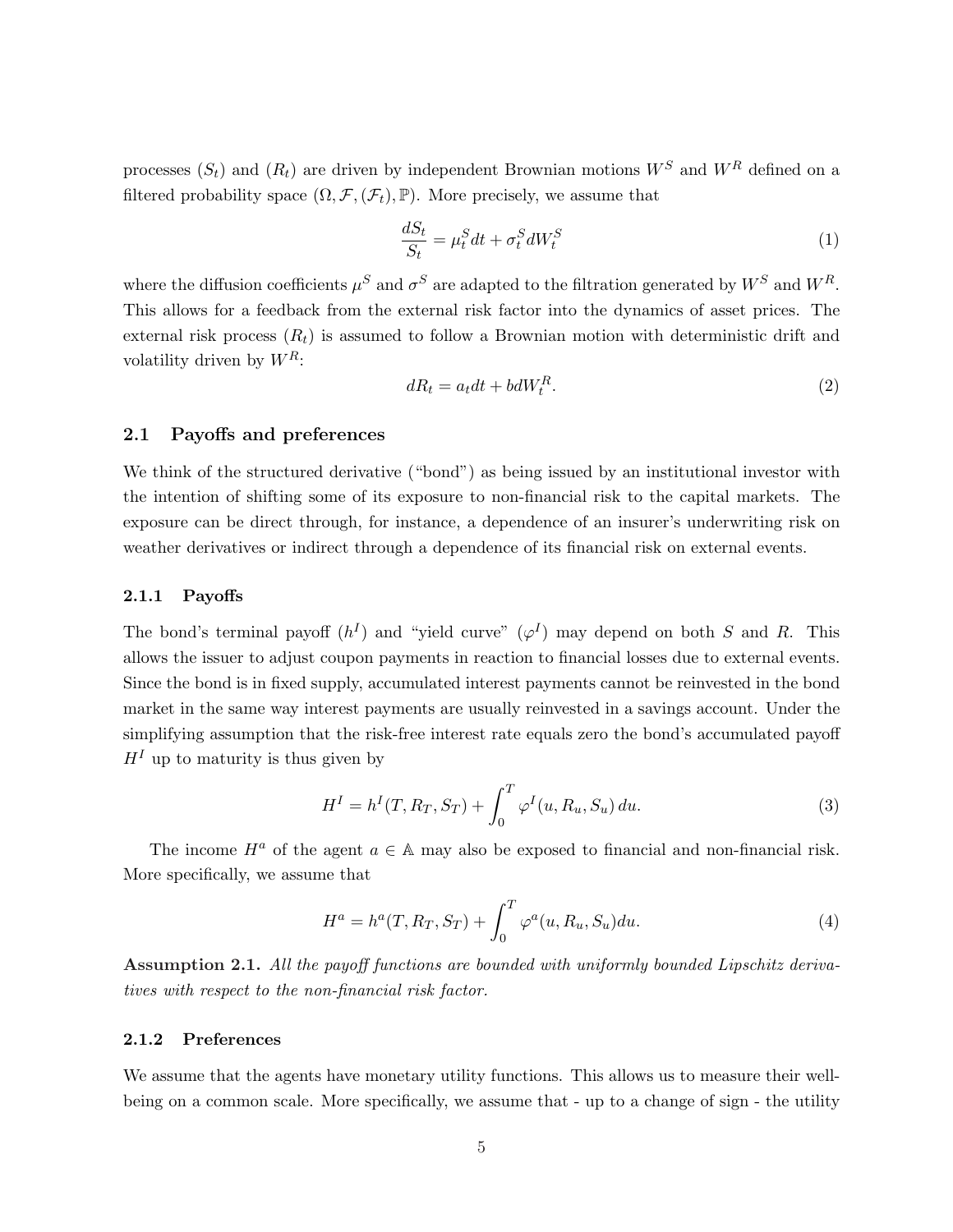function of the agent  $a \in A$  is given by a dynamic convex risk measure generated by the solution to a backward stochastic differential equation (BSDE); for more details on the link between BSDEs and convex measures of risk see Section 6.2 in Barrieu & El Karoui (2005)).

**Definition 2.2.** (i) A backward stochastic differential equation is an equation of the form

$$
Y_t = H - \int_t^T Z_s dW_s + \int_t^T F(s, Y_s, Z_s) ds \quad (0 \le t \le T)
$$
 (5)

where W is a standard n-dimensional Brownian motion on a probability space  $(\Omega, \mathcal{F}, \mathbb{P})$ equipped with the standard Brownian filtration  $(\mathcal{F}_t)$ . The time T is called the terminal time, while the random function F and the  $\mathcal{F}_T$ -measurable random variable H are referred to as the driver and terminal condition, respectively.

(ii) A solution consists of an adapted process Y and an adapted integrand Z that satisfy the integral equation (5).

Backward stochastic differential equations have recently attracted much attention as a mathematical framework for modelling the evolution of risk assessments and expected utilities when an agent's income at maturity is a known function of some underlying diffusion process (called the forward process). We shall assume that the dynamics of the risk assessment  $(Y_t^a)$  of the agent  $a \in A$  can be described by a BSDE with driver  $g^a$  and terminal condition  $\xi^a$ . More precisely,

$$
-dY_t^a = g^a(t, Z_t)dt - Z_t^a dW_t \quad \text{with} \quad Y_T = -\xi^a. \tag{6}
$$

The driver  $g^a$  completely specifies the agent's risk preferences. It is assumed to be convex and differentiable in z. In the absence of any trading opportunities the terminal condition  $-\xi^a$  is given by the agent's initial endowment  $-H^a$ . In general, it will be given by the sum of the agent's random income and her gains or losses from trading.

## 2.2 Pricing rules and the market price of external risk

The bond price process will be derived endogenously by an equilibrium condition. Pricing the bond by market considerations requires the price process to be determined by a linear pricing rule - otherwise the agents have an incentive to trade the bond on a secondary market. A linear pricing scheme on  $L^2$  can be identified with an 2-dimensional predictable process  $\theta$  that makes the process  $(Z_t^{\theta})$  defined by

$$
Z_t^{\theta} = \exp\left(-\int_0^t \theta_s dW_s - \frac{1}{2} \int_0^t \theta_s^2 ds\right)
$$
 (7)

a uniformly integrable martingale; see, e.g. Horst  $&$  Müller (2006). For any such process we denote by  $\mathbb{P}^{\theta}$  a probability measure equivalent to  $\mathbb{P}$  with density  $Z^{\theta}$  and introduce the  $\mathbb{P}^{\theta}$ -Brownian motion

$$
W_t^{\theta} = W_t + \int_0^t \theta_s \, ds.
$$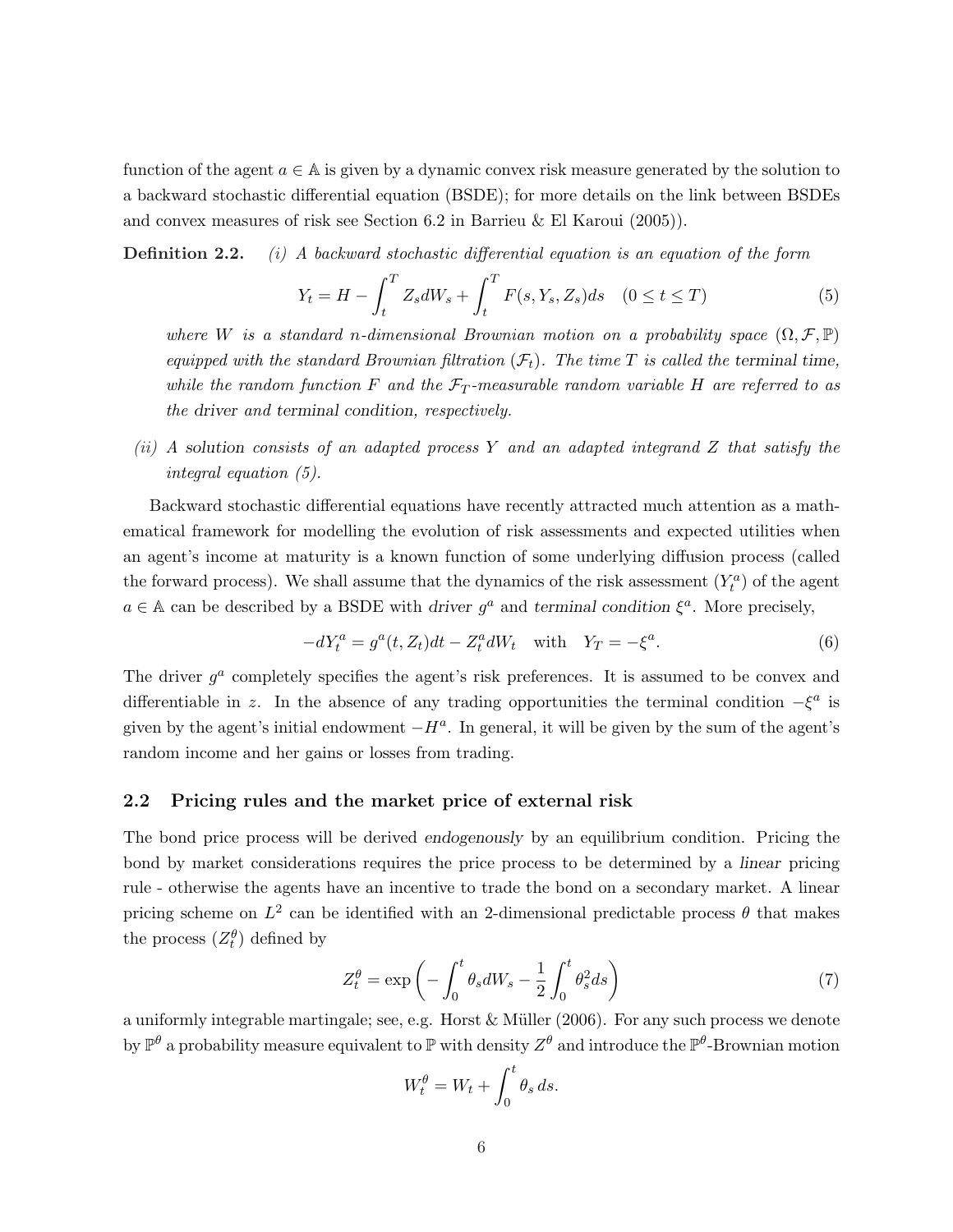**Remark 2.3.** The density process  $Z^{\theta}$  is a uniformly integrable martingale if, for instance, the process  $\theta$  satisfies Novikov's condition or, more generally, if it belongs to the class of  $\mathbb{P}\text{-}BMO$ processes. Loosely speaking this means that the process  $\theta$  defines a good measure change. We refer to Kazamaki (1994) for an extensive discussion of BMO-martingales.

Following Horst & Müller (2006) we refer to the first component  $(\theta^S)$  of the vector  $\theta = (\theta^S, \theta^R)$ as the market price of financial risk. This process is exogenous because the agents' demand does not affect the dynamics of stock prices. It is given by

$$
\theta_t^S = \frac{\mu_t^S}{\sigma_t^S}.\tag{8}
$$

The second component  $(\theta^R)$  is called the market price of external risk. It will be derived by an equilibrium approach. For a given price of external risk the initial bond price is  $B_0^{\theta} = \mathbb{E}^{\theta}[H^I].$ This expectation makes sense because  $H<sup>I</sup>$  is bounded. To exclude arbitrage opportunities bond prices  $(B_t^{\theta})$  need to be defined as the conditional discounted expected payoffs under  $\mathbb{P}^{\theta}$  so

$$
B_t^{\theta} = \mathbb{E}^{\theta} \left[ h^I(T, R_T, S_T) + \int_0^T \varphi^I(s, R_s, S_s) ds | \mathcal{F}_t \right].
$$

Representing the random variables  $B_t^{\theta}$  as stochastic integrals with respect to the  $\mathbb{P}^{\theta}$ -Brownian motion  $W^{\theta}$  yields an adapted process  $\kappa^{\theta} = (\kappa^{\theta,S}, \kappa^{\theta,R})$  such that

$$
B_t^{\theta} = \mathbb{E}^{\theta}[H^I] + \int_0^t \kappa_s^{\theta} dW_s^{\theta}
$$
  
= 
$$
\mathbb{E}^{\theta}[H^I] + \int_0^t \kappa_s^{\theta,S}(dW_s^S + \theta_s^S ds) + \int_0^t \kappa_s^{\theta,R}(dW_s^R + \theta_s^R ds).
$$
 (9)

## 2.3 Equilibrium pricing rules

Our goal is to characterize a class of equilibrium pricing rules for the risk bond. We shall distinguish two notions of equilibrium: equilibrium in a model of risk sharing and equilibrium in models of risk transfer. In models of risk sharing the agents pool their risks and redistribute them by trading a fictitious non-dividend paying asset. In a model of risk transfer income streams are exchanged through decentralized markets by trading a dividend-paying risk bond<sup>3</sup>.

#### 2.3.1 Equilibrium in a model of risk sharing

Much of the mathematical finance literature is concerned with models of optimal or equilibrium risk sharing. In this section we show how this case fits within our framework. To this end, we introduce, for any given market price of risk  $\theta$  a forward price process

$$
d\bar{B}_t^{\theta} = dW_t^R + \theta_t^R dt, \qquad \bar{B}_0^{\theta} = 0.
$$
\n(10)

<sup>&</sup>lt;sup>3</sup>The fictitious asset can be viewed as a form of mutual contract through which the exchange of risk exposures takes place so it is natural to assume that it is in zero net supply.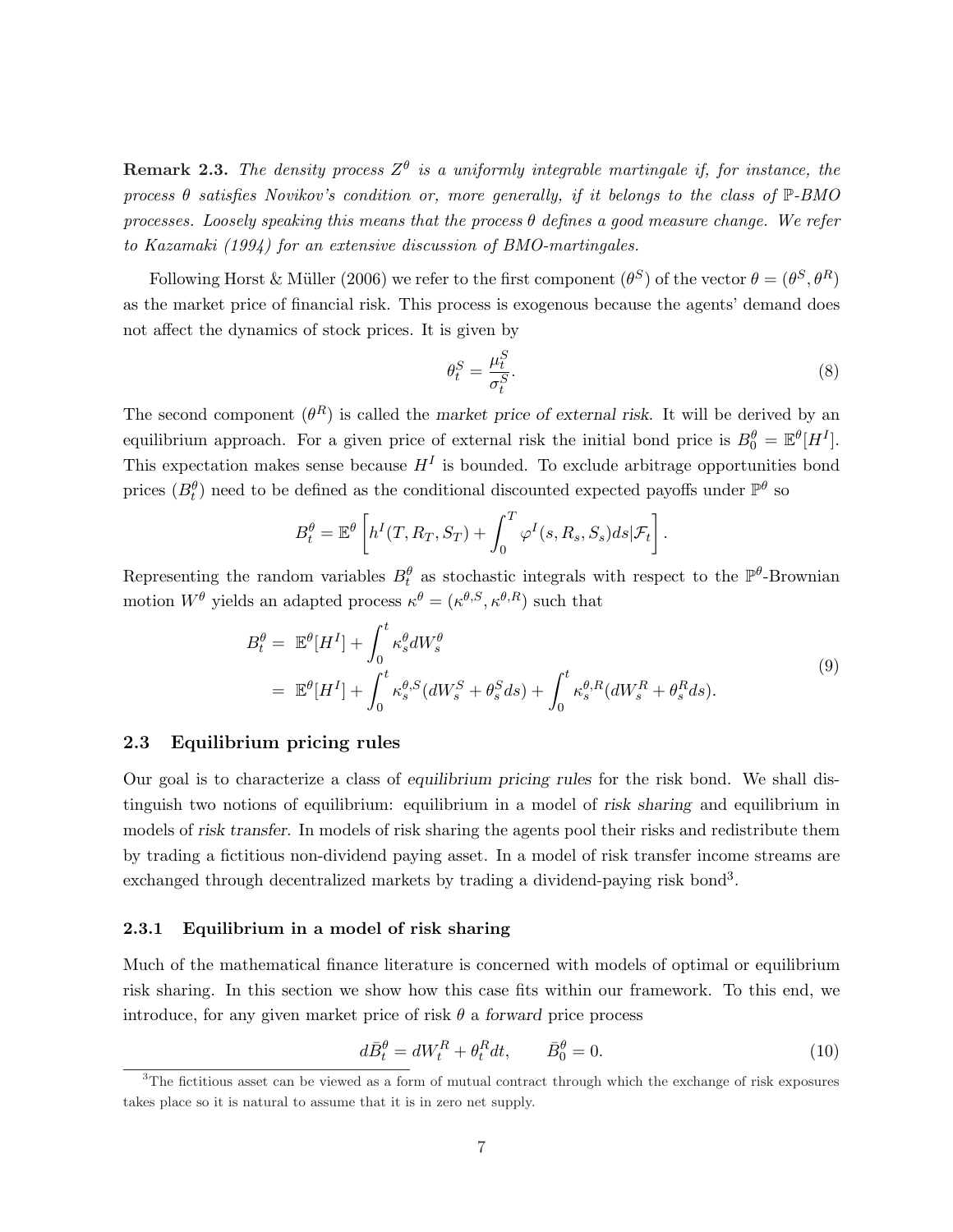We view the process  $(\bar{B}_t^{\theta})$  as the price process of a non-dividend paying (auxiliary, fictitious) asset in zero net supply and denote the holdings of the agent  $a \in A$  in the stock and fictitious asset at time t by  $\pi_t^{a,1}$  $t^{a,1}_t$  and  $\pi_t^{a,2}$  $t^{a,2}$ , respectively. Introducing the additional asset completes the market because its volatility is strictly positive; in fact, it is with no loss of generality normalized to one. The gains or losses from trading are then given by

$$
\bar{V}_t^{a,\theta}(\pi^a) = \int_0^t \pi_s^{a,1} dS_s + \int_0^t \pi_s^{a,2} d\bar{B}_s^{\theta}
$$
\n(11)

and the dynamics of the resulting risk process is described by a backward stochastic differential equation

$$
-d\bar{Y}^a_t(\pi^a) = g^a(t, Z^a_t)dt - Z^a_t dW_t \quad \text{with} \quad \bar{Y}^a_T(\pi^a) = -H^a - \bar{V}^{a, \theta}_T(\pi^a). \tag{12}
$$

The following notion of admissible trading strategies guarantees that there is no arbitrage in the extended market and that the agent's utility for an admissible trading strategy is well defined.

**Definition 2.4.** For a given pricing measure  $\mathbb{P}^{\theta}$  we denote by  $\bar{\mathbb{S}}^{\theta}$  the class of all trading strategies  $\bar{\pi}$  that are  $(\mathcal{F}_t)$ -adapted and satisfy

$$
\mathbb{E}\int_0^T||\bar{\pi}_s||^2d\langle \bar{B}^{\theta},S\rangle_s<\infty,
$$

where  $|| \cdot ||$  stands for the Euclidean norm. A trading strategy  $\bar{\pi} \in \bar{\mathbb{S}}^{\theta}$  is admissible if the BSDE (12) has a unique solution. The set of all admissible strategies is denoted  $\bar{S}^{\theta}$ .

The agent's goal is to minimize her terminal risk (maximize her terminal utility) from trading in the stock and auxiliary market. Her optimization problem is thus given by

$$
\min_{\bar{\pi}^a \in \bar{\mathcal{S}}^{\theta}} Y_0^a(\bar{\pi}^a). \tag{13}
$$

We call  $\theta^*$  an equilibrium market price of risk if the optimal utilities are attained and the market clearing condition of zero total excess demand in the auxiliary asset holds at any point in time.

**Definition 2.5.** A market price of external risk  $\theta^*$  that makes the density process in (7) a uniformly integrable martingale is an equilibrium market price of risk in a model of risk sharing if there exist optimal admissible trading strategies  $\tilde{\pi}^a$  for all agents  $a \in A$  such that the auxiliary market clears at all times in all the states of the world, i.e., almost surely

$$
\sum_{a \in \mathbb{A}} \tilde{\pi}_t^{a,2} \equiv 0 \quad (0 \le t \le T).
$$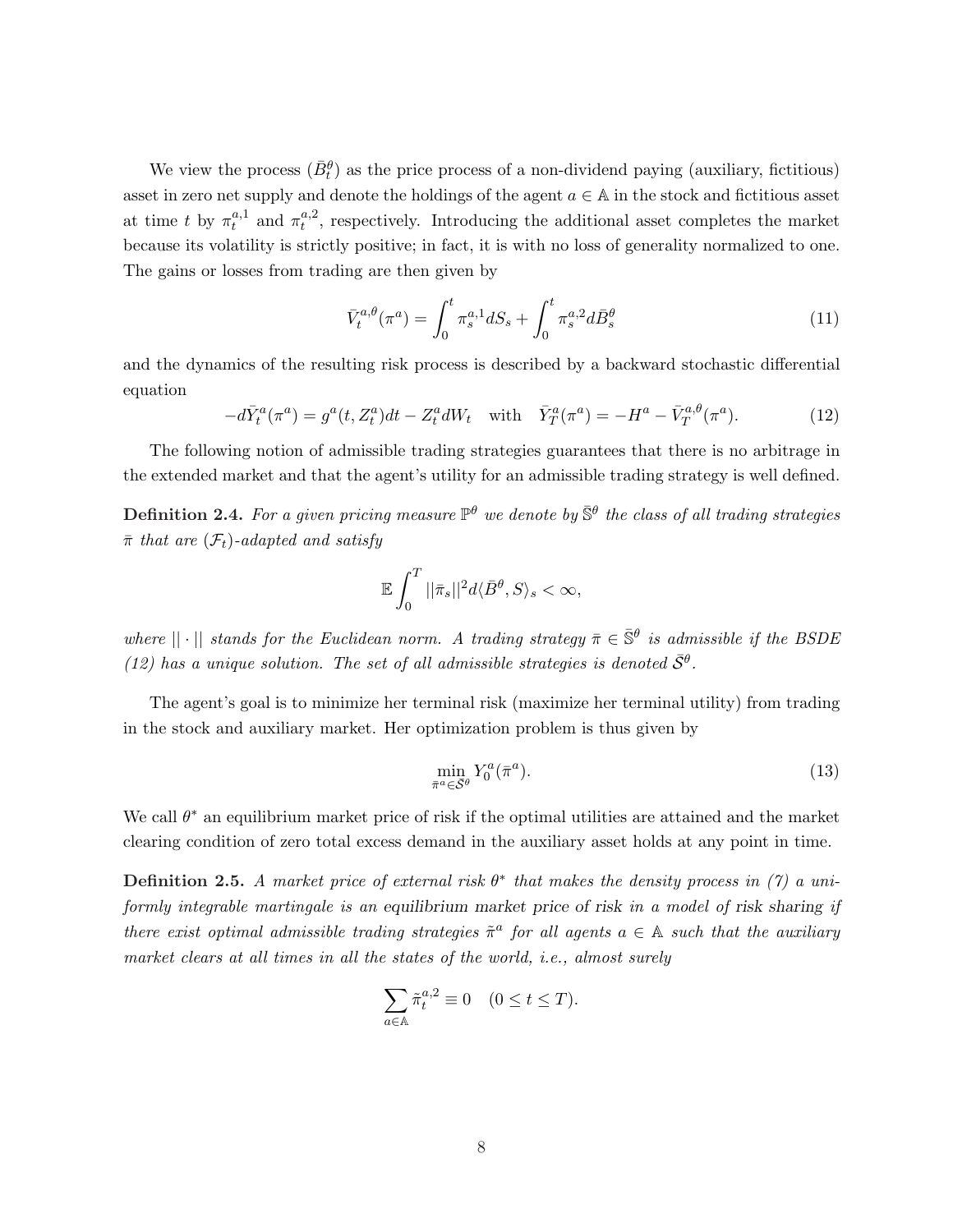#### 2.3.2 Equilibrium in a model of risk transfer

The goal of this paper is to go a step further and address the more involved problem of risk transfer. Here the exchange of risk exposures takes place through trade in a dividend-paying risk bond. In this case the bond price process follows a backward (not forward) dynamics and its volatility is endogenously determined by the equilibrium condition<sup>4</sup>. We denote the holdings of the agent  $a \in A$  in the stock and bond market at time t by  $\pi_t^{a,1}$  $_{t}^{a,1}$  and  $\pi_{t}^{a,2}$  $t^{a,2}_t$ , respectively, so in this case her gains from trading are given by

$$
V_t^{a,\theta}(\pi^a) = \int_0^t \pi_s^{a,1} dS_s + \int_0^t \pi_s^{a,2} dB_s^{\theta}.
$$
 (14)

The associated risk process evolves according to the BSDE

$$
-dY_t^a(\pi^a) = g^a(t, Z_t)dt - Z_t dW_t \quad \text{with} \quad Y_T^a(\pi^a) = -H^a - V_T^{a, \theta}(\pi^a). \tag{15}
$$

**Definition 2.6.** For a given pricing measure  $\mathbb{P}^{\theta}$  we denote by  $\mathbb{S}^{\theta}$  the class of all trading strategies  $\pi$  that are  $(\mathcal{F}_t)$ -adapted and satisfy

$$
\mathbb{E}\int_0^T||\pi_s||^2d\langle B^\theta,S\rangle_s<\infty.
$$

A trading strategy  $\pi \in \mathbb{S}^{\theta} \in$  is called admissible if the BSDE (15) has a unique solution. The set of all admissible strategies is denoted  $S^{\theta}$ .

The process  $\theta^*$  will be called an equilibrium market price of risk in a model of risk transfer if at any point in time the total demand for the bonds equals one, i.e., if the bond market clears.

**Definition 2.7.** A market price of external risk  $\theta^*$  that makes the density process in (7) a uniformly integrable martingale is an equilibrium market price of risk in the model of risk transfer if there exist optimal admissible trading strategies  $\tilde{\pi}^a$  such that

$$
\sum_{a \in \mathbb{A}} \tilde{\pi}_t^{a,2} \equiv 1 \quad (0 \le t \le T).
$$

In order to have a unified presentation and to simplify the exposition of the results we shall from now on use the notation of this subsection with the understanding that  $\kappa^{\theta,S} \equiv 0$  and  $\kappa^{\theta,R} \equiv 1$ in (9) in the case of risk sharing.

# 3 The individual optimization problems

In order to establish the existence of a competitive equilibrium we first consider a single agent's optimization problem. To this end, we fix a market price of risk  $\theta$  and denote by  $\mathbb{P}^{\theta}$  the corresponding pricing measure. For the optimization problem to have a solution we need to assume

<sup>4</sup> In a model of risk sharing it is normalized to unity.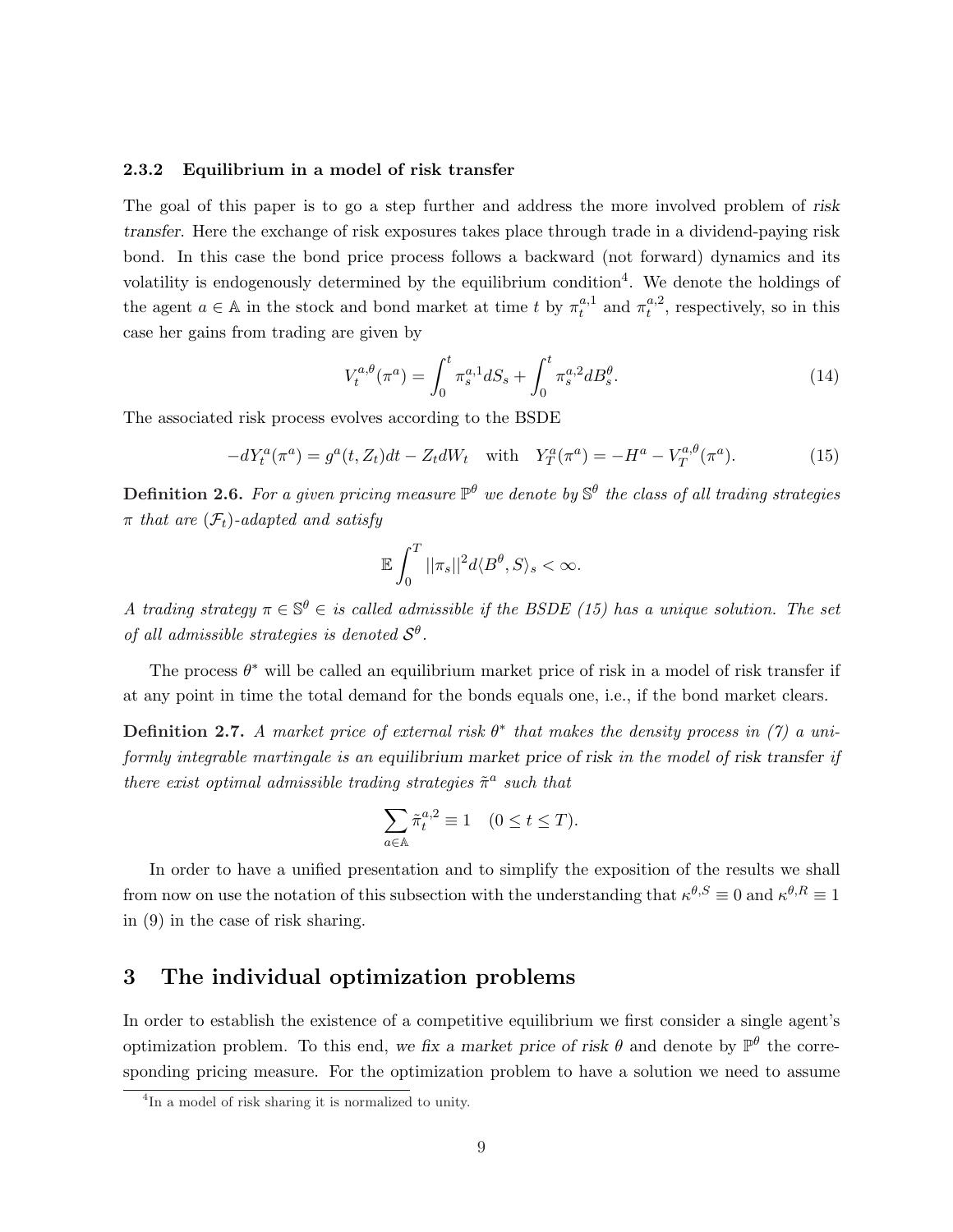that fluctuations in the external risk process translate into fluctuations of bond prices, i.e., that the bond price volatility does not vanish. Thus, for the rest of this section we work under the following assumption:<sup>5</sup>

Assumption 3.1. After the bond has been issued the market is complete, i.e., the volatility process  $\{\kappa_t^{\theta,R}$  $\{e^{iR}\}_{t\in[0,T]}$  is  $\mathbb{P}\text{-}a.s.$  strictly positive.

We consider examples where the preceding assumption can be verified for the equilibrium market price of risk below. At this point our goal is to characterize a candidate for the agents' optimal trading strategy in terms of a solution to a backward equation. To this end, we first observe that the problem of risk minimization is equivalent to minimizing the residual risk. For an admissible trading strategy  $\pi^a$  the associated residual risk  $\hat{Y}_t^a(\pi^a)$  at time  $t \in [0, T]$  is given by

$$
\hat{Y}_t^a(\pi^a) = Y_t^a(\pi^a) + V_t^{a,\theta}(\pi^a). \tag{16}
$$

With the change of variables

$$
\bar{Z}_s \triangleq Z_s + \pi_s^{a,1} \begin{pmatrix} \sigma_s^S S_s \\ 0 \end{pmatrix} + \pi_s^{a,2} \kappa_s^{\theta} \tag{17}
$$

its dynamics is captured by the backward equation

$$
\hat{Y}_t^a(\pi^a) = -H^a + \int_t^T G^a(s, \pi_s, \bar{Z}_s) ds - \int_t^T \bar{Z}_s dW_s,
$$

with terminal condition  $-H^a$  and driver

$$
G^{a}(s,\pi_{s},\bar{Z}_{s}) \triangleq g^{a}\left(s,\bar{Z}_{s}-\pi_{s}^{a,1}\left(\begin{array}{c} \sigma_{s}^{S}S_{s} \\ 0 \end{array}\right)-\pi_{s}^{a,2}\kappa_{s}^{\theta}\right)-\pi_{s}^{a,1}\sigma_{s}^{S}S_{s}\theta_{s}^{S}-\pi_{s}^{a,2}\kappa_{s}^{\theta}\cdot\theta_{s}.\tag{18}
$$

Since  $g^a(t, \cdot)$  depends in a strictly convex manner on the space variable, it is almost everywhere differentiable. We denote by  $g_{z_i}$  the derivative with respect to the corresponding component of the space variable  $z = (z^1, z^2)$  and put

$$
\tilde{\pi}_s^a = \arg\min_{\pi \in \mathbb{R}^2} G^a(s, \pi, z).
$$

A candidate for the optimal trading strategy is now defined implicitly in terms of the following first order conditions:

$$
g_{z^1}^a \left(s, z - \tilde{\pi}_s^{a,1} \begin{pmatrix} \sigma_s^S S_s \\ 0 \end{pmatrix} - \tilde{\pi}_s^{a,2} \kappa_s^\theta \right) = -\theta_s^S,
$$
\n(19)

 $5$ This assumption is void in the case of risk sharing; it will be verified for certain classes of risk transfer models below.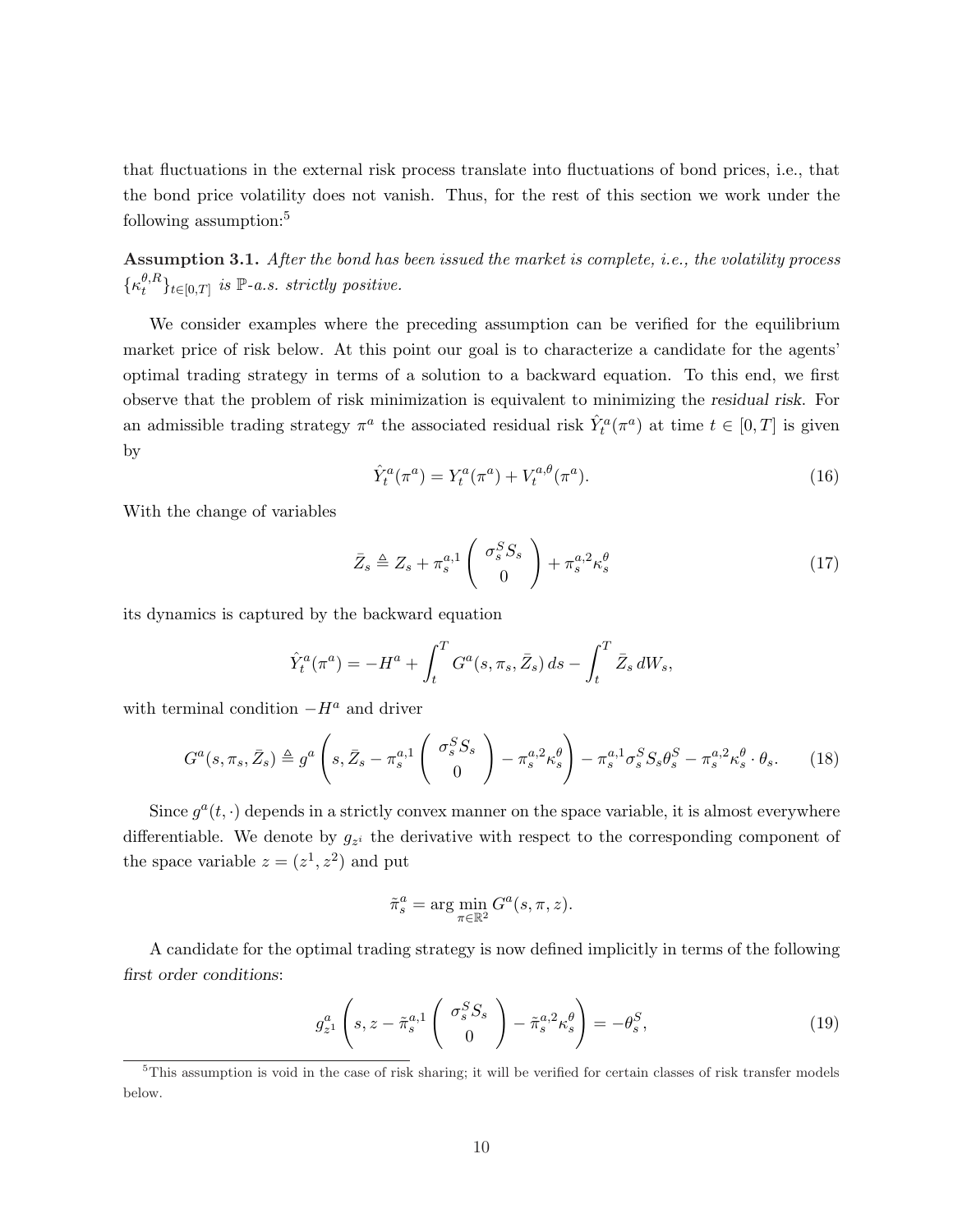and

$$
g_{z^2}^a \left(s, z - \tilde{\pi}_s^{a,1} \begin{pmatrix} \sigma_s^S S_s \\ 0 \end{pmatrix} - \tilde{\pi}_s^{a,2} \kappa_s^\theta \right) = -\theta_s^R. \tag{20}
$$

The two-dimensional process defined by the previous conditions is of the form  $\tilde{\pi}_t^a = \Pi_t(z)$ . Plugging the random function  $\Pi_t(z)$  into the driver  $G^a$  we obtain that

$$
G^{a}(t, \Pi_{t}(z), z) \leq G^{a}(t, \pi_{t}, z) \quad \text{for any pair } (\pi, z) \in \mathbb{R}^{4}.
$$
 (21)

Let us now assume that the BSDE with driver  $G^a(t, \Pi_t(z), z)$  and terminal condition  $-H^a$  has a unique solution  $(Y^a, Z^a)$  and define a trading strategy  $\tilde{\pi}_t^a$  by

$$
\tilde{\pi}_t^a = \Pi_t(Z_t^a). \tag{22}
$$

This yields an optimal trading strategy provided that the BSDEs associated with the agents' optimization problems satisfy the following comparison principle.

Definition 3.2. The BSDEs associated with the risk minimization problems satisfy a comparison principle if for any admissible trading strategy  $\pi$  the solutions  $(\hat{Y}^a, Z^a)$  and  $(\hat{Y}^a(\pi^a), Z^a(\pi^a))$  of the BSDEs with drivers  $G^a(t, \Pi_t(z), z)$  and  $G^a(t, \pi_t, z)$ , respectively, satisfy

$$
\hat{Y}_0^a \le \hat{Y}_0^a(\pi^a).
$$

We are now ready to state the main assumption on the agents' preferences which guarantee that the risk minimization problem has a solution.

**Assumption 3.3.** (i) The first order conditions (19) and (20) have a solution.

- (ii) The BSDE with driver  $G^a(t, \Pi_t(z), z)$  and terminal condition  $-H^a$  has a unique solution.
- (iii) The candidate process  $\tilde{\pi}^a$  defined by (22) is admissible.
- (iv) The BSDEs associated with an agent's optimization problem satisfy a comparison principle.

The main result of this section now follows.

Proposition 3.4. If Assumption 3.3 is satisfied, then the agents' optimization problems have a unique solution.

The preceding considerations suggest that a first step in solving the problem of existence of equilibria consists in establishing a-priori integrability conditions on the equilibrium market price of risk that guarantee that the BSDE with driver  $G^a(t, \pi_t(z), z)$  has a unique solution. Subsequently one needs to impose restrictions on the trading strategies that guarantee a comparison principle. A final step consists of a characterization of an equilibrium market price of external risk and in verifying the a priori conditions on  $\theta$ . For the entropic case the solution to the optimization problem can be given in closed form; this is the topic of the next section.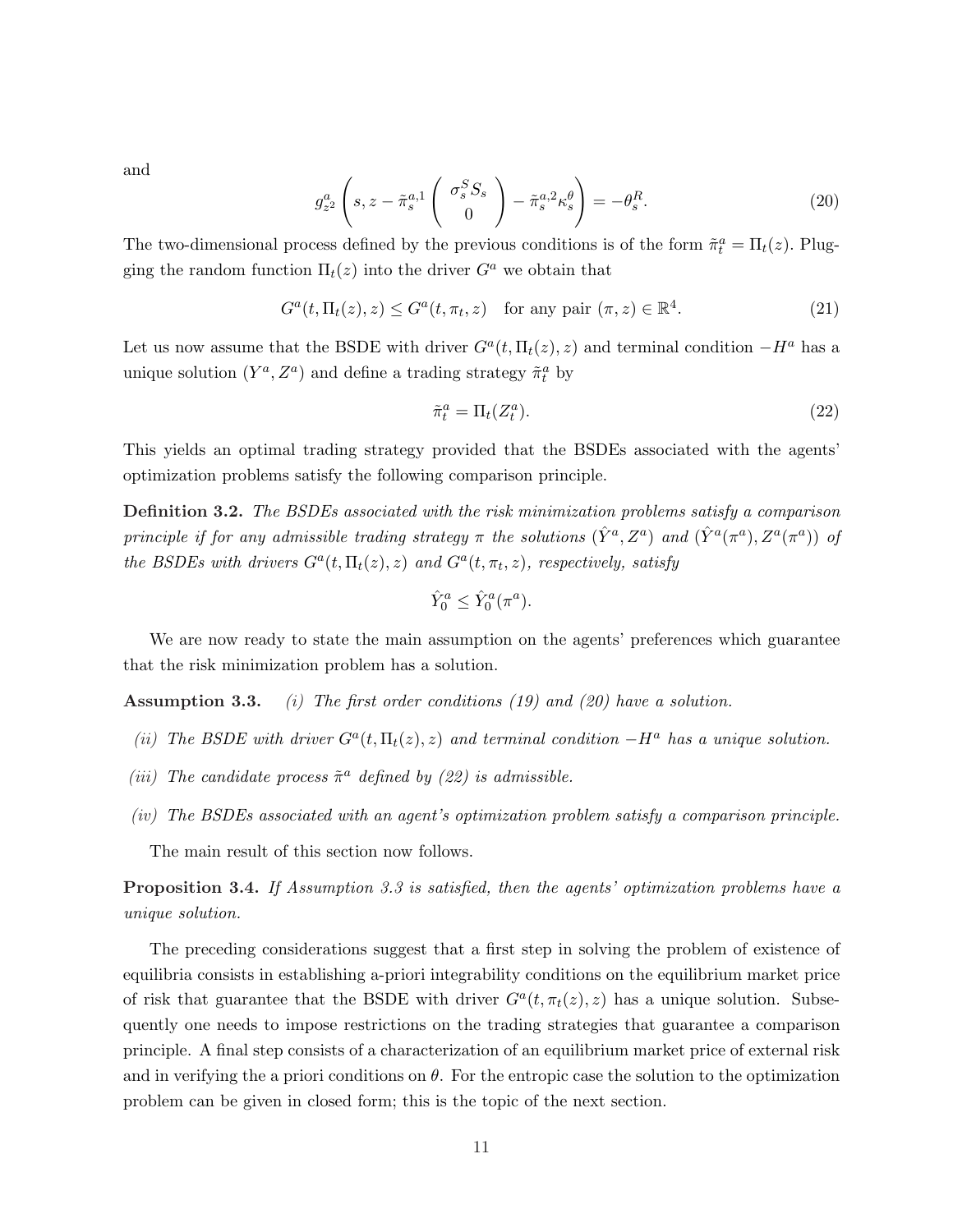# 4 The case of entropic utilities

In this section we illustrate how to solve the individual optimization problem in a situation where the agents' risk preferences are described by dynamic entropic risk measures, i.e., where the drivers  $g^a$  take the quadratic form

$$
g^{a}(t,z) = \frac{1}{2\gamma_{a}}||z||^{2}.
$$
\n(23)

Here  $\gamma_a > 0$  is the agent's coefficient of risk tolerance. For a given trading strategy  $\pi$  the associated backward equation is given by

$$
-dY_t^a(\pi) = \frac{1}{2\gamma_a}||Z_t||^2 dt - Z_t dW_t \quad \text{with} \quad Y_T^a(\pi) = -H^a - V_T^{a,\theta}(\pi). \tag{24}
$$

For bounded market prices of financial risk the problem of risk minimization in an entropic framework has previously been studied by, e.g. Hu, Imkeller & M¨uller (2005). Several other authors including Barrieu & El Karoui (2005) have studied this problem under boundedness assumption on the terminal condition, i.e., under boundedness conditions on the gains process. As soon as one relaxes these conditions the analysis becomes more involved as we show in the sequel.

## 4.1 The candidate strategy

In a first step we are now going to characterize a set of admissible trading strategies and identify the candidate for the optimal trading strategy.

#### 4.1.1 The set of admissible strategies

We divide the backward equation  $(24)$  by the parameter of risk tolerance and perform the change of variable  $z \rightarrow \gamma_a z$  to get a new BSDE:

$$
-dY_t^a(\pi) = \frac{1}{2}||Z_t||^2dt - Z_t dW_t \quad \text{with} \quad Y_T^a(\pi) = \gamma_a^{-1}(-H^a - V_T^{a,\theta}(\pi)).
$$

With the exponential change of variables  $y = \exp(Y)$  we can rewrite this as

$$
y_t = e^{\zeta} - \int_t^T z_s dW_s \quad \text{where} \quad \zeta = \gamma_a^{-1}(-H^a - V_T^{a,\theta}(\pi)).
$$

The preceding equation has a unique solution (in a certain space) given by the martingale representation theorem if  $e^{\zeta}$  is square integrable. In this case

$$
y_t = \mathbb{E}[e^{\zeta}|\mathcal{F}_t].
$$

Moreover, the process z belongs to  $L^2(dt \otimes d\mathbb{P})$  and by the Burkholder-Davis-Gundy inequality

$$
\mathbb{E}\left[\sup_{u\in[0,T]}y_u\right]^2<\infty.
$$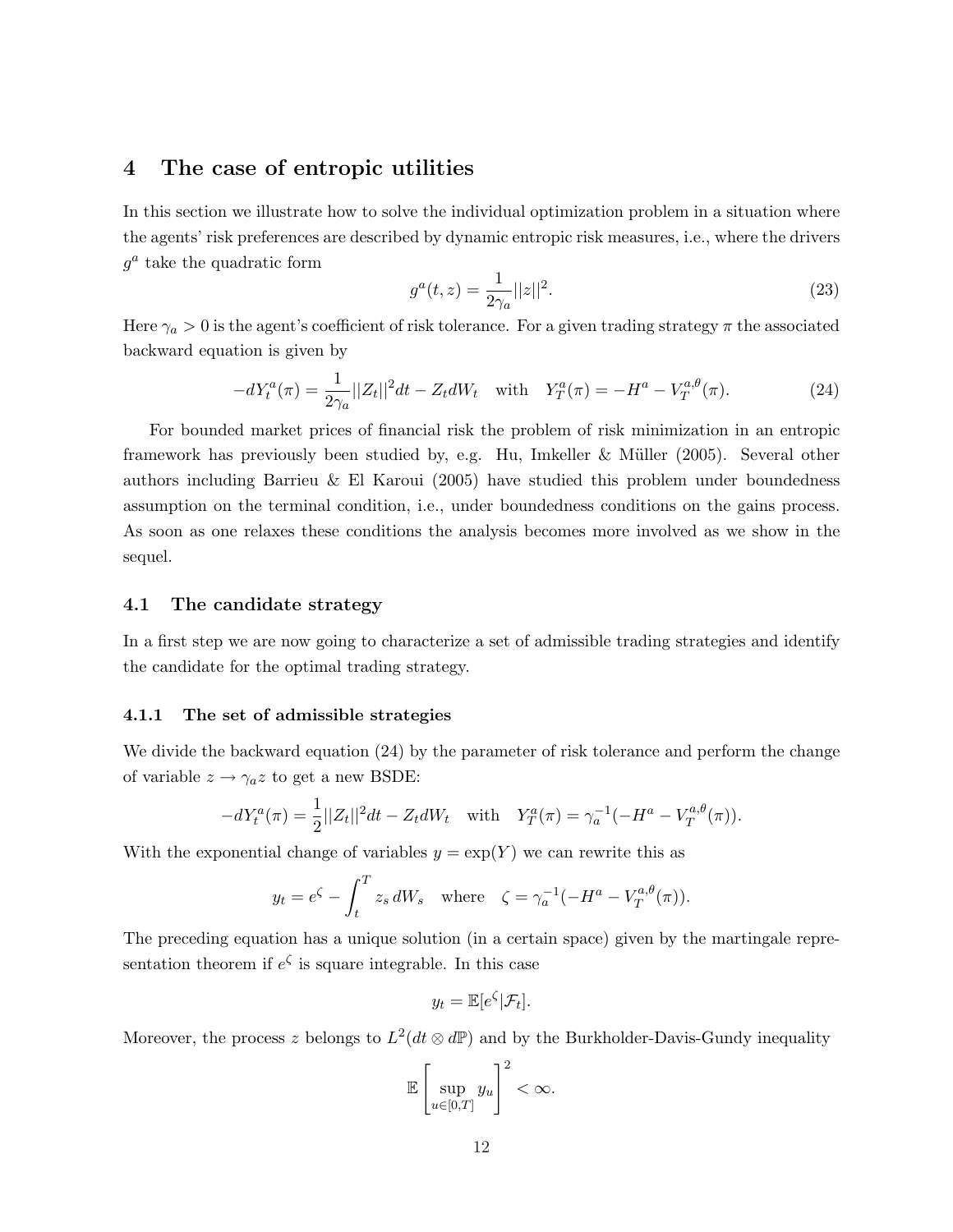Thus, by the boundedness of  $H^a$  the following is a set of admissible trading strategies:

$$
S^{\theta} = \left\{ \pi \in \mathbb{S}^{\theta} : \mathbb{E} \left[ \exp(-2\gamma_a^{-1} V_T^{a,\theta}(\pi)) \right] < \infty \right\}. \tag{25}
$$

In the next subsection we identify the candidate strategy  $\tilde{\pi}^a$ . Subsequently we give a sufficient condition on the market price of risk that guarantees that  $\tilde{\pi}^a$  belongs to  $\mathcal{S}^{\theta}$ .

#### 4.1.2 The candidate for the optimal trading strategy

By the change of variables (17), the BSDE (24) can be transformed into a backward equation that describes the dynamics of the residual risk. Its driver is given by

$$
G^{a}(t, \pi_{t}, Z_{t}) = \frac{1}{2\gamma_{a}}||(z_{1} - \pi^{a,1}\sigma^{S}S_{s} - \pi^{a,2}\kappa_{s}^{\theta,S}, z_{2} - \pi^{a,2}\kappa_{s}^{\theta,R})||^{2} - (\pi_{s}^{a,1}\sigma_{s}^{S}S_{s}\theta_{s}^{S} + \pi_{s}^{a,2}\kappa_{s}^{\theta,S}\theta_{s}^{S} + \pi_{s}^{a,2}\kappa_{s}^{\theta,R}\theta_{s}^{R}).
$$

The corresponding first order conditions yield

$$
\tilde{\pi}_s^{a,1} = \frac{\gamma_a[\theta_s^S \kappa_s^{\theta,R} - \theta_s^R \kappa_s^{\theta,S}] + \bar{z}_s^1 \kappa_s^{\theta,R} - \bar{z}_s^2 \kappa_s^{\theta,S}}{\sigma_s^S S_s \kappa_s^{\theta,R}} \quad \text{and} \quad \tilde{\pi}_s^{a,2} = \frac{\gamma_a \theta_s^R + \bar{z}_s^2}{\kappa_s^{\theta,R}},\tag{26}
$$

with  $\bar{Z} = (\bar{z}^1, \bar{z}^2)$  being the integrand part of the unique solution to the BSDE with terminal condition  $-H^a$  and linear driver

$$
G^{a}(s, \Pi_{s}(Z), Z) = -z^{1} \theta_{s}^{S} - z^{2} \theta_{s}^{R} - \frac{\gamma_{a}}{2} [(\theta_{s}^{S})^{2} + (\theta_{s}^{R})^{2}].
$$
\n(27)

## 4.2 Sufficient conditions for admissibility

We are now going to give sufficient conditions on the market price of risk that guarantee that the candidate for the optimal trading strategy is admissible. This means that the BSDE with the linear driver (27) and terminal condition  $-H^a$  has a unique solution and that the associated terminal wealth satisfies an exponential integrability condition. To this end, we first derive the closed form representation of the optimal gains/losses from trading. The straightforward way to do this is by means of duality but we prefer to use a BSDE approach. In the light of (26) we have

$$
V_T^{a,\theta}(\tilde{\pi}^a) \triangleq \int_0^T \tilde{\pi}_s^{a,1} dS_s + \int_0^T \tilde{\pi}_s^{a,2} dB_s^{\theta}
$$
  
= 
$$
\int_0^T (\gamma_a \theta_s^S + \bar{z}_s^1) dW_s^S + \int_0^T (\gamma_a \theta_s^R + \bar{z}_s^2) dW_s^R
$$
  
+ 
$$
\int_0^T \gamma_a [(\theta_s^S)^2 + (\theta_s^R)^2] + \bar{z}^1 \theta_s^S + \bar{z}^2 \theta_s^R] ds.
$$

In view of (27)

$$
\int_0^T \bar{z}_s^1 dW_s^S + \int_0^T \bar{z}_s^2 dW_s^R = -H^a + \text{const} + \int_0^T \left[ -\bar{z}^1 \theta_s^S - \bar{z}^2 \theta_s^R - \frac{\gamma_a}{2} [(\theta_s^S)^2 + (\theta_s^R)^2] \right] ds
$$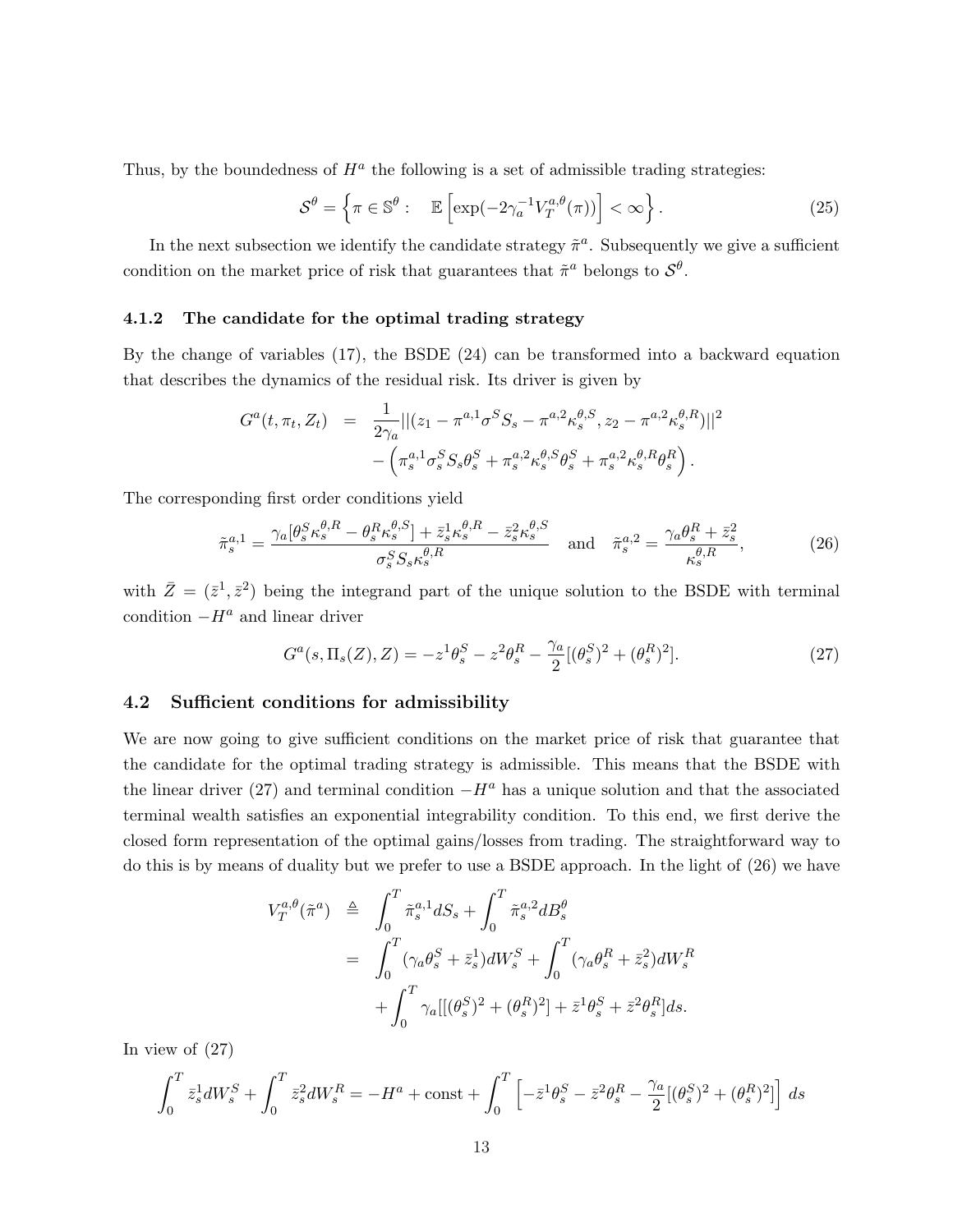so the optimal terminal wealth is given by

$$
V_T^{a,\theta}(\tilde{\pi}^a) = -H^a + \text{const} + \gamma_a \int_0^T \theta_u^S \left( dW_u^S + \frac{1}{2} \theta_u^S du \right) + \gamma_a \int_0^T \theta_u^R \left( dW_u^R + \frac{1}{2} \theta_u^R du \right), \quad (28)
$$

provided the candidate strategy is admissible. In order to give a condition for admissibility, we set  $\mathbf{r}^T$  $\overline{a}$  $\mathbf{r}^T$  $\overline{a}$ 

$$
N_T \triangleq \int_0^T \theta_u^S \left( dW_u^S + \frac{1}{2} \theta_u^S du \right) + \int_0^T \theta_u^R \left( dW_u^R + \frac{1}{2} \theta_u^R du \right).
$$

From (28) we see that

$$
\gamma_a^{-1}(-H^a - V_T^{a,\theta}(\tilde{\pi}^a)) = -N_T + \text{const.}
$$

Thus, for  $\tilde{\pi}^a$  to belong to the class (25) of admissible strategies we should have that

$$
\mathbb{E}\left[\exp(-2N_T)\right] < \infty. \tag{29}
$$

**Lemma 4.1.** A sufficient condition for  $(29)$  is

$$
\mathbb{E}\left[\exp\left(6\int_0^T \|\theta_s\|^2 ds\right)\right] < \infty.
$$
\n(30)

PROOF. We have that  $\exp(-2N_T) = \zeta_T \exp\left(3 \int_0^T \right)$  $\int_0^T \left( (\theta^S)_u^2 + (\theta^R)_u^2 \right) du \right)$ , where the process  $(\zeta_t)$ is defined by

$$
\zeta_t = \exp\left(\int_0^t (-2\theta_u^S) \left( dW_u^S - 2\theta_u^S du \right) + \int_0^t (-2\theta_u^R) \left( dW_u^R - 2\theta_u^R du \right) \right).
$$

The process  $(\zeta_t^2)$  is a supermartingale (as a positive local martingale) so

$$
\mathbb{E}[\zeta_T^2] \le \zeta_0^2 = 1.
$$

Therefore condition (30) and Hölder's inequality prove (29).  $\Box$ 

Under the assumption that (30) is satisfied, the Novikov condition holds so the BSDE with driver (27) has a unique solution (in a certain class), given by the conditional expectation of the terminal condition under the equivalent measure  $\mathbb{P}^{\theta}$  with respect to which

$$
W_t^{\theta} = W_t + \int_0^t \theta_s ds,
$$

is a Brownian motion; the integrand comes from the martingale representation theorem under  $\mathbb{P}^{\theta}$ . Hence (30) is indeed sufficient for the candidate strategy to be admissible.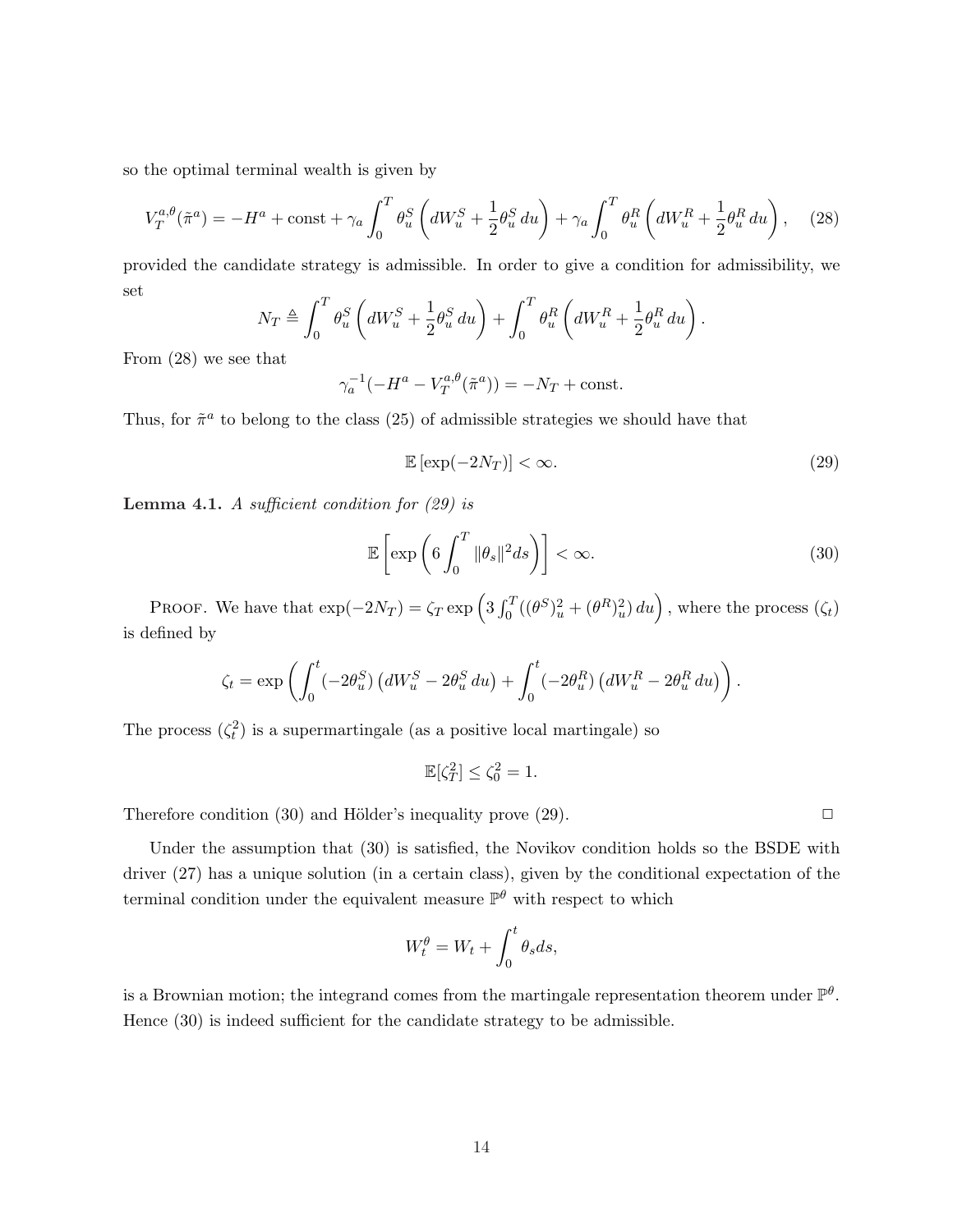## 4.3 Optimality of the trading strategy

In order to establish optimality of the trading strategy  $\tilde{\pi}^a$  under (29) it is convenient to work under  $\mathbb{P}^{\theta}$ . Since the Novikov condition is satisfied,  $W^{\theta}$  is a Brownian motion with respect to the original filtration so it makes sense to consider the BSDE that describes the dynamics of the agent's risk assessment under  $\mathbb{P}^{\theta} \approx \mathbb{P}$ . Under the new measure the driver is given by

$$
G^{\theta,a}(t,\pi,z) = G^a(t,\pi,z) + \langle z,\theta \rangle.
$$

Since the functions  $\pi \mapsto G^{\theta,a}(t,\pi,z)$  and  $\pi \mapsto G^a(t,\pi,z)$  have the same minimizers it is enough to establish the comparison principle under  $\mathbb{P}^{\theta}$ . The key observation is that after plugging in the optimal strategy, the resulting driver does not depend on Z. Thus, given the solution  $(\tilde{Y}, \tilde{Z})$ associated with the trading strategy  $\tilde{\pi}$  and some solution  $(Y(\pi), Z(\pi))$  coming from another admissible strategy  $\pi$ , we have that

$$
G^{a}(t,\tilde{\pi},\tilde{Z}_{t})=G^{a}(t,\tilde{\pi}_{t},Z_{t}(\pi))\leq G^{a}(t,\pi_{t},Z_{t}(\pi)).
$$

As a result,

$$
\left(\tilde{Y}_0 - Y_0(\pi)\right) \le \int_0^T \left(\tilde{Z}_u - Z_u(\pi)\right) dW_u^{\theta} \qquad \mathbb{P}^{\theta} \text{-a.s.}
$$
\n(31)

Since all the payoff functions are bounded, the process  $\int_{0}^{L} \tilde{Z} dW^{\theta}$ is a (true)  $\mathbb{P}^{\theta}$ -martingale. The following lemma shows that  $(\int_0^{\cdot} Z(\pi)dW^{\theta})$ is also a  $\mathbb{P}^{\theta}$ -martingale. Taking expectation with respect to  $\mathbb{P}^{\theta}$  in (31) therefore shows that

$$
\tilde{Y}_0 \le Y_0(\pi)
$$
  $\mathbb{P}^{\theta}$ -a.s. and hence  $\mathbb{P}$ -a.s.

so that the comparison principle is indeed satisfied.

**Lemma 4.2.** The process  $M_t^{\theta} \triangleq$  $\int_0^t$  $\int_0^t Z_s(\pi) dW_s^{\theta}$  is a  $\mathbb{P}^{\theta}$ -martingale.

PROOF. Let  $(Y, Z)$  be the unique solution to the BSDE (24) and put

$$
M_t \triangleq \int_0^t Z_s dW_s \quad \text{and} \quad M_t^* \triangleq \sup_{u \in [0,t]} |M_u|.
$$

In order to prove the assertion it suffices to show that

$$
\mathbb{E}^{\theta}\sqrt{\langle M^{\theta}\rangle_T} < \infty.
$$

In fact, it is enough to show that

$$
\mathbb{E}^{\theta}\sqrt{\langle M\rangle_T} < \infty \tag{32}
$$

because  $\langle M \rangle = \langle M^{\theta} \rangle$ . To this end, we observe first that due to the Burkholder-Davis-Gundy inequality there exists a constant  $k$  such that

$$
\mathbb{E}\langle M \rangle_T \leq k \mathbb{E}[M_T^*]^2.
$$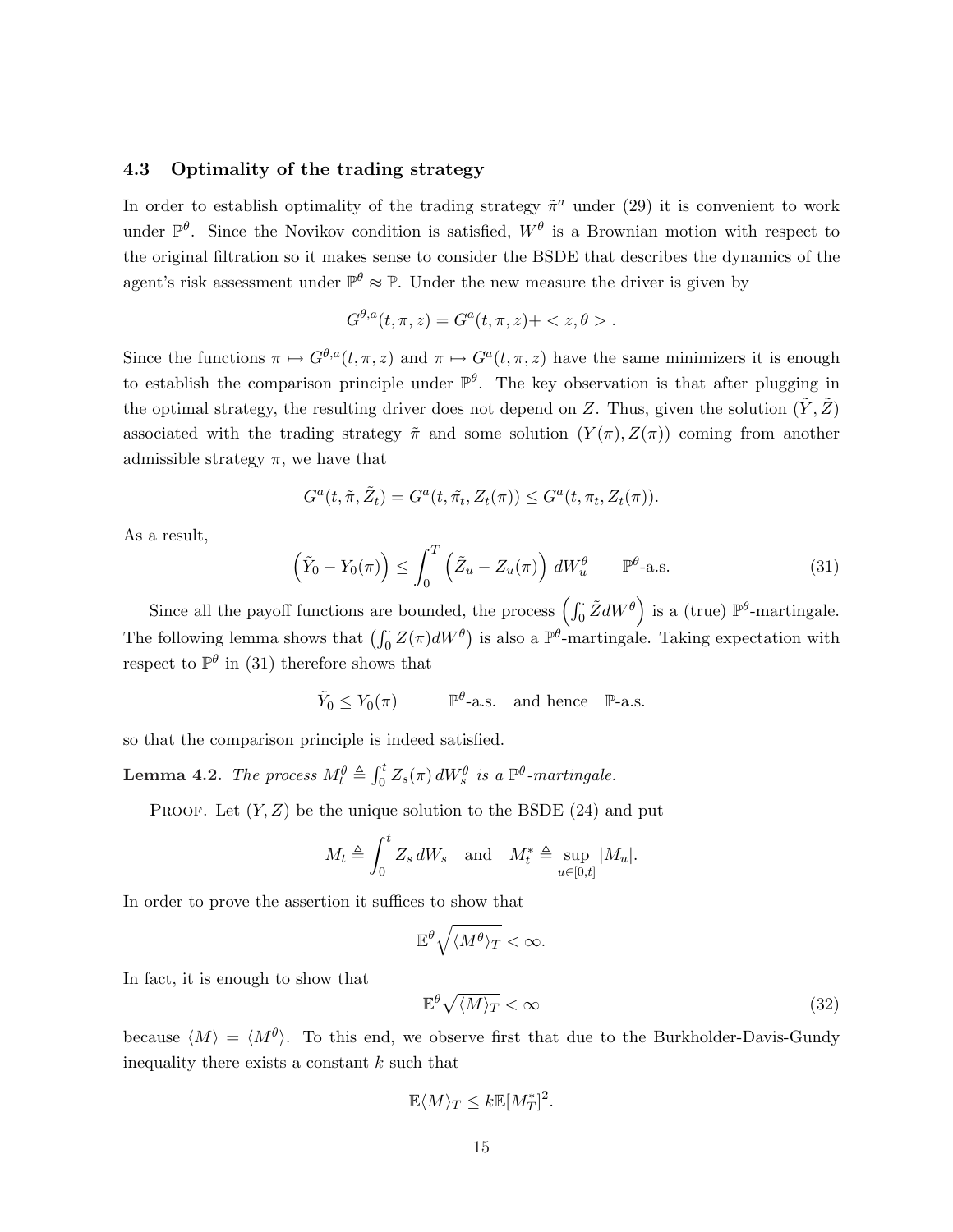In order to see that the latter quantity is finite let us put  $\xi^a = -H^a - V^{a,\theta}(\pi^a)$  so

$$
\xi^a - Y_0^a = \int_0^T \frac{1}{2\gamma_a} |Z_s|^2 \, ds - \int_0^T Z_s \, dW_s.
$$

Hence for some positive constants  $k_i$   $(i = 1, ..., 4)$  we have that

$$
\langle M \rangle_T^2 = \left[ \int_0^T |Z_s|^2 ds \right]^2
$$
  
\n
$$
\leq k_1 + k_2 (\xi^a)^2 + k_3 [M_T]^2
$$
  
\n
$$
\leq k_1 + k_2 (\xi^a)^2 + k_3 [M_T^*]^2.
$$

Moreover  $\mathbb E$ £  $(\xi^a)^2$  $<\infty$  because the trading strategy is admissible, and by the Burkholder-Davis-Gundy inequality

$$
\mathbb{E}[M_T^*]^4 \leq k_4 \mathbb{E}\langle M \rangle_T^2.
$$

Hereby

$$
\mathbb{E}[M_T^*]^2]^2 \leq \mathbb{E}[M_T^*]^4 \leq k_4 \mathbb{E}\langle M \rangle_T^2 \leq k_4[k_1 + k_2\zeta^2 + k_3\mathbb{E}[M_T^*]^2],
$$

so that

$$
\mathbb{E}[M_T^*]^2 < \infty.
$$

Moreover by (30) the expectation of the squared stochastic exponential of the integral  $-\int_0^T$  $\int_0^1 \theta dW$ is finite so by Hölder's inequality  $(32)$  holds true.

The preceding considerations show that Assumption 3.3 is satisfied for the case of entropic utilities. In the sequel we characterize the equilibrium market price of risk as a solution to a backward stochastic differential equation. Our analysis is based on a representative agent approach. In the framework of the preceding example the representative agent's BSDE will be given by (27) with a different coefficient of risk tolerance and a different terminal condition. It turns out that an equilibrium market price of risk can be obtained from that BSDE by replacing the process  $\theta^R$  by  $-\frac{z^2}{\gamma R}$  $\frac{z^2}{\gamma_R}$ . This translates a linear into a quadratic BSDE.

# 5 The representative agent

It is well known from the theory of general equilibrium that in complete markets Pareto optimal allocations (and hence competitive equilibria) can be supported as equilibria of a representative agent economy. The preferences and endowments of the representative agent are typically given in terms of a weighted average of the individual agents' characteristics with the weights depending on the equilibrium to be supported. This dependence of the weights on equilibrium allocations renders the general analysis of equilibrium rather involved. The situation is considerably simpler when the agents have monetary utilities. In this case the definition of the representative agent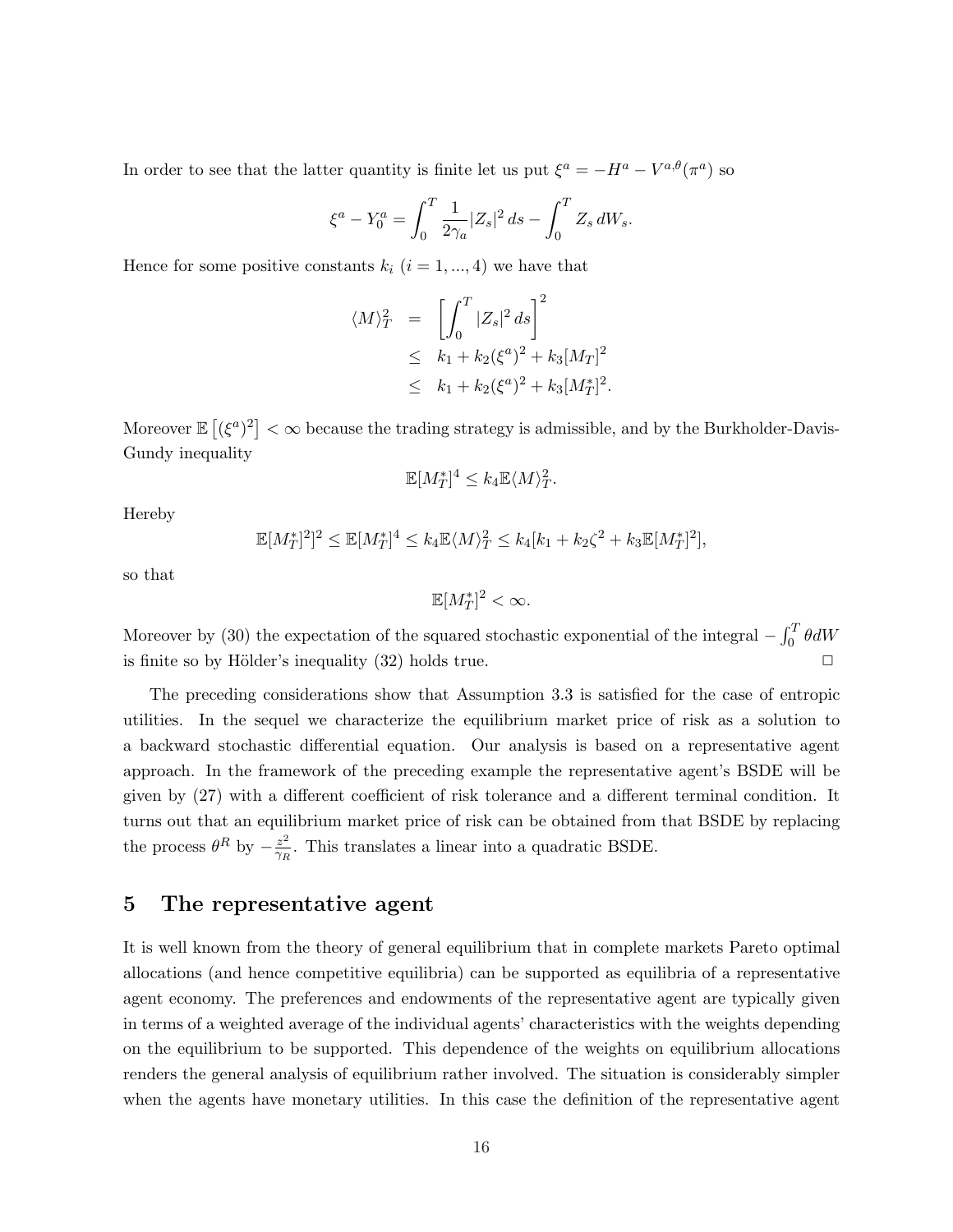does not depend on the equilibrium. Our approach in finding equilibrium prices is thus to consider a representative agent, give her the total endowment including the bond, and then let her act to minimize her risk from trading in the financial and bond market. The equilibrium market price of risk is characterized by the fact that her optimal demand for the bond is identically equal to zero for the model with risk sharing and one for risk transfer.

## 5.1 The representative agent's preferences

In order to simplify the exposition we restrict ourselves to an economy with two agents,  $A = \{a, b\}$ ; the general case follows from straightforward modifications. The representative agent's goal at time  $t$  is to minimize the aggregate (residual) risk. Her utility function on the level of contingent claims (rather than trading strategies) thus takes the form

$$
\inf_{F} \left\{ Y_t^a(\zeta_T - F) + Y_t^b(F) \right\} \tag{33}
$$

for some total endowment  $-\zeta_T$  where the infimum is taken over a suitable (e.g., square integrable or bounded) subset of  $\mathcal{F}_t$ -measurable random variables. On the level of backward equations such risk preferences can be represented by the solution of a BSDE with driver  $g^{ab} = g^a \Box g^b$ , where  $\Box$ refers to the usual inf-convolution operation:

$$
g^{ab}(t,z) = g^a \Box g^b(t,z) = \inf_x \{ g^a(t,z-x) + g^b(t,x) \}.
$$
 (34)

**Assumption 5.1.** The mapping  $z \mapsto g^{ab}(t, z)$  is strictly convex and the infimum is attained.

The convexity condition on  $g^{ab}$  guarantees that the first order conditions associated with the representative agent's optimization problem have a solution. Sufficient conditions in terms of the individual agents' preferences are given in Barrieu & El Karoui (2005).

**Remark 5.2.** The unique minimizer  $x^*$  of the mapping  $x \mapsto g^a(t, z-x) + g^b(t, x)$  is characterized by the equations

$$
g_{z_i}^a(t, z - x^*) = g_{z_i}^b(t, x^*) \quad (i = 1, 2).
$$

This means that

$$
g^{ab}(t, z) = g^{a}(t, x) + g^{b}(t, y)
$$

if and only if

$$
g_{z_i}^a(t,x) = g_{z_i}^b(t,y) \quad and \quad x+y=z.
$$

We shall use this characterization later in order to state sufficient conditions for the existence of competitive equilibria.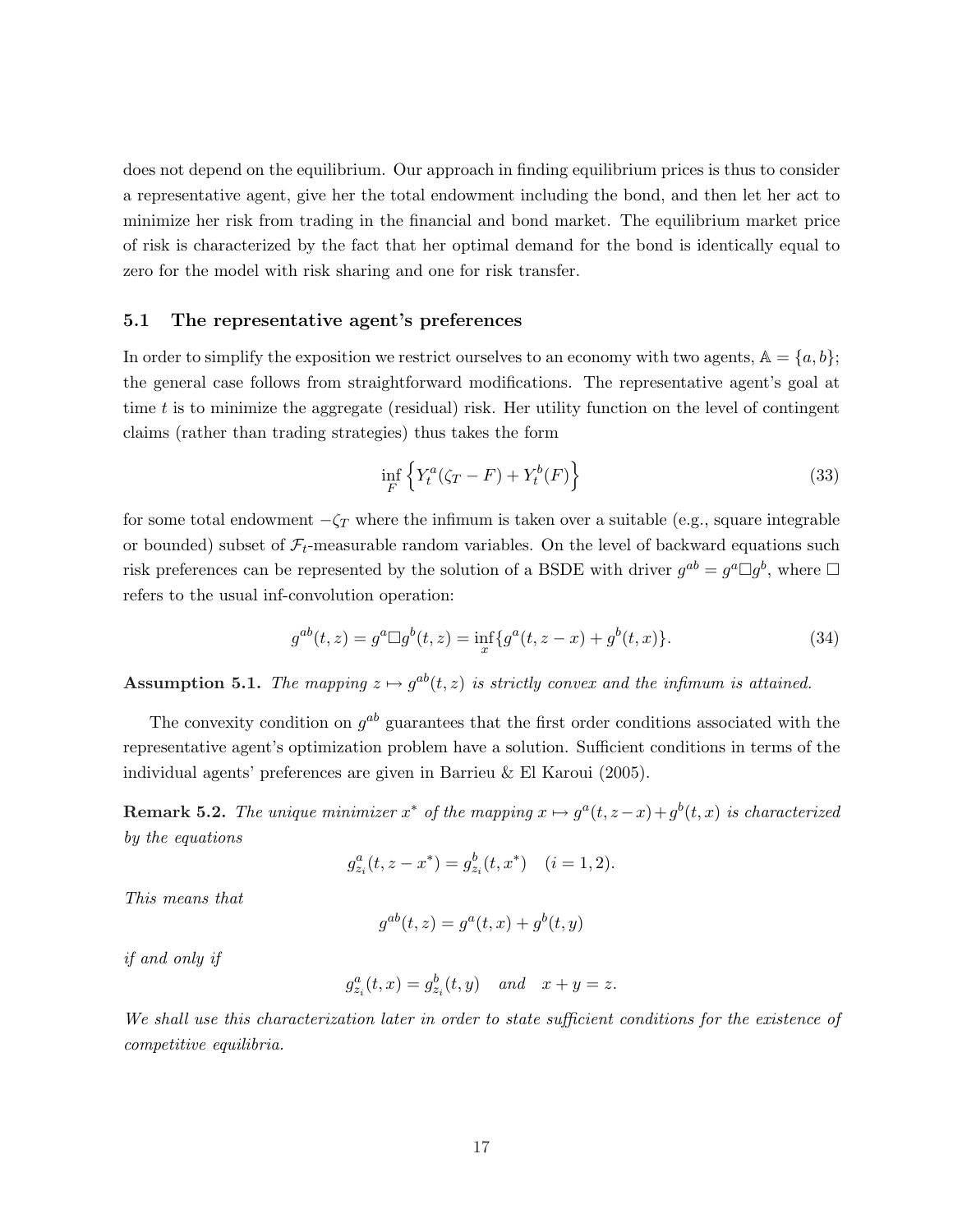In a model with risk transfer the representative agent's initial endowment is given by the agents' combined endowment plus the bond's payoff, i.e., by  $-H^a - H^b - H^I$ . Given a trading strategy  $\pi$  in the financial and bond market her risk exposures follow the backward dynamics

$$
-dY_t^{ab}(\pi) = g^{ab}(t, Z_t)dt - Z_t dW_t \quad \text{with} \quad Y_T^{ab}(\pi) = -H^a - H^b - H^I - V_T^{ab,\theta}(\pi).
$$

The agent's goal is to minimize her risk over the set of admissible trading strategies:

$$
\min_{\pi \in \mathcal{S}^{\theta}} Y_0^{ab}(\pi).
$$

Arguing as in the case of the single agent, the convexity condition on the driver  $g^{ab}$  yields the following characterization of the optimal portfolio:

$$
g_{z_1}^{ab} \left(s, \bar{Z}_s - \tilde{\pi}_s^{ab,1} \left( \begin{array}{c} \sigma^S S_s \\ 0 \end{array} \right) - \tilde{\pi}_s^{ab,2} \kappa_s^{\theta} \right) = -\theta_s^S, \tag{35}
$$

and

$$
g_{z_2}^{ab} \left( s, \bar{Z}_s - \tilde{\pi}_s^{ab,1} \begin{pmatrix} \sigma^S S_s \\ 0 \end{pmatrix} - \tilde{\pi}_s^{ab,2} \kappa_s^{\theta} \right) = -\theta_s^R. \tag{36}
$$

Thus, if the BSDEs with driver (34) and terminal conditions

$$
-H^a - H^b - H^I - V_T^{ab, \theta}(\pi)
$$

satisfy a comparison principle and if the trading strategy defined implicitly by the first order conditions as in (22) is admissible, her optimization problem has a unique solution.

## 5.2 From the representative agent to equilibrium

In the representative agent economy the bond market is in equilibrium if the agent's optimal trading strategy in the bond market is

$$
\tilde{\pi}^{ab,2}_t\equiv 0.
$$

The following theorem characterizes the equilibrium market price of external risk  $\theta^{*R}$  in terms of a solution to the BSDE associated with the representative agent's utility optimization problem. It also shows that  $\theta^{*R}$  is an equilibrium in the underlying competitive economy, given that the bond price volatility does not vanish.

**Theorem 5.3.** Assume that there exists a solution  $(\hat{Y}^{ab}, \bar{Z})$  of the backward stochastic differential equation

$$
\hat{Y}_t^{ab}(\pi) = -H^a - H^b - H^I + \int_t^T G^{ab}(s, \bar{Z}_s) ds - \int_t^T \bar{Z}_s dW_s,\tag{37}
$$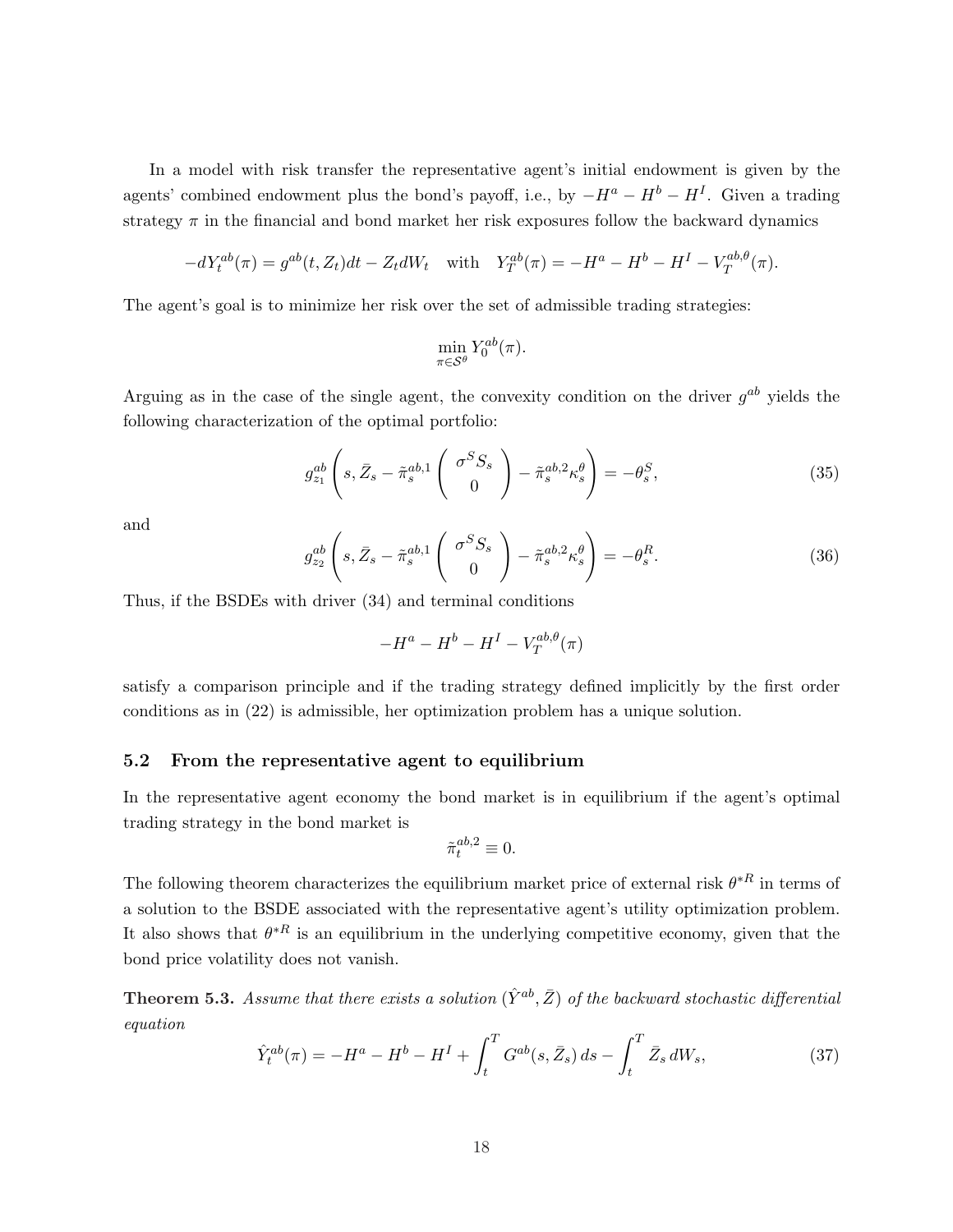with driver

$$
G^{ab}(s, \bar{Z}_s) \triangleq g^{ab} \left(s, \bar{Z}_s - \tilde{\pi}_s^{ab,1}(\bar{Z}_s) \left(\begin{array}{c} \sigma^S S_s \\ 0 \end{array} \right) \right) - \tilde{\pi}_s^{ab,1}(\bar{Z}_s) \sigma^S S_s \theta_s^S,
$$

where  $\tilde{\pi}_s^{ab,1} = \tilde{\pi}_s^{ab,1}(z)$  is the unique solution of the equation in x

$$
g_{z_1}^{ab} \left( s, z - x \begin{pmatrix} \sigma^S S_s \\ 0 \end{pmatrix} \right) = -\theta_s^S. \tag{38}
$$

Assume furthermore that Assumption 5.1 is satisfied. If the process  $\theta^{*R} = \theta^{*R}(z)$  defined by

$$
-\theta_s^{*R}(z) = g_{z_2}^{ab} \left( s, z - \tilde{\pi}_s^{ab,1}(z) \begin{pmatrix} \sigma^S S_s \\ 0 \end{pmatrix} \right)
$$
 (39)

along with the market price of financial risk  $\theta^S$  makes the density process in (7) a uniformly integrable martingale and if Assumptions 3.1 and 3.3 hold under  $\theta^* = (\theta^S, \theta^{*R}(\bar{Z}))$ , then  $\theta^{*R}$  is an equilibrium market price of external risk.

PROOF. We proceed in three steps.

(i) For the given market price of external risk  $\theta^{*R} = \theta^{*R}(\bar{Z})$  we obtain from equations (38), (39) and the convexity of  $\pi \to G^{ab}(s, \pi, z)$  that

$$
(\tilde{\pi}^{ab,1}(z),0) = \arg\min_{\pi \in \mathbb{R}^2} G^{ab}(s,\pi,z).
$$

Hence in view of the Assumption 3.3 it turns out that  $\tilde{\pi}^{ab,2} = 0$  is optimal.

(ii) In order to show that  $\theta^{*R}$  yields an equilibrium of the underlying competitive economy we denote by  $\tilde{\pi}^a$  and  $\tilde{\pi}^b$  the agents' unique optimal trading strategies associated with  $\theta^{*R}$ . Our goal is then to show that

$$
\tilde{\pi}^{ab} = \tilde{\pi}^a + \tilde{\pi}^b - (0, 1).
$$

To this end, we recall that for  $i \in \{a, b\}$  the optimality of the strategy  $\tilde{\pi}^i$  comes from the first order conditions

$$
g_{z_1}^i \left(s, \bar{Z}_s^i - \tilde{\pi}_s^{i,1} \begin{pmatrix} \sigma_s^S S_s \\ 0 \end{pmatrix} - \tilde{\pi}_s^{i,2} \kappa_s^{\theta} \right) = -\theta_s^S,
$$

and

$$
g_{z_2}^i \left( s, \bar{Z}_s^i - \tilde{\pi}_s^{i,1} \begin{pmatrix} \sigma_s^S S_s \\ 0 \end{pmatrix} - \tilde{\pi}_s^{i,2} \kappa_s^{\theta} \right) = -\theta_s^R.
$$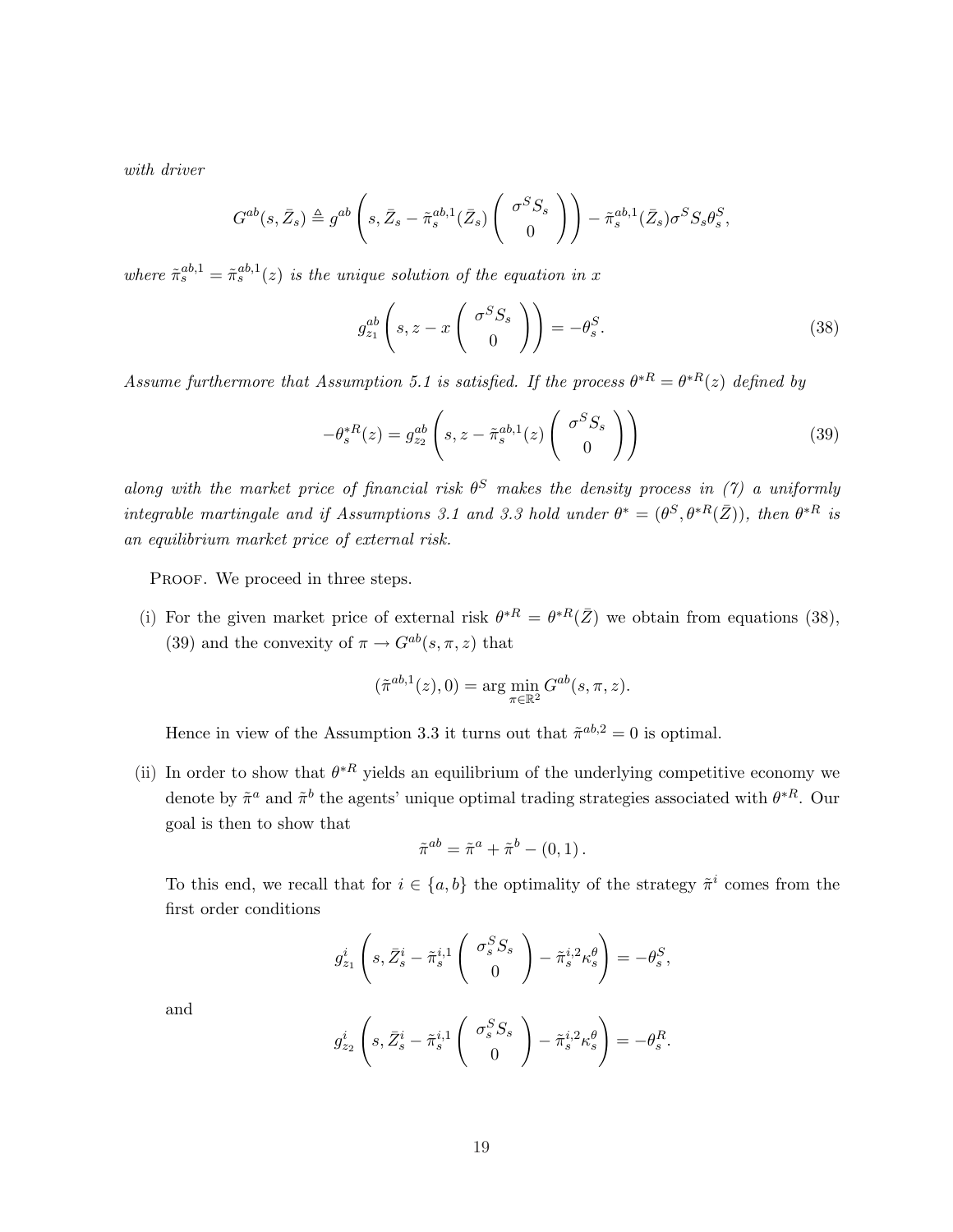Thus, by Remark 5.2 we have the following link between the drivers  $g^a$ ,  $g^b$  and  $g^{ab}$ :

$$
g^a \left(s, \bar{Z}_s^a - \tilde{\pi}_s^{a,1} \begin{pmatrix} \sigma_s^S S_s \\ 0 \end{pmatrix} - \tilde{\pi}_s^{a,2} \kappa_s^{\theta} \right) + g^b \left(s, \bar{Z}_s^b - \tilde{\pi}_s^{b,1} \begin{pmatrix} \sigma_s^S S_s \\ 0 \end{pmatrix} - \tilde{\pi}_s^{b,2} \kappa_s^{\theta} \right)
$$
  
= 
$$
g^{ab} \left(s, \bar{Z}_s^a + \bar{Z}_s^b - (\tilde{\pi}_s^{a,1} + \tilde{\pi}_s^{b,1}) \begin{pmatrix} \sigma_s^S S_s \\ 0 \end{pmatrix} - (\tilde{\pi}_s^{a,2} + \tilde{\pi}_s^{b,2}) \kappa_s^{\theta} \right).
$$
 (40)

(iii) Let us now fix a trading strategy  $\pi$  of the representative agent. In view of the bond price dynamics (9) the associated BSDE can be written as

$$
\hat{Y}_t^{ab}(\pi) = -H^a - H^b - H^I + \int_t^T G^{ab}(s, \pi_s, Z_s^{ab}) ds - \int_t^T Z_s^{ab} dW_s
$$
\n
$$
= -H^a - H^b + \int_t^T G^{ab}(s, \pi_s - (0, 1)^t, Z_s^{ab} - \kappa_s^{\theta}) ds - \int_t^T (Z_s^{ab} - \kappa_s^{\theta}) dW_s
$$
\n(41)

with the driver  $G^{ab}$  defined by analogy to (18). As a result, the process

$$
\left(\hat{Y}_t^a(\tilde{\pi}^a) + \hat{Y}_t^b(\tilde{\pi}^b), \bar{Z}_t^a + \bar{Z}_t^b - \kappa_t^\theta\right)
$$
\n(42)

is the solution of the BSDE (41) associated with the trading strategy

$$
\bar{\pi} = \tilde{\pi}^a + \tilde{\pi}^b - (0,1).
$$

Conversely, any solution of the representative agent's BSDE along with the unique solution of the first agent's BSDE yields, via (40), a solution of the second agent's BSDE. This equation, however, has a unique solution so  $(42)$  is in fact the unique solution to  $(41)$  given the trading strategy  $\bar{\pi}$ . This shows that  $\bar{\pi}$  is admissible for the representative agent. Since it satisfies the first order conditions

$$
g_{z_1}^{ab}\left(s,\bar{Z}_s^{ab}-\kappa_s^{\theta}-(\tilde{\pi}^{a,1}+\tilde{\pi}^{b,1})\left(\begin{array}{c} \sigma_s^S S_s\\ 0 \end{array}\right)-(\tilde{\pi}^{a,2}+\tilde{\pi}^{b,2}-1)\kappa_s^{\theta}\right)=-\theta_s^S,
$$

and

$$
g_{z_2}^{ab}\left(s,\bar{Z}_s^{ab}-\kappa_s^{\theta}-(\tilde{\pi}^{a,1}+\tilde{\pi}^{b,1})\left(\begin{array}{c} \sigma_s^S S_s\\ 0 \end{array}\right)-(\tilde{\pi}^{a,2}+\tilde{\pi}^{b,2}-1)\kappa_s^{\theta}\right)=-\theta_s^R,
$$

we infer from the strict convexity of the function  $g^{ab}$  in the space variable that

$$
\tilde{\pi}^{ab} = \tilde{\pi}^a + \tilde{\pi}^b - (0, 1).
$$

In particular

$$
0 = \pi_t^{ab,2} = \tilde{\pi}_t^{a,2} + \tilde{\pi}_t^{b,2} - 1 \quad \mathbb{P} \otimes dt\text{-a.s.}
$$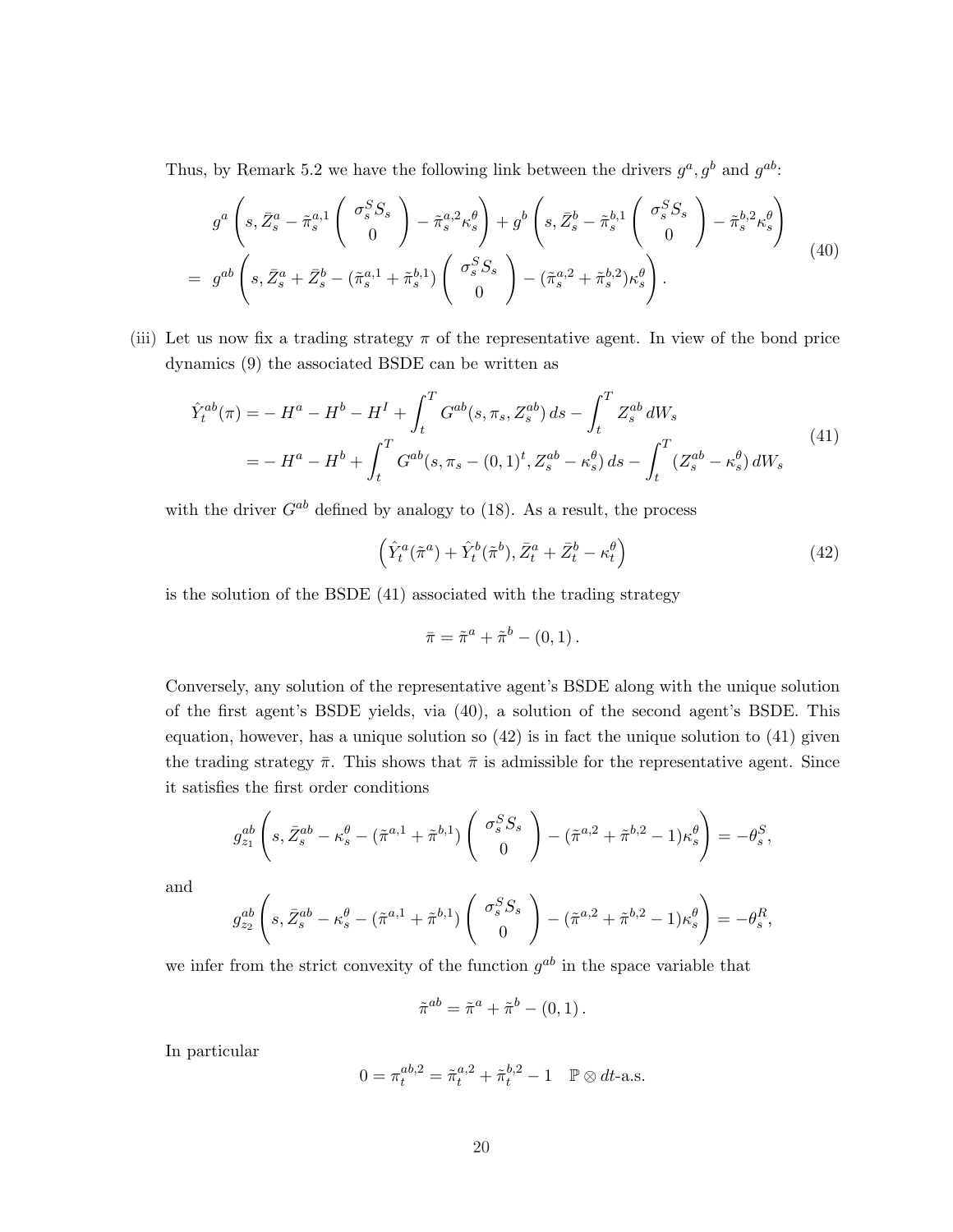The preceding theorem yields a formula for a candidate equilibrium market price of external risk: In a first step we solve the first order condition (35) of the representative agent to obtain  $\tilde{\pi}_s^{ab,1}$ given that  $\tilde{\pi}_s^{ab,2} \equiv 0$ ; this is possible because (35) is independent of  $\theta^R$ . A second step consists of defining the candidate process via (36). In a third step we need to verify the admissibility conditions on the candidate market price of risk.

# 6 An example

In this section we consider an example where the assumptions of Theorem 5.3 can be verified. We restrict ourselves to the more involved case of risk transfer where we need to verify the additional assumption that the equilibrium bond price volatility is strictly positive. In order to guarantee positivity of the volatility process  $\kappa^{\theta,R}$  defined in equation (9) we assume that the bond's payoff is increasing in the external risk component.

Assumption 6.1. The bond's total payoff is increasing in the external risk factor and strictly increasing on a set of positive measure.

To simplify the notation we assume that the bond's payoff depends only on the terminal state of the forward process, i.e., that  $\varphi^a \equiv 0$ ; the general case follows from similar considerations.

#### 6.1 The microeconomic setup

We consider again the entropic case where

$$
g^a(t,z)=\frac{1}{2\gamma_a}\|z\|^2,\quad g^b(t,z)=\frac{1}{2\gamma_b}\|z\|^2,
$$

hence

$$
g^{ab}(t,z) = \frac{1}{2\gamma_R} ||z||^2, \quad \gamma_R \triangleq \gamma_a + \gamma_b.
$$

In view of Lemma 4.1 the utility optimization problem of an individual agent associated with a market price of risk  $\theta$  has a unique solution if

$$
\mathbb{E}\left[\exp\left(6\int_0^T \|\theta_u\|^2 du\right)\right] < \infty.
$$
\n(43)

It turns out from the analysis that follows that under some assumptions on the payoffs the equilibrium market price of external risk  $\theta^{*R}$  is bounded uniformly and thus for (43) to hold it suffices to ask for ·  $\mathbf{r}^T$ 

$$
\mathbb{E}\left[\exp\left(6\int_0^T |\theta_u^S|^2 du\right)\right] < \infty. \tag{44}
$$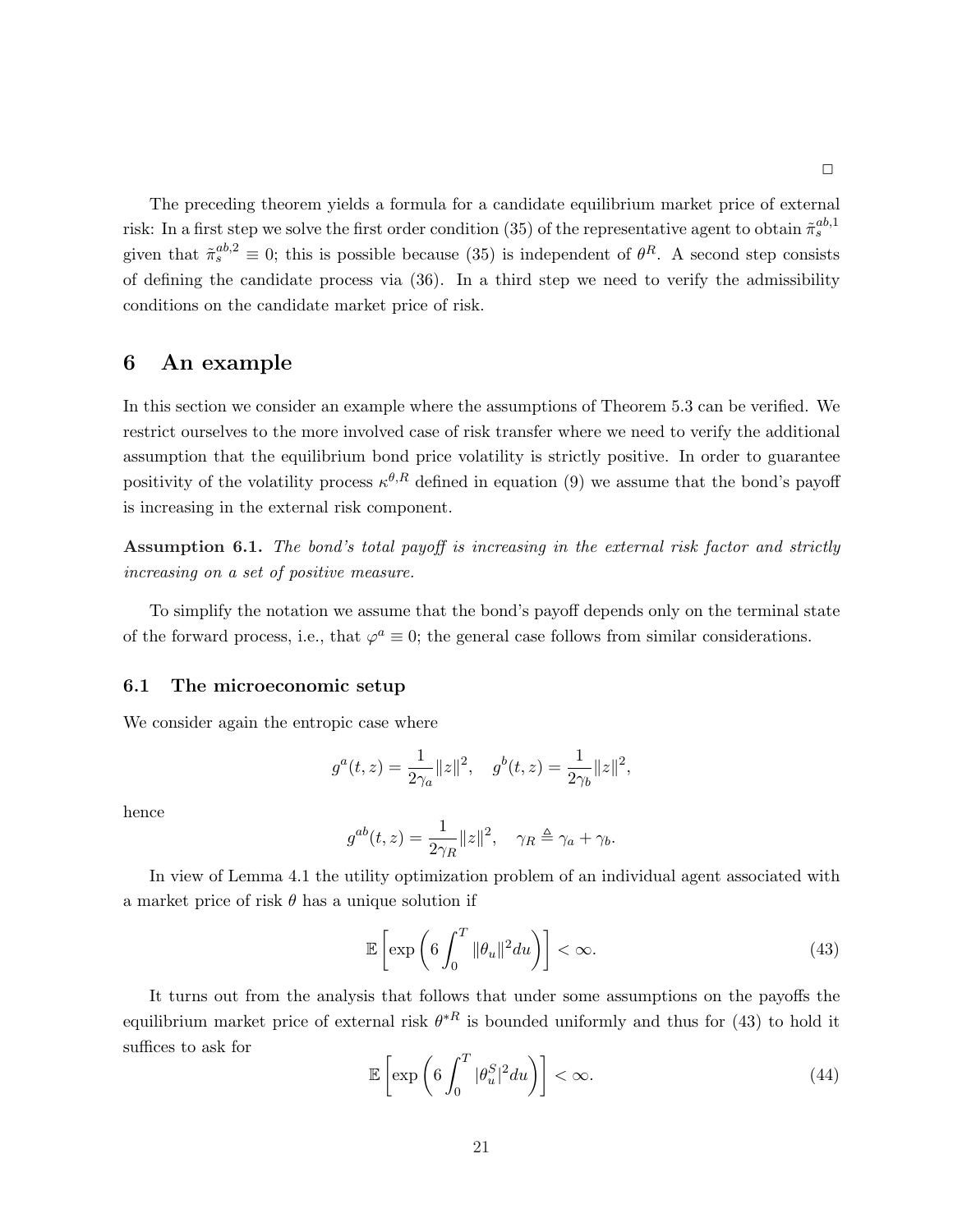For the remainder of this section we work under the preceding condition. In this case, according to Girsanov's Theorem (see Theorem 5.1 p 191 in Karatzas & Shreve 1991) there exists an equivalent measure  $\tilde{\mathbb{P}}$  with respect to which

$$
\tilde{W}_t^S = W_t^S + \int_0^t \theta_u^S du \quad \text{and} \quad \tilde{W}_t^R = W_t^R \tag{45}
$$

are independent Brownian motions with respect to the filtration  $(\mathcal{F}_t)$ . Also notice that the Novikov condition (see Corollary 5.13 p 199 in Karatzas  $\&$  Shreve 1991) is satisfied under (44).

In order to establish existence and uniqueness of a bounded equilibrium market price of external risk we shall now assume that the market price of financial risk has the following additive decomposition property:

Assumption 6.2. The market price of financial risk satisfies

$$
(\theta_t^S)^2 = y_t + \Gamma(t, R_t)
$$

for some process  $y_t$  that is  $\tilde{\mathbb{P}}$ -independent of  $W^R$ , and for a uniformly (in t) bounded non-negative functions  $\Gamma(t, \cdot)$ , with uniformly bounded first and second derivatives.

The preceding assumption is equivalent to saying that  $\theta^S$  can be decomposed into two additive components that are independent under  $\tilde{\mathbb{P}}$  probability measure. Along with the Novikov condition (44) it is satisfied if, for instance, if  $\theta^S$  is bounded and independent of the external risk factor as in, e.g., Hu, Imkeller & Müller (2006) and Horst & Müller (2006). But there are also stochastic volatility models where it is satisfied. The following is a modification of a model by Chacko & Viceira (2005).

Example 6.3. Consider the financial market model with unbounded market price of risk:

$$
\frac{dS_t}{S_t} = \mu^S dt + \sqrt{\frac{1}{y_t}} dW_t^S, \qquad \Gamma(t, \cdot) = 0.
$$

Here the volatility process  $(y_t)$  is a square root process driven by the Brownian motion  $W^S$ :

$$
dy_t = k(\zeta - y_t)dt + \sigma \sqrt{y_t}dW_t^S.
$$

The condition  $2k\zeta > \sigma^2$  guarantees the process  $y_t$  remains positive. A recent paper by Wong & Heyde (2006) gives a sufficient condition for which  $(44)$  holds true:

$$
\frac{k}{\mu^S \sigma} \ge 2\sqrt{3}.\tag{46}
$$

Despite the random volatility, the model of the previous example fits into our framework as we may rescale the number of shares of stock. This is possible because the agents' combined demand for the stock does not affect its dynamics.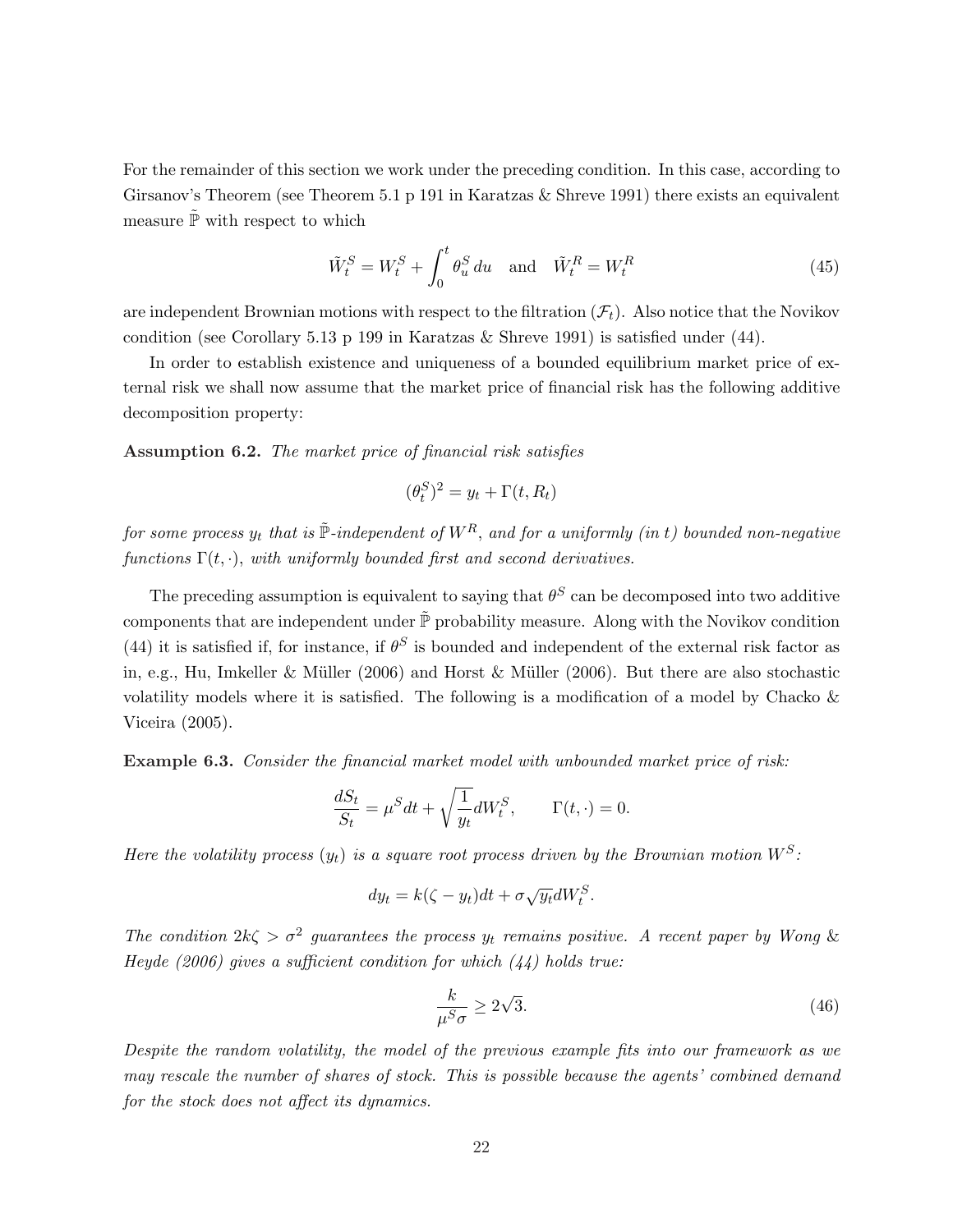Our Assumption 6.2 is also satisfied if  $\theta^S$  depends only on the non-financial risk factor.

Example 6.4. If the stock price processes of the form

$$
\frac{dS_t}{S_t} = \mu_t^S(R_t)dt + \sigma_t^S(R_t)dW_t^R
$$

with bounded functions  $\mu_t^S$  and  $\sigma_t^S$  and a volatility that is uniformly bounded away from zero, then Assumption 6.2 is satisfied.

The following example can be viewed as mixture of the preceding examples. It considers an unbounded market price of financial risk that depends on both the external risk factor and the randomness driving the stock price.

Example 6.5. Consider the financial market model where

$$
\frac{dS_t}{S_t} = \mu^S dt + \frac{1}{\sqrt{y_t + \Gamma(t, R_t)}} d\tilde{W}_t^S
$$

and

$$
dy_t = k(\zeta - y_t)dt + \sigma \sqrt{y_t}d\tilde{W}_t^S.
$$
\n(47)

Again, the condition  $2k\zeta > \sigma^2$  guarantees the process  $y_t$  remains strictly positive. The existence of the process  $y_t$  boils down to the existence of a strong solution for the following SDE

$$
dy_t = \left[ k(\zeta - y_t) + \sigma \mu^S \sqrt{y_t} \sqrt{y_t + \Gamma(t, R_t)} \right] dt + \sigma \sqrt{y_t} dW_t^S,
$$
\n(48)

under the original measure  $\mathbb{P}$ . We prove this in Lemma 6.6. An application of Hölder's inequality shows that the Nokivov condition  $(44)$  holds if

$$
\frac{k}{\mu^S \sigma} \ge 2\sqrt{6}.\tag{49}
$$

Indeed,

$$
\mathbb{E}\left[\exp\left(6\int_0^T |\theta_u^S|^2 du\right)\right] = \mathbb{E}\left[\exp\left(6\int_0^T (\mu^S)^2 y_u du\right) \exp\left(6\int_0^T (\mu^S)^2 \Gamma(u, R_u) du\right)\right]
$$

In light of (49) it follows that

$$
\mathbb{E}\left[\exp\left(12\int_0^T (\mu^S)^2 y_u du\right)\right] < \infty,
$$

according to Wong & Heyde (2006). This combined with the boundedness of  $\Gamma$ , and Hölder's inequality yields (44).

**Lemma 6.6.** Under the assumption  $2k\zeta > \sigma^2$  there exists a unique strong solution for (48).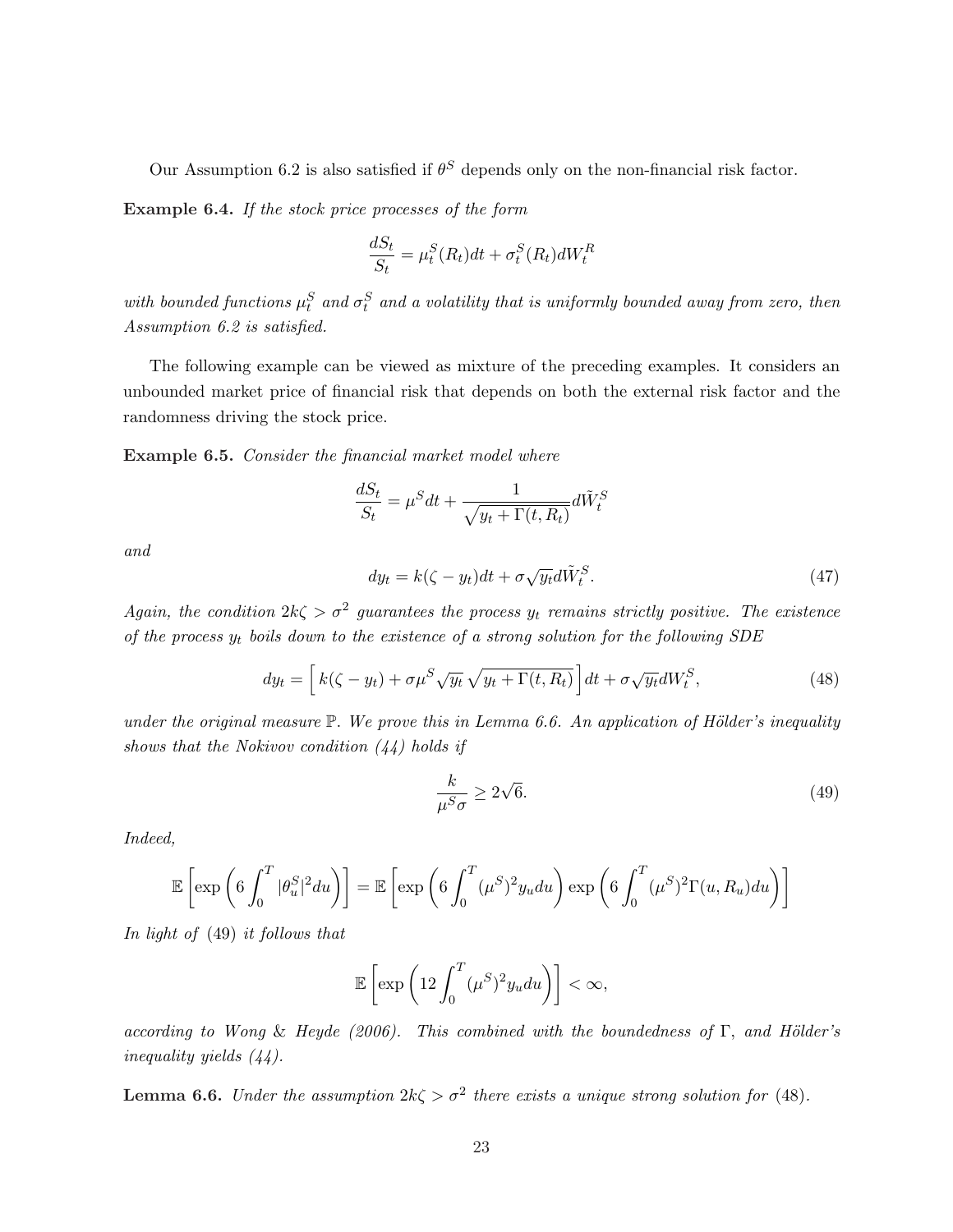PROOF. The existence of a weak solution for SDE (48) it is obvious. Indeed if  $2k\zeta > \sigma^2$  then SDE (47) has a unique strong solution given the probability measure  $\tilde{\mathbb{P}}$ . Then we can construct  $\mathbb{P}$ from  $\mathbb P$  by means of Girsanov's Theorem and this procedure yields a weak solution for SDE (48). By proving pathwise uniqueness for (48) we get uniqueness of the strong solution for (48), due to the Ikeda-Watanabe Theorem (see Corollary 3.23 p. 310 in Karatzas & Shreve 1991). Let us define the stochastic process  $x_t$  as the unique strong solution of the SDE

$$
dx_t = k(\zeta - x_t)dt + \sigma \sqrt{x_t}dW_t^S,
$$
\n(50)

under the measure P. Then, since  $2k\zeta > \sigma^2$ , it follows that  $x_t$  is strictly positive. A standard comparison argument for diffusions shows that  $y_t$  (the weak solution of (48)) dominates  $x_t$ , i.e.,  $y_t \geq x_t$  (see Proposition 2.18 p 293 in Karatzas & Shreve 1991) Let us define the following sequence of stopping times

$$
\tau_{\epsilon} \triangleq \inf \{ s \leq T, \text{ such that } x_t \leq \epsilon \},
$$

for some  $\epsilon$  small enough (such that  $y_0 > \epsilon$ ). On the interval  $[0, \tau_{\epsilon}]$  it follows that  $y_t \geq x_t \geq \epsilon$  hence on this interval SDE (48) admits pathwise uniqueness. Indeed that follows by Theorem 2.5 p 287 in Karatzas & Shreve 1991, since the drift and the volatility are Lipschitz functions. Moreover since  $x_t$  is strictly positive it follows that  $\tau_{\epsilon} \uparrow T$  as  $\epsilon \to 0$ , P a.s. Therefore (48) admits pathwise uniqueness on  $[0, T]$  and this completes the proof.  $\Box$ 

For our analysis of equilibrium we are only interested in the market price of financial risk, not the drift nor the volatility coefficients. We may thus with no loss of generality normalize the stock price volatility to one and assume from now on that

$$
\frac{dS_t}{S_t} = \theta_t^S dt + dW_t^S = d\tilde{W}_t^S.
$$

#### 6.2 The equilibrium BSDE

Under Assumption 6.2 the risk minimization problem for a given market price of risk has a unique solution. In view of the analysis of Section 4.1.2 and Theorem 5.3, a candidate  $\theta^{*R}$  for an equilibrium market price of external risk is given by  $z^2$ , the second component of the integrand part of a solution  $(Y, Z)$  of the BSDE

$$
Y_t = H^{\text{rep}} - \int_t^T z_s dW_s + \frac{1}{2} \int_t^T \left[ -(z_s^2)^2 + (\theta_s^S)^2 - 2\theta_s^S z_s^1 \right] ds. \tag{51}
$$

Here  $Z = (z^1, z^2)$  and  $H^{\text{rep}}$  denotes the income of the representative agent weighted by the factors of risk tolerance, i.e.,

$$
H^{\text{rep}} \triangleq \frac{H^a + H^b + H^I}{\gamma_R}.
$$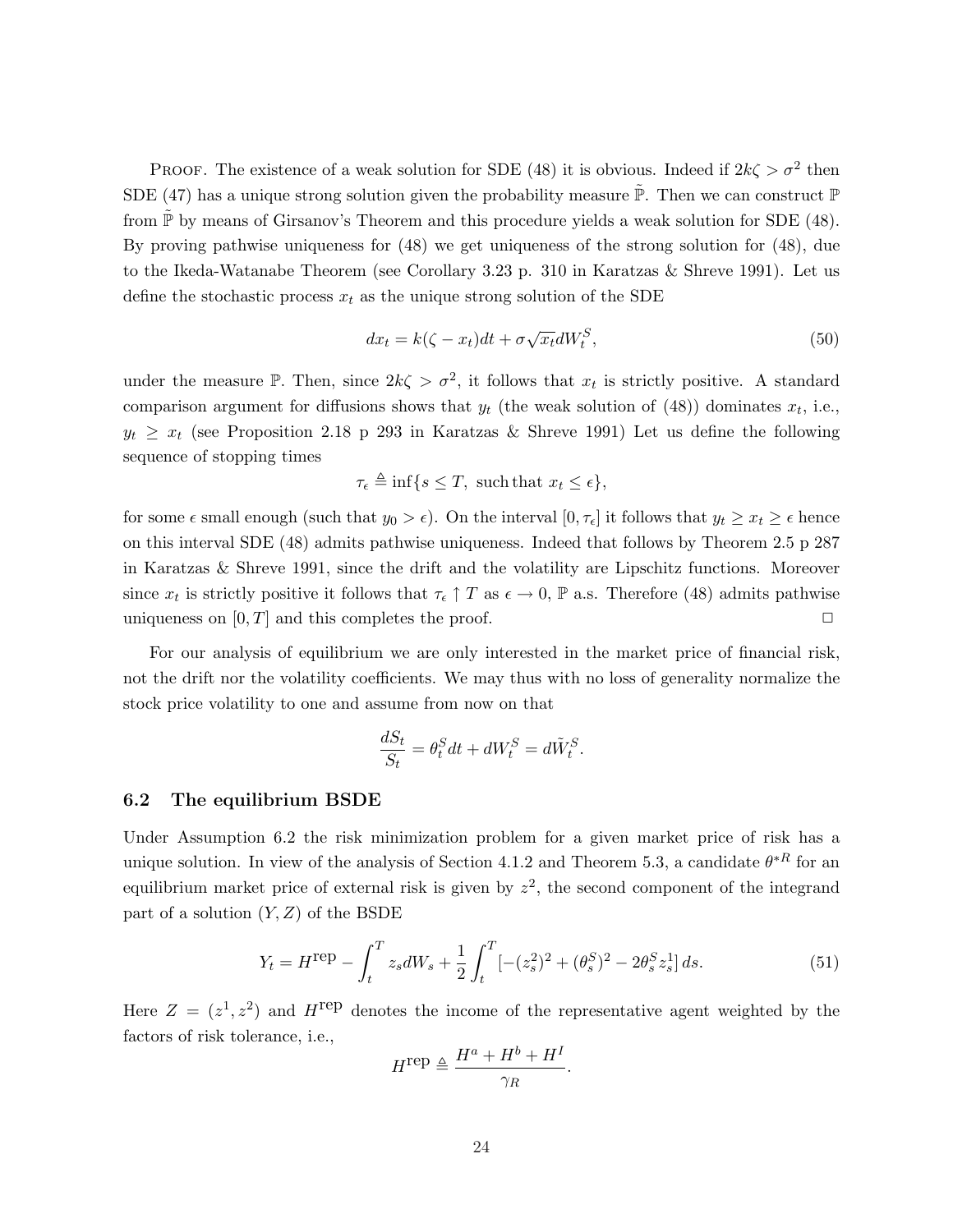Remark 6.7. When we solved an individual agent's optimization problem for a given market price of risk in an entropic framework, the BSDEs for the optimal risk process turned out to be linear. It is the equilibrium condition that translates the linear BSDE into a quadratic one. We need to replace the process  $\theta^R$  in (27) by  $-\frac{z^2}{\gamma R}$  $\frac{z^2}{\gamma_R}$  and then rescale the BSDE by a factor  $-\frac{1}{\gamma_R}$  $\frac{1}{\gamma_R}$  .

Notice that under the probability measure  $\tilde{\mathbb{P}}$  the BSDE (51) becomes

$$
Y_t = H^{\text{rep}} - \int_t^T z_s d\tilde{W}_s + \frac{1}{2} \int_t^T \left[ -(z_s^2)^2 + (\theta_s^S)^2 \right] ds. \tag{52}
$$

#### 6.2.1 Existence and uniqueness of solutions

If the market price of financial risk  $\theta^S$  is bounded, the preceding BSDE satisfies the conditions of, e.g., Ankirchner, Imkeller & Dos Reis (2007) and in this case it has a unique solution  $(Y, Z)$  and the processes are Malliavin differentiable.<sup>6</sup> In order to do the verification of the sign condition on the equilibrium volatility we will need to go a step further. We need to show that  $z^2$  is of the form  $z_t^2 = v(t, S_t, R_t)$  where the dependence on the external risk component is Lipschitz continuous.

The representation of the process  $z^2$  in terms of a Lipschitz function of the forward process is robust with respect to equivalent measure changes, i.e., the function  $v$  is deterministic. Hence we may - and will - work under the measure  $\tilde{\mathbb{P}}$  defined through (45). More precisely, we are going to establish the following result:

Theorem 6.8. Under Assumptions 2.1 and 6.2 the following holds:

- (i) There exists a unique solution  $(Y, Z)$  to the equilibrium BSDE (52) such that the second component  $z^2$  of the integrand Z is bounded in absolute value and  $Z \in L^2(dt \otimes \tilde{P})$ .
- (ii) There exists a function  $\bar{v}(t, x_1, x_2)$  that is Lipschitz continuous in the second, third variable such that the process  $z^2$  in (i) satisfies

$$
z_t^2 = \bar{v}(t, \ln S_t, R_t).
$$

It will be more convenient in the sequel to put  $\tilde{H}^{\text{rep}} = H^{\text{rep}} + \int_0^T$  $\int_0^T (\theta_s^S)^2 ds$  and to consider instead the BSDE

$$
\tilde{Y}_t = \tilde{H}^{\text{rep}} - \int_t^T \tilde{Z}_s d\tilde{W}_s + \frac{1}{2} \int_t^T -(\tilde{z}_s^2)^2 ds.
$$
\n(53)

This BSDE has a solution, due to Briand & Hu (2007) because the payoff functions are bounded and the market price of financial risk satisfies an exponential integrability condition.

Remark 6.9. The solutions to (52) and (53) are linked by

$$
(Y_t, Z_t) = \left(\tilde{Y}_t - \int_0^t (\theta_s^S)^2 ds, \tilde{Z}_t\right).
$$

 ${}^{6}$ We recall the notion of Malliavin differentiability in the appendix.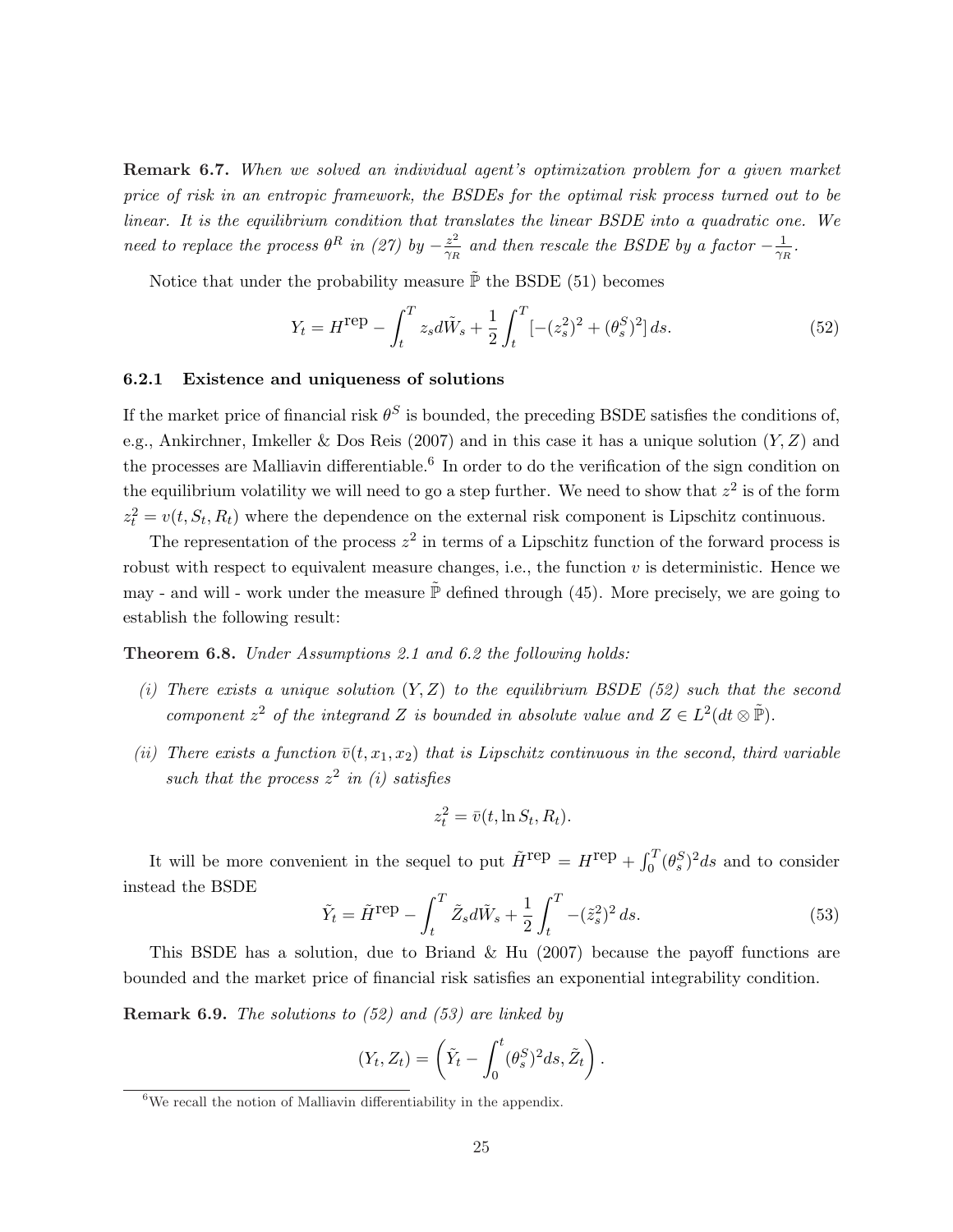The following lemma is key to our analysis. It shows that (53) has a solution  $(\tilde{Y}, \tilde{Z})$  such that the Malliavin derivative  $\tilde{D}_t^2 \tilde{Y}_t$  of the process  $\tilde{Y}$  with respect to Brownian motion driving the external risk process exists and that  $z_t^2 = \tilde{D}_t^2 \tilde{Y}_t$ . Here  $\tilde{D}$  is the Malliavin derivative with respect to the  $\tilde{\mathbb{P}}$  measure. From this and Assumption 6.2 we deduce that the derivative process  $\tilde{D}^2 Y$ exists as well.

**Lemma 6.10.** There exists a solution  $(\tilde{Y}, \tilde{Z}) \in L^2(dt \otimes \tilde{\mathbb{P}}) \times L^2(dt \otimes \tilde{\mathbb{P}})$  to the BSDE (53) such that the Malliavin derivative  $\tilde{D}_u^2 \tilde{Y}_t$  exists for any  $u \in [0,T]$  and is uniformly bounded. Furthermore, the process  $(\tilde{D}_u^2 \tilde{Y}_t)_{u \leq t \leq T}$  satisfies a linear BSDE.

PROOF. The assertion of the lemma would be covered by standard results from the literature if the terminal value were bounded. To overcome the problem of unbounded terminal values we proceed in three steps.

(i) Notice first that we may with no loss of generality assume that the terminal condition is non-negative because  $H^{\text{rep}}$  is bounded. Let us now consider a sequence of BSDEs with non-negative terminal conditions

$$
\xi^{n} = H^{\text{rep}} + \int_{0}^{T} \Gamma(s, R_{s}) ds + \min \left\{ \int_{0}^{T} y_{s} ds, n \right\}.
$$

For any  $n \in \mathbb{N}$  the "truncated BSDE"

$$
\tilde{Y}_t^n = \xi^n - \int_t^T \tilde{Z}_s^n d\tilde{W}_s + \frac{1}{2} \int_t^T - (\tilde{z}_s^{2,n})^2 ds
$$

has a unique solution  $(\tilde{Y}^n, \tilde{Z}^n)$  in the space  $\mathbb{H}^{\infty} \times \mathbb{H}^2$ . We notice that

$$
\tilde{D}_u^2 \xi^n = bH_2^{\text{rep}}(S_T, R_T) + \int_u^T b\Gamma_x(s, R_s) ds,
$$

with  $H_2^{\text{rep}}$  $L_2^{\text{rep}}(x^1, x^2) = \partial_{x_2} H^{\text{rep}}(x_1, x_2)$ . Boundedness of  $\Gamma(t, \cdot)$  and the derivatives of  $H^{\text{rep}}$ allows us to argue as in the proof of Theorem 8.4 in Ankirkner, Imkeller & Dos Reis (2007) in order to show that the processes  $\tilde{Y}^n$  are Malliavin differentiable with respect to the In order to show that the processes  $Y^*$  are Malliavin differentiable with respect to<br>Brownian motion  $\tilde{W}^R$  and that for any  $u \in [0,T]$  the derivative processes  $\left( \tilde{D}_u^2 \tilde{Y}_t^n \right)$ ´  $t \geq u$ satisfy the linear BSDE

$$
\tilde{D}_u^2 \tilde{Y}_t^n = \tilde{D}_u^2 H^{\text{rep}} + \int_u^T b \Gamma_x(s, R_s) \, ds - \int_t^T \tilde{D}_u^2 \tilde{Z}_s^n d\tilde{W}_s - \int_t^T \tilde{z}_s^{2, n} \tilde{D}_u^2 \tilde{z}^{2, n_s} ds. \tag{54}
$$

Using the same arguments as in Section 5 of Horst & Müller (2006), and because  $\tilde{D}_u^2 H^{\text{rep}}$ does not depend on  $n \in \mathbb{N}$  we deduce that the quantities  $\tilde{D}_u^2 \tilde{Y}_t^n$  are uniformly bounded in does not depend on  $n \in \mathbb{N}$  we deduce that the quantities  $D_u^T Y_t^T$  are  $u, t \in [0, T]$  and  $n \in \mathbb{N}$ . Furthermore  $\left( \tilde{D}_t^2 \tilde{Y}_t^n \right)$  is a version of  $\left( \tilde{z}_t^{2,n} \right)$  $\binom{2,n}{t}$  and hence the family  $(\tilde{z}_t^{2,n})$  $\binom{2,n}{t}$ <sub>n∈N</sub> is uniformly bounded.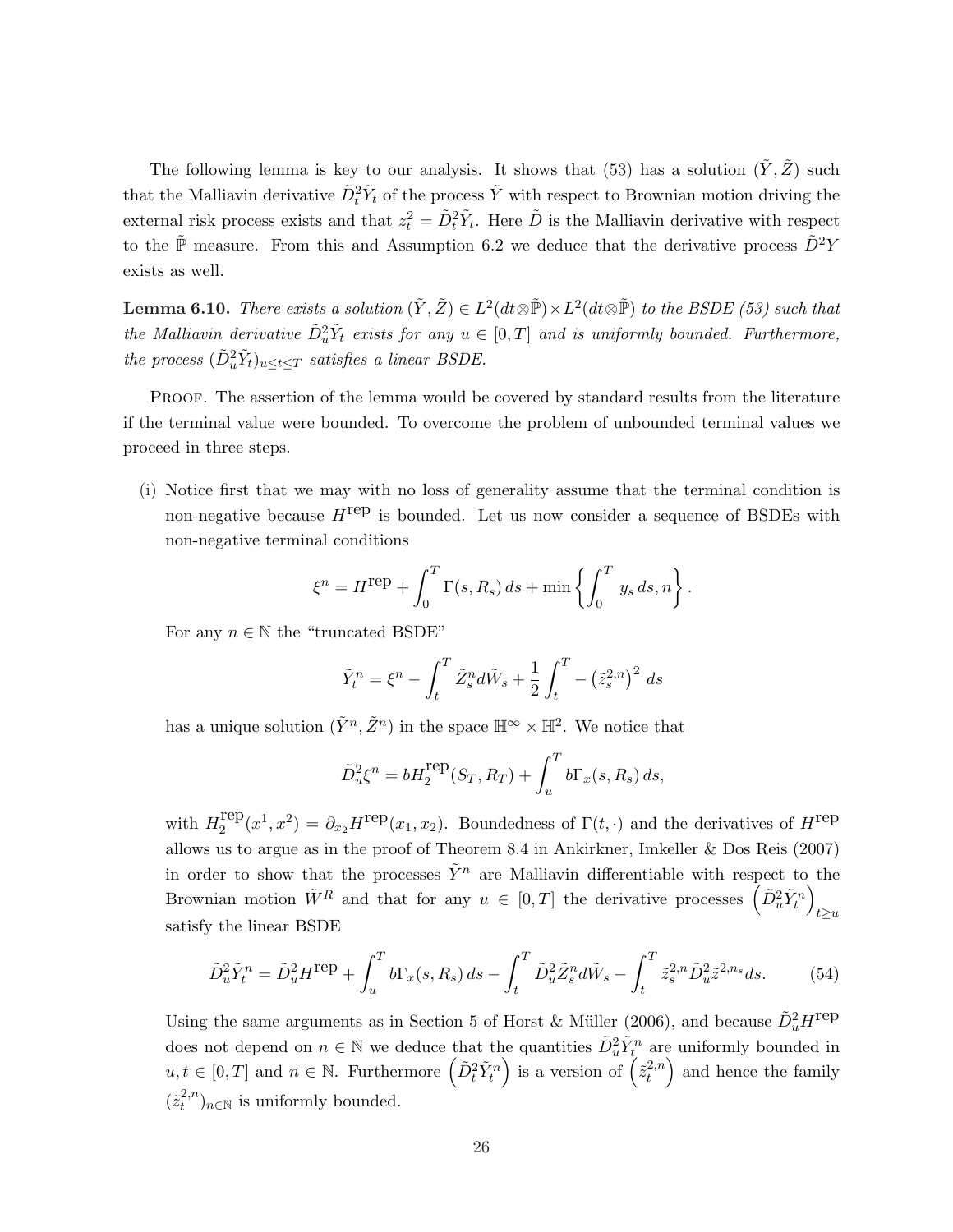(ii) Our goal is now to prove that the sequence  $\{(\tilde{Y}^n, \tilde{Z}^n)\}_{n\in\mathbb{N}}$  converges along some subsequence in  $L^2(dt \otimes \tilde{\mathbb{P}})$  to a process  $(\tilde{Y}, \tilde{Z})$  that satisfies the equilibrium BSDE (53).

To this end, we fix  $n, m \in \mathbb{N}$ . Since the processes  $\tilde{z}^{2,n}$  are uniformly bounded a standard comparison result for BSDEs yields a constant  $C < \infty$  such that

$$
\tilde{\mathbb{E}}\Big[\int_0^T(\tilde{Y}_s^n-\tilde{Y}_s^m)^2ds+\int_0^T|\tilde{Z}_s^n-\tilde{Z}_s^m|^2ds\Big]\leq C\,\tilde{\mathbb{E}}\,|\xi^n-\xi^m|^2,
$$

where  $\tilde{\mathbb{E}}$  is the expectation operator with respect to  $\tilde{\mathbb{P}}$ . In view of our truncation scheme the difference  $\xi^{n} - \xi^{m}$  vanishes almost surely as  $n, m \to \infty$ . Furthermore, the family of random variables  $\{\xi^n - \xi^m\}_{n,m}$  is uniformly integrable so we also have convergence in mean square. As a result, the sequence  $\{(\tilde{Y}^n, \tilde{Z}^n)\}\$ is Cauchy in  $L^2(dt \otimes \tilde{\mathbb{P}})$  so it converges to some limit  $(Y, Z)$  in  $L^2$ .

In particular,

$$
\lim_{n \to \infty} \int_0^T \tilde{\mathbb{E}} \left[ \int_t^T (\tilde{Z}_s^n - \tilde{Z}_s) dW_s \right]^2 dt = \lim_{n \to \infty} \int_0^T \tilde{\mathbb{E}} \left[ \int_t^T (\tilde{Z}_s^n - \tilde{Z}_s)^2 ds \right] dt
$$
\n
$$
\leq \lim_{n \to \infty} \int_0^T \tilde{\mathbb{E}} \left[ \int_0^T (\tilde{Z}_s^n - \tilde{Z}_s)^2 ds \right] dt
$$
\n
$$
\leq \lim_{n \to \infty} T \|\tilde{Z}^n - \tilde{Z}\|_{L^2(dt \otimes \tilde{\mathbb{P}})}
$$
\n= 0.

Passing, if necessary, to a subsequence we may in fact assume that

$$
\tilde{Z}^n \to \tilde{Z}
$$
 in  $L^2(dt \otimes \tilde{\mathbb{P}})$  and  $dt \otimes \tilde{\mathbb{P}}$ -almost surely.

Uniform boundedness of the sequence  $\{\tilde{z}^{2,n}\}\$ implies that  $\tilde{z}^2$  is bounded so dominated convergence yields  $\overline{a}$  $\overline{a}$ 

$$
\lim_{n \to \infty} \left| \int_t^T \tilde{z}_s^{2,n} ds - \int_t^T \tilde{z}_s^2 ds \right| = 0.
$$

This shows that the limit process  $(Y, Z)$  satisfies the equilibrium BSDE.

(iii) In view of step (ii) it follows from Lemma 1.2.3 in Nualart (1995) that the process  $(\tilde{Y}, \tilde{Z})$ is Malliavin differentiable and that the derivatives of the approximating sequence converge weakly to  $(\tilde{D}.\tilde{Y}, \tilde{D}.\tilde{Z})$ .

In order to prove strong convergence of the derivative processes and a BSDE representation (54) with  $\tilde{z}^{2,n}$  replaced by the limit  $z^2$ , we notice that the drivers of (54) converge locally uniformly to the driver of the limit BSDE. Therefore it follows from Theorem 2.8 of Kobylanski (2000) that the sequence  $\{(\tilde{D}_u^2 \tilde{Y}_i^n, \tilde{D}_u^2 \tilde{Z}_i^n)\}_{n \in \mathbb{N}}$   $(u \in [0, T])$  converges to the unique solution of the BSDE

$$
\tilde{D}_u^2 \tilde{Y}_t = \tilde{D}_u^2 H^{\text{rep}} + \int_u^T b \Gamma_x(s, R_s) ds - \int_t^T \tilde{D}_u^2 \tilde{Z}_s d\tilde{W}_s - \int_t^T \tilde{z}_s^2 \tilde{D}_u^2 \tilde{z}_s^2 ds
$$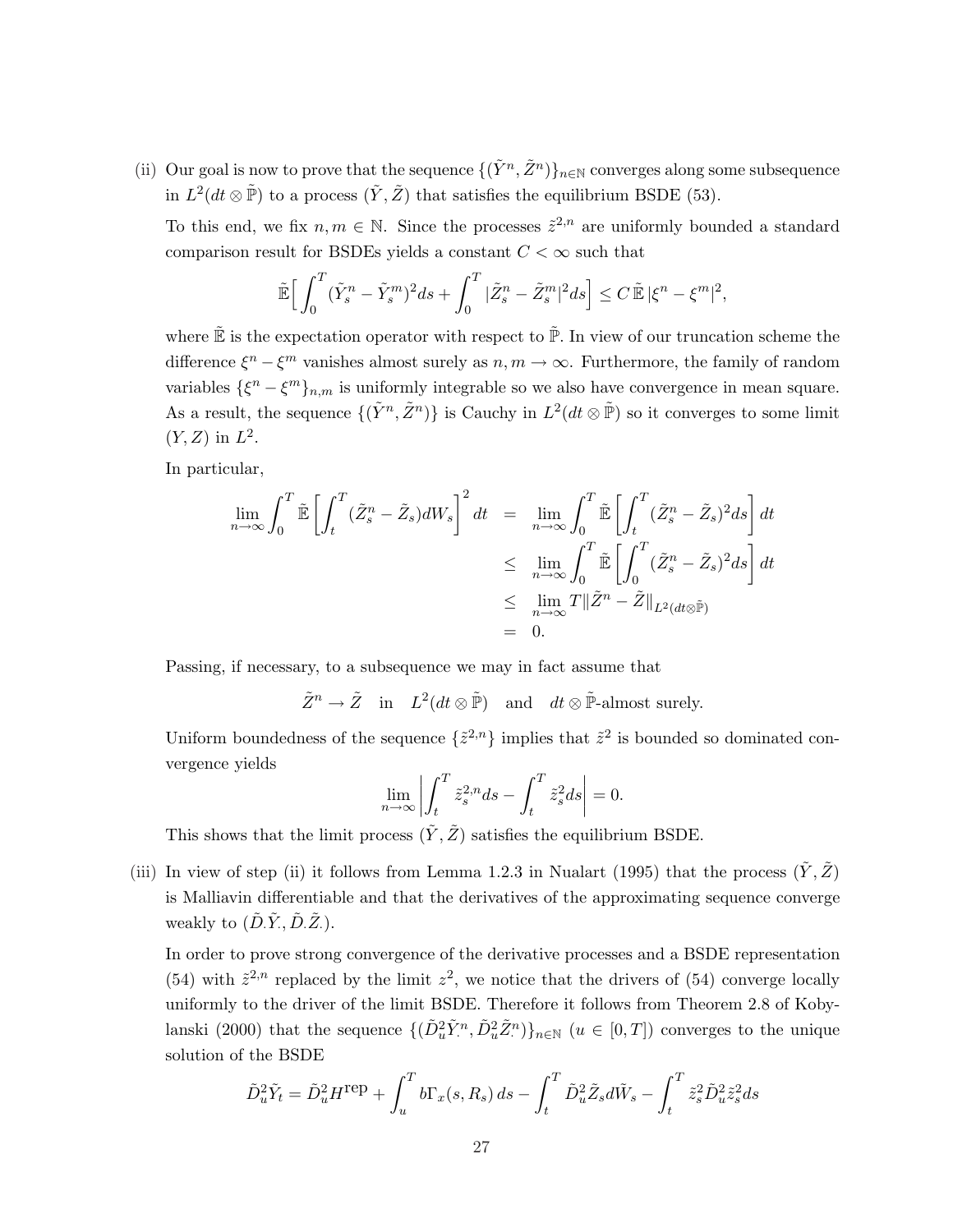where the integrand converges in  $L^2(dt\otimes\tilde{P})$ . Similar arguments as in the preceding step show that the sequence  $\{\tilde{D}_u^2 \tilde{Y}_n^n\}_{n \in \mathbb{N}}$  converges in mean square, too. This yields the assertion.

We are now ready to prove part (i) of Theorem 6.8

PROOF OF THEOREM 6.8 (1): The proof of the preceding lemma constructs a solution  $(Y, Z)$ of the equilibrium BSDE with the desired properties. In order to see that such a solution is unique, let us assume to the contrary that two different solutions  $(\hat{Y}, \hat{Z})$  and  $(\bar{Y}, \bar{Z})$  exist. In this case

$$
\hat{Y}_t - \bar{Y}_t = -\frac{1}{2} \int_t^T \left[ (\hat{z}_s^2)^2 - (\bar{z}_s^2)^2 \right] ds + \int_t^T \left( \hat{Z}_s - \bar{Z}_s \right) d\tilde{W}_s.
$$

There exists a probability measure  $\mathbb{Q} \approx \tilde{\mathbb{P}}$  and a  $\mathbb{Q}\text{-Brownian motion } W^{\mathbb{Q}}$  such that

$$
\hat{Y}_t - \bar{Y}_t = \int_t^T \left(\hat{Z}_s - \bar{Z}_s\right) dW_s^{\mathbb{Q}}.
$$

Taking conditional expectation with respect to  $\mathbb Q$  shows that  $\hat{Y}_t \equiv \bar{Y}_t \mathbb Q$ -a.s. and hence  $\tilde{\mathbb P}$ -a.s. Thus,  $\tilde{\mathbb{P}}$ -a.s.  $\mathcal{L}$  $\mathcal{L}$ 

$$
\frac{1}{2} \int_t^T \left[ (\hat{z}_s^2)^2 - (\bar{z}_s^2)^2 \right] ds = \int_t^T \left( \hat{Z}_s - \bar{Z}_s \right) d\tilde{W}_s \quad \text{for all } t \in [0, T].
$$

This yields

$$
\frac{1}{2} \int_0^t \left[ (\hat{z}_s^2)^2 - (\bar{z}_s^2)^2 \right] ds = \int_0^t \left( \hat{Z}_s - \bar{Z}_s \right) d\tilde{W}_s \quad \text{for all } t \in [0, T]
$$

which implies for the respective quadratic variation processes that

$$
0 = \int_0^t \left| \hat{Z}_s - \bar{Z}_s \right|^2 ds \quad \text{for all } t \in [0, T].
$$

This proves the assertion.  $\Box$ 

In order to finish the proof of Theorem 6.8 it remains to show that the second part of the integrand process can be represented in terms a sufficiently regular function of the forward process. Here, our arguments are based on a decomposition of the process  $z^2$ .

 $\Box$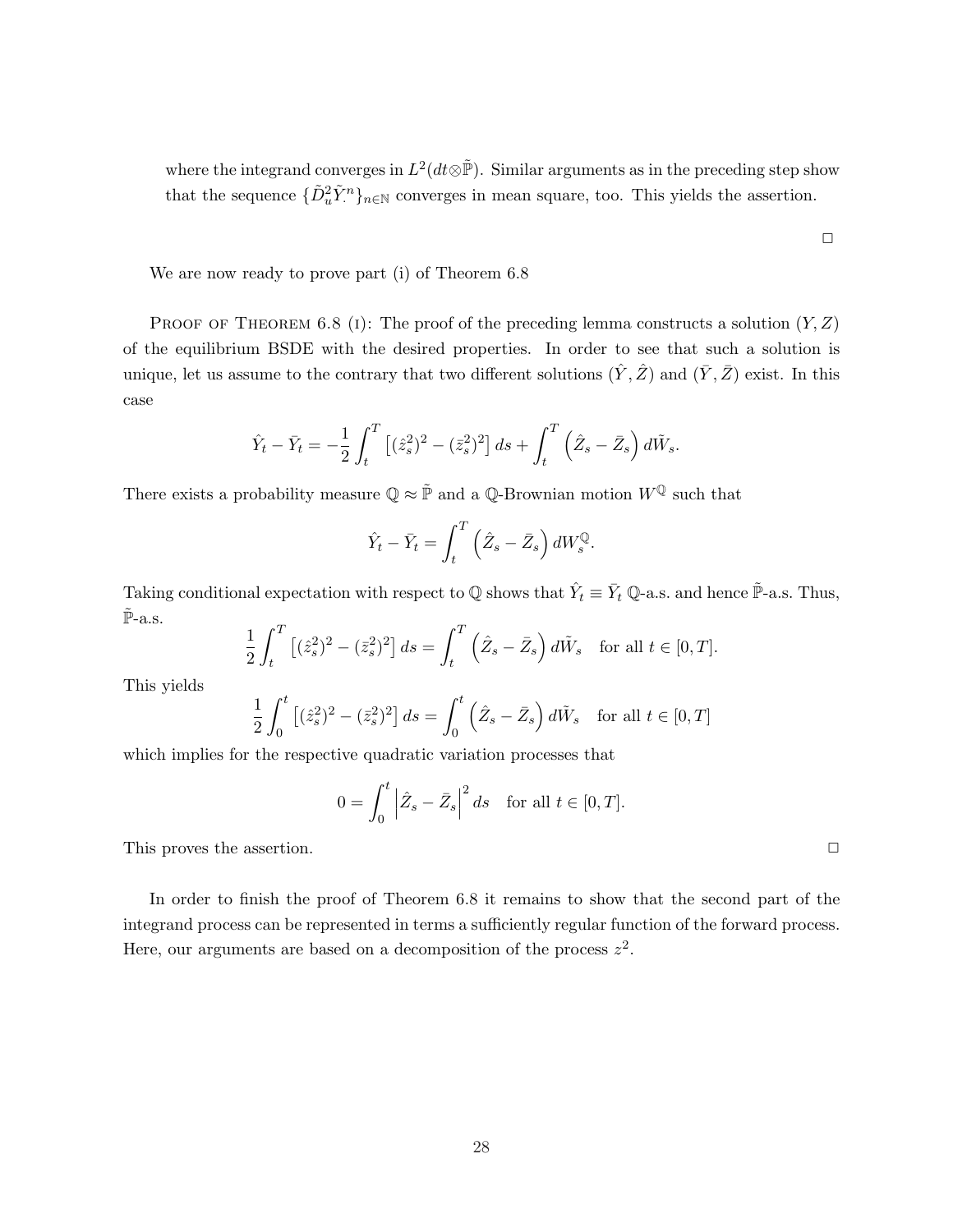## 6.2.2 A decomposition of the equilibrium process

It follows from the proof of the preceding result that the process  $(z<sub>t</sub><sup>2</sup>)$  satisfies the following multiplicative decomposition:

$$
D_0^2 \tilde{Y}_t = \mathbb{E}^{\widehat{\mathbb{P}}_T} \left[ b H_2^{\text{rep}}(S_T, R_T) + \int_t^T b \Gamma_x(s, R_s) ds \middle| \mathcal{F}_t \right] + \int_0^t b \Gamma_x(s, R_s) ds
$$
  
= 
$$
D_t^2 \tilde{Y}_t + \int_0^t b \Gamma_x(s, R_s) ds
$$
  
= 
$$
z_t^2 + \int_0^t b \Gamma_x(s, R_s) ds
$$

where the probability measure  $\widehat{\mathbb{P}}_T$  is defined by

$$
\frac{d\widehat{\mathbb{P}}_s}{d\widetilde{\mathbb{P}}} := \mathcal{E}\left(-\int_0^s \left(\begin{array}{c} 0 \\ z_u^2 \end{array}\right) d\tilde{W}_u\right),
$$

and  $H_2^{\text{rep}}$  $_2^{\text{rep}}$  denotes the derivative with the second component of  $H^{\text{rep}}$ . This decomposition along with the backward equation (54) and the fact that

$$
\tilde{D}_0^2 H_T^{\text{rep}} = b H_2^{\text{rep}}(S_T,R_T)
$$

shows that the processes  $\tilde{D}_0^2 \tilde{Y}_t \triangleq \tilde{M}_t$  and  $\tilde{D}_0^2 \tilde{Z}_t = N_t \triangleq (N_t^1, N_t^2)$  satisfy the BSDE

$$
d\tilde{M}_t = \left[ \left( \tilde{M}_t - \int_0^t b \Gamma_x(s, R_s) \, ds \right) N_t^2 \right] dt + N_t d\tilde{W}_t \tag{55}
$$

with terminal condition

$$
\tilde{M}_T = bH_2^{\text{rep}}(S_T, R_T) + \int_0^T b\Gamma_x(s, R_s) ds.
$$

From this and our additive decomposition we see that the process  $(z_t^2, N_t)$  solves the BSDE

$$
dM_t = [M_t N_t^2 - b\Gamma_x(t, R_t)]dt + N_t d\tilde{W}_t
$$
\n(56)

with terminal condition

$$
M_T = bH_2^{\text{rep}}(S_T, R_T).
$$

For reasons that will become obvious later on, it will be convenient to denote the forward process from now on by

$$
X_t = (X_t^1, X_t^2) = (\ln S_t, R_t).
$$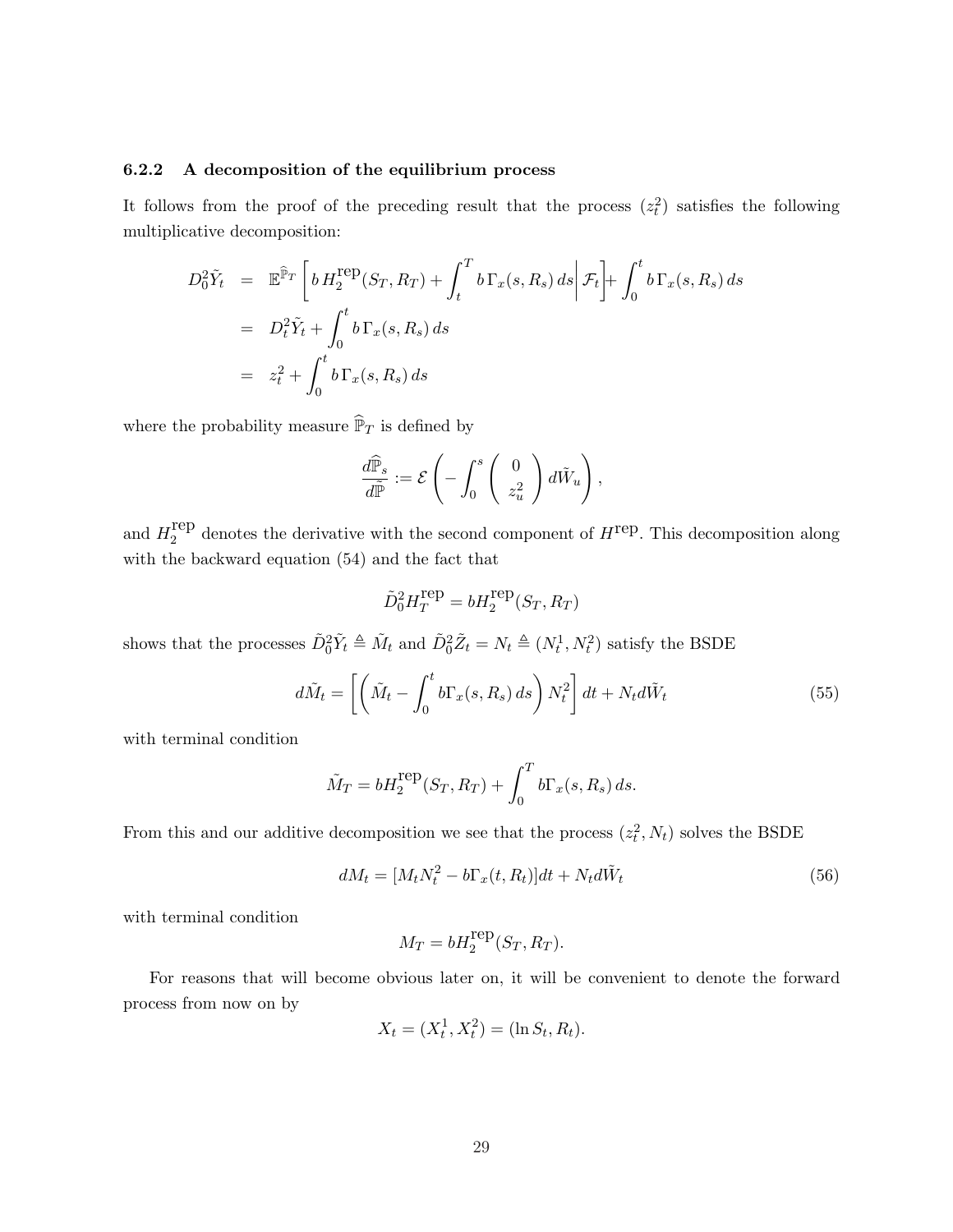#### 6.2.3 Lipschitz continuity of the equilibrium market price of risk

Using the link between backward stochastic and partial differential equations we can now prove that the candidate for the equilibrium market price of external risk can be represented in terms of a Lipschitz continuous function of the forward process. To this end we first observe that after introducing the forward process  $X_t = (X_t^1, X_t^2) = (\ln S_t, R_t)$ , the hypothesis (H4) and (H5) of Kobylanski (2000) are satisfied for the BSDE (56) because  $\tilde{H}_2^{\text{rep}}$  $i<sub>2</sub><sup>1</sup>$ ep is bounded. Thus, by her Theorem 3.8 the process  $(D_0^2 \tilde{Y}_t^n)$  can be represented as a continuous function  $\bar{v}$  of the forward process X. Specifically,  $\bar{v}$  is a viscosity solution of the PDE

$$
-\bar{v}_t + \mathcal{L}\bar{v} - F(t, x, \bar{v}, \sigma(t, x) \cdot \nabla_x \bar{v}) = 0
$$

with boundary condition

$$
\bar{v}(T, x) = bH_2^{\text{rep}}(x).
$$

Here the operator  $\mathcal L$  is defined by

$$
\mathcal{L}\bar{v} = \frac{1}{2}\bar{v}_{11} + \frac{b^2}{2}\bar{v}_{22} + a_t\bar{v}_2,
$$

and

$$
F(t, x, y, z) = -yz_2 + \Gamma_x(t, x_2)b.
$$

**Lemma 6.11.** The function  $x \mapsto \bar{v}(t, x)$  is Lipschitz continuous uniformly on compact time intervals.

**PROOF.** Our proof is based on Theorem 3.3 (b) of Jakobsen & Karlsen (2002). In their notation we have that

$$
-tr[A^{\theta}(t, x, D\bar{v})D^2\bar{v}] = \frac{1}{2}\bar{v}_{11} + \frac{b^2}{2}\bar{v}_{22}
$$

and

$$
f^{\theta}(t, x, r, p, X) = rp_2 + a_t p_2 - \Gamma_x(t, x_2)b.
$$

Hence conditions  $(C_1)$ ,  $(C_2)$ ,  $(C_3)$ ,  $(C_6)$  and  $(C_8)$  of Jakobsen & Karlsen (2002) (page 505) are satisfied. For condition  $(C_2)$  notice now that

$$
f^{\theta}(t, x, r, p, X) - f^{\theta}(t, x, s, p, X) \ge \overline{\gamma}_R(r - s),
$$

where

$$
\bar{\gamma}_R \triangleq p_2 1_{\{p_2 \le 0\}}.
$$

Conditions  $(C_3)$  and  $(C_8)$  are obviously satisfied and  $(C_6)$  follows from  $a_t$  being bounded, and from  $\Gamma_x(t, x_2)$  being Lipschitz. Thus, our assertion follows from their result since the terminal function is Lipschitz continuous.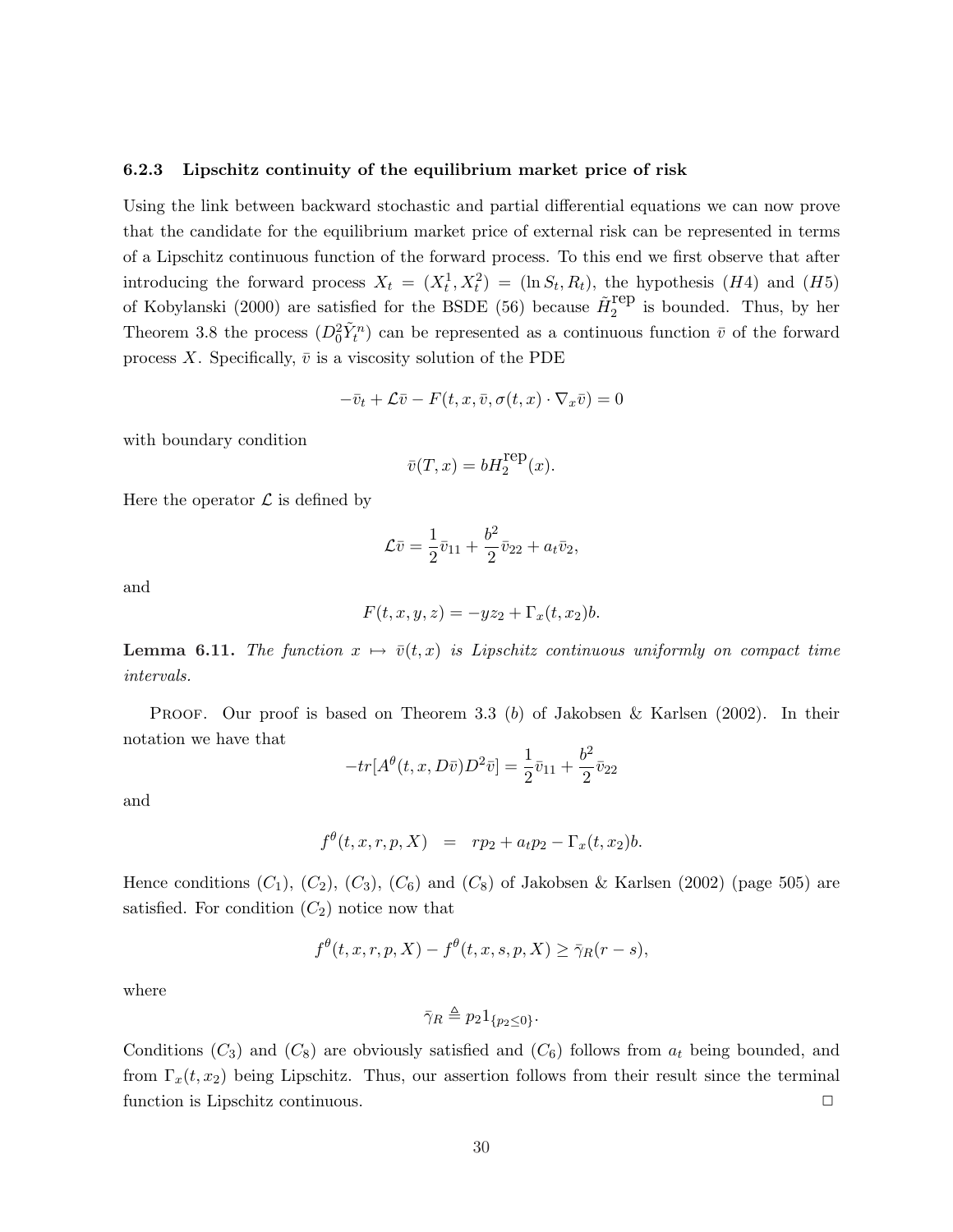We are now ready to prove the second part of Theorem 6.8.

PROOF OF THEOREM 6.8 (II): By the preceding lemma we know that

$$
z_t^2 = \bar{v}(t, X_t^1, X_t^2) \tag{57}
$$

where  $\bar{v}(t, \cdot)$  is a Lipschitz continuous uniformly on compact time intervals.

Remark 6.12. We establish the existence of a Lipschitz continuous uniformly on compact time intervals function  $\bar{v}(t, \cdot, \cdot)$  such that (57) holds. This result was proved by working under the  $\tilde{\mathbb{P}}$ probability measure but it holds for every probability measure equivalent to  $\tilde{P}$ , in particular the equilibrium pricing measure  $\mathbb{P}^{\theta^*}$ .

#### 6.3 A representation of the equilibrium bond price volatility

As a final step toward our equilibrium analysis we are going to verify our Assumption 3.1.

**Lemma 6.13.** The volatility process  $\{\kappa_t^R\}_{t\in[0,T]}$  is  $\mathbb{P}\text{-}a.s.$  strictly positive.

PROOF. We will use the Clark-Haussmann formula for diffusion forward processes. The forward process is  $X_t \triangleq (X_t^1, X_t^2)$ . According to Remark 6.12, under  $\mathbb{P}^{\theta^*}$  the forward process satisfies

$$
dX_t = f(t, X_t)dt + g(t, X_t)dW_t^{\theta^*},
$$

where with  $x = (x_1, x_2)$  we have put

$$
f(t,x) = \begin{pmatrix} -\frac{1}{2}t \\ a_t - \overline{v}(t,x) \end{pmatrix} \text{ and } g(t,x) = \begin{pmatrix} 1 & 0 \\ 0 & b \end{pmatrix}.
$$

As Bahlali, Mezerdi & Ouknine (2002) have shown, Lipschitz continuity of f and g are enough for the Clark-Haussmann formula to hold for diffusion processes. The payoff  $H<sup>I</sup>$  was assumed Frechét differentiable with derivative  $\partial H^I$ . According to Riesz theorem, there exists a right continuous function  $\nu(\cdot, x) = (\nu^1(\cdot, x), \nu^2(\cdot, x))$  of bounded variation, with the second component increasing (because the bond payoff is increasing in the external risk component) such that

$$
\partial H^{I}(x)y = \int_{0}^{T} \nu(dt, x)y(t).
$$

Let us now denote by  $\Phi(s,t)$  the solution of the following first variation equation associated with  $X_t$ :

$$
d\Phi(t,s) = \left[\frac{\partial f}{\partial x}(t,X(t))\Phi(t,s)\right]dt + \left[\frac{\partial g}{\partial x}(t,X(t))\Phi(t,s)\right]dW_t^{\theta^*} \quad (t>s), \quad \Phi(t,t) = I_2,
$$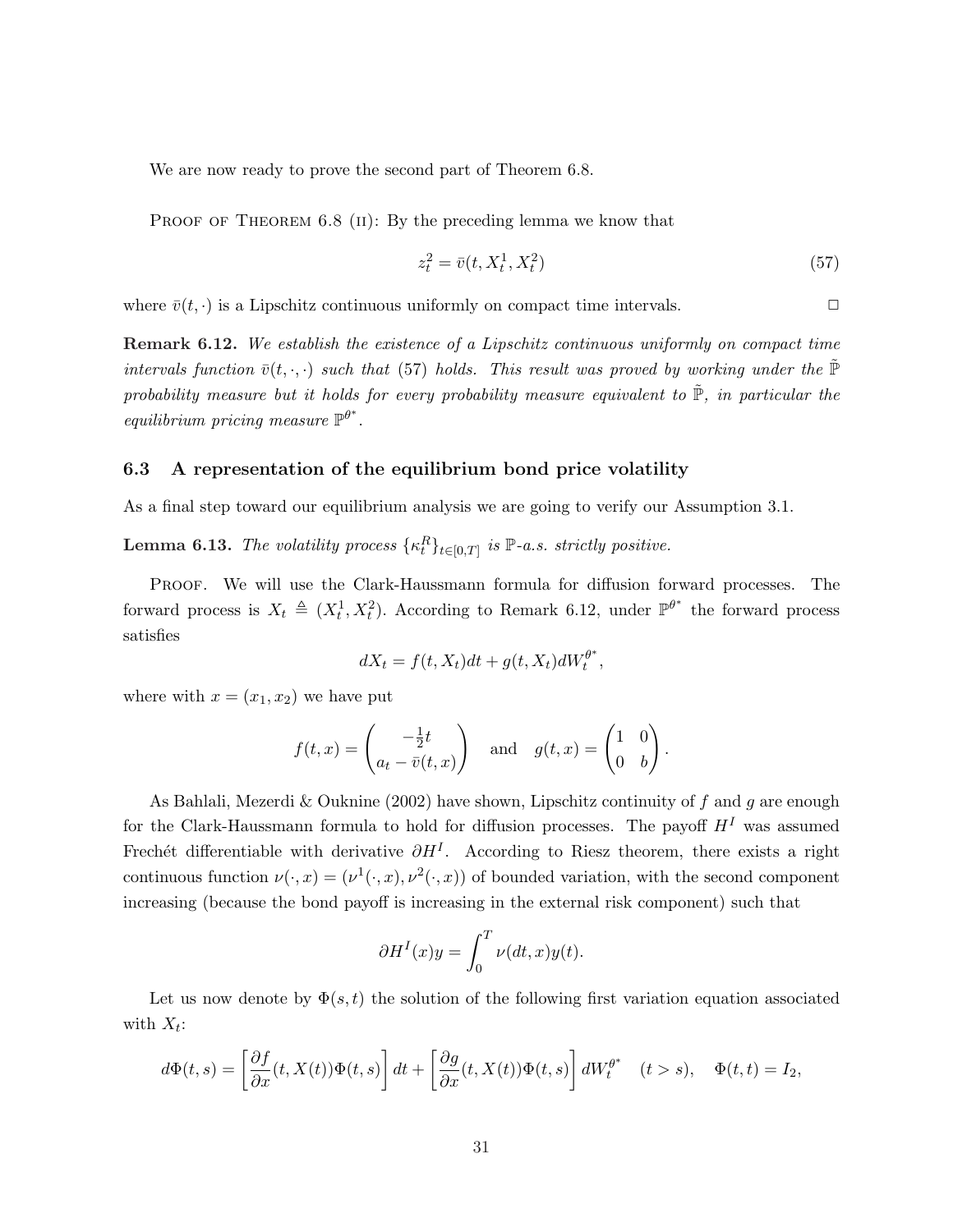where  $\frac{\partial f}{\partial x}$  and  $\frac{\partial g}{\partial x}$  are the generalized derivatives. Thus

$$
d\Phi_{22}(t,s) = [-\Phi_{22}(t,s)\bar{v}_2(t,X_t)]dt, \qquad \Phi_{22}(s,s) = 1,
$$

so  $\Phi_{22}(s,t)$  is positive. According to Clark-Haussmann formula we now have that

$$
\kappa_t^R = b \mathbb{E}^{\theta^*}[\lambda_t | \mathcal{F}_t],
$$

where

$$
\lambda_t = \int_t^T \nu^2(ds, X)\Phi_{22}(s, t).
$$

Hence  $\kappa_t^R$  is positive.

The boundedness of the process  $\theta^{*R} = z^2$  together with (44) make (43) hold true. The following theorem summarizes our main result.

**Theorem 6.14.** Let the agents have entropic utilities with drivers of the form  $(23)$ . If Assumptions 2.1, 6.1 and 6.2 are satisfied then the following holds:

- (i) There exists a unique solution  $(Y, Z)$ ,  $Z = (z^1, z^2)$ , of the BSDE (51) with bounded  $z^2$ .
- (ii) The process  $z^2$  is an equilibrium market price of external risk.

# 7 A Numerical Example

The BSDE characterization of equilibrium market prices of risk makes our analysis amenable to an efficient numerical analysis. In this section we report some simulations for a benchmark model with two agents. We assume that  $(R_t)$  describes the dynamics of a temperature process in California and  $(S_t)$  is the price of a share of an energy provider equity.

## 7.1 Forward dynamics and payoffs

We work in the time interval  $[0, T] = [0, 1.5]$ , where each 0.5 time unit represents a month according to the following setting and assume that

$$
dR_t = a_t dt + 2.0 dW_t^R, \qquad R_0 = r_0
$$

describes a temperature process where the deterministic function  $a(t) = 4t$  captures seasonal variations in average daytime temperatures for the months of May, June and July<sup>7</sup>. The model is a simple linear approximation of the data presented in the link, centered around 18 degrees Celsius. In our analysis we shall give special attention to  $r_0 \in [-4, 7]$  corresponding to a variation of 14 to 25 degrees Celsius.

<sup>7</sup> see http://www.wrcc.dri.edu/cgi-bin/cliMONtavt.pl?casjos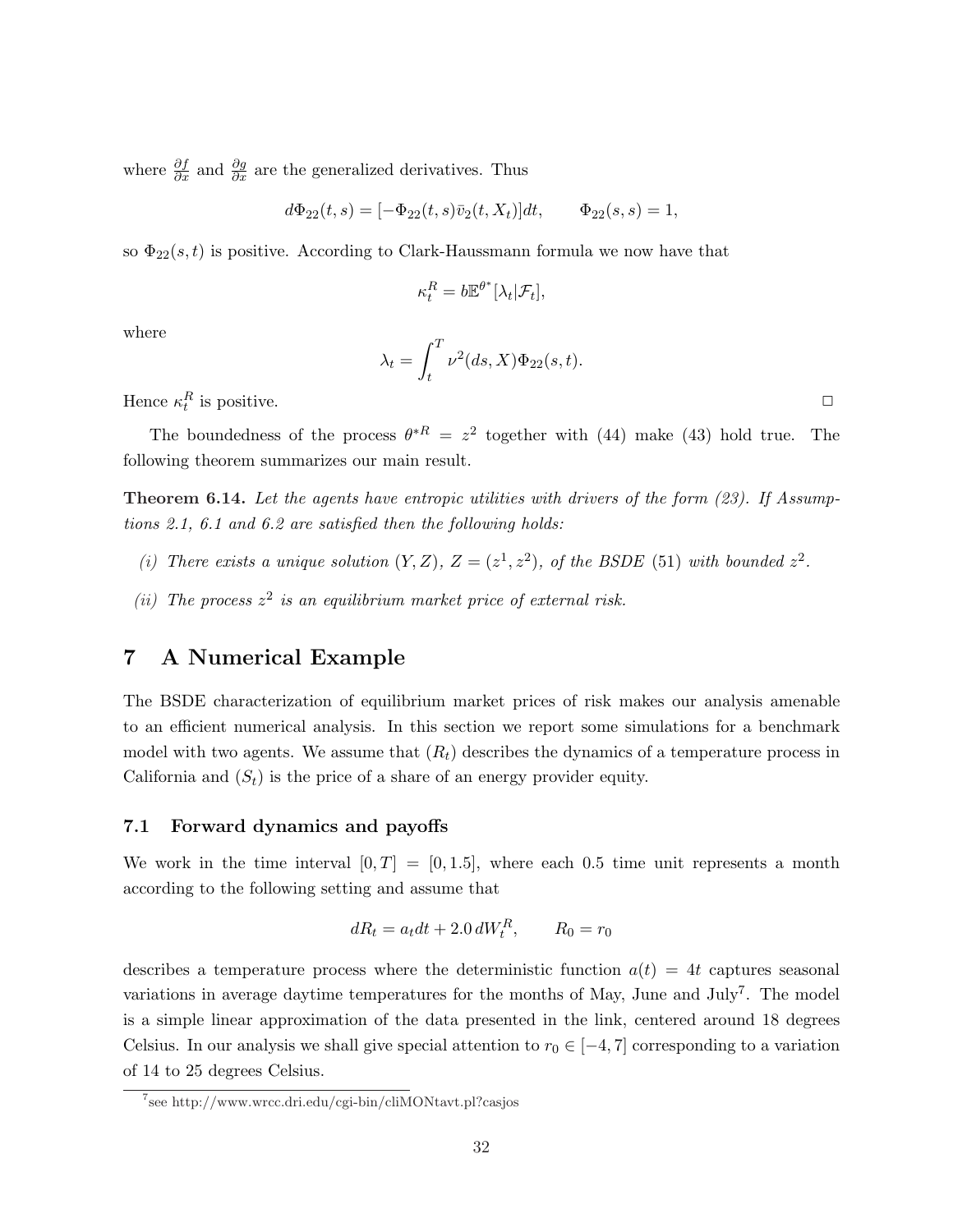## 7.1.1 Stock price dynamics

Following Example 6.5 and consider a financial market model with unbounded market price of risk on the time interval  $[0, 1.5]$ :

$$
\frac{dS_t}{S_t} = \mu^S dt + \frac{1}{\sqrt{y_t + \Gamma(t, R_t)}} dW_t^S, \qquad S_0 = s_0
$$
  

$$
dy_t = \left[ k(\zeta - y_t) + \mu^S \sigma \sqrt{y_t} \sqrt{y_t + \Gamma(t, R_t)} \right] dt + \sigma \sqrt{y_t} dW_t^S, \qquad y_0 = 1.5.
$$

The parameters  $\mu^S$ ,  $\sigma$ , k and  $\zeta$  are constants satisfying condition (46). We choose:

$$
\begin{array}{c|ccccc}\n\mu^S & k & \zeta & \sigma & 2k\zeta - \sigma^2 & \frac{k}{\sigma\mu^S} \\
\hline\n0.08 & 0.33 & 24.7718 & 0.65 & 15.93 & 6.35 > 2\sqrt{6} = 4.9 > 2\sqrt{3}\n\end{array}
$$

The energy provider sells more energy in the summer if temperatures are high as there is more demand for electricity due to a higher use of air-conditioning. Its revenues become the more uncertain - and hence the stock the more volatile - the lower the daytime temperature. The Γ function in the model relates to the impact the temperature has on the value of the stock. An increase of the temperature reflects on the stocks volatility but only so much. This means the variation of Γ when the temperature is above some threshold should be small (and the same when the temperature is too low). In this spirit we model in the following  $way^8$ :

$$
\Gamma(t, R_t) = \arctan(-K \vee (-R_t) \wedge K) + 1.6, \qquad K \in \mathbb{R}_+.
$$

#### 7.1.2 Payoffs

An institutional investor holding the stock may chose to hedge its financial risk as measured by the stock volatility by issuing a structured derivative that pays yield

$$
\varphi^I(t, S_t, R_t) = \exp\left\{-M * \left(\int_0^t a_s ds - R_t\right)^+\right\}, \qquad (M > 0)
$$
\n(58)

where we interpret  $\int_0^t a_s ds$  as the long run average temperature. Along with the institutional investor, two more agents are acting in the market: an orange farmer ("agent a") and a golf resort owner ("agent b"). For the golf resort owner cool season turf grass optimal growth temperature belongs to the interval<sup>9</sup> [15.6 °C, 23.9 °C], for illustration purposes we take 17 °C (i.e.  $R^b = -1$ ) as the golf resort owner's reference temperature. For the orange farmer, low temperatures cause problems in their season yield so his optimal temperature is roughly 22 °C i.e.  $R^a = +4$ . Finally we assume that the agents' risk preferences are described by entropic utilities with risk tolerance

<sup>&</sup>lt;sup>8</sup>The truncation of x by K ensures Γ satisfies the conditions of bounded first and second derivatives. In truth, if chosen big enough  $K$  will not be really relevant for our simulations.

 $^{9}$ http://www.nmmastergardeners.org/Manual%20etc/other%20references/turfgrasses.htm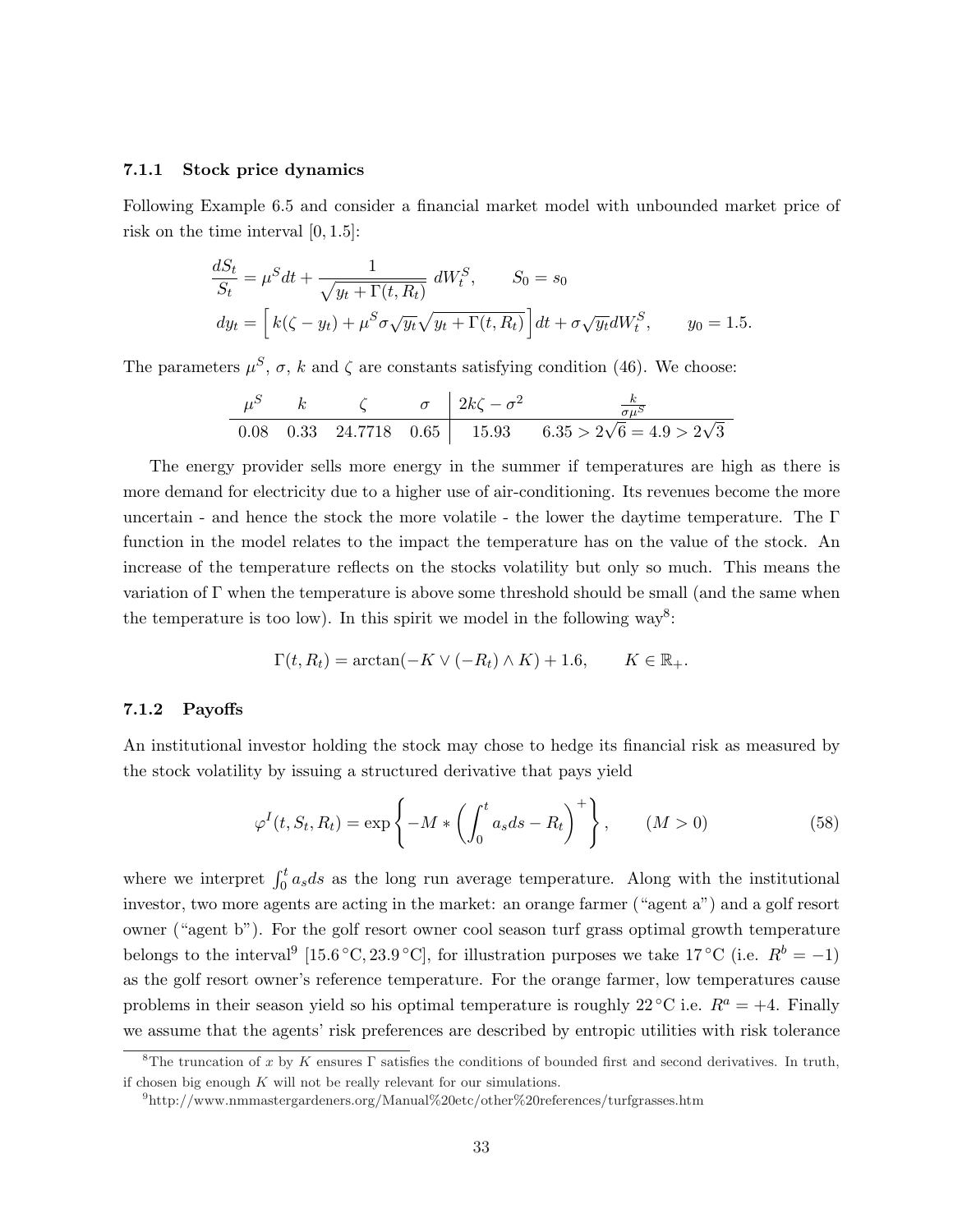coefficients  $\gamma_a = 1.0$  and  $\gamma_b = 2.0$  Assuming that both agents also have a position in the stock as their endowment we model their incomes by

$$
H^{a} = c^{a}S_{T} + \int_{0}^{T} \exp\{-M^{a} * (R_{t} - R^{a})^{2}\}dt, \quad H^{b} = c^{b}S_{T} + \int_{0}^{T} \exp\{-M^{b} * (R_{t} - R^{b})^{2}\}dt
$$

for some benchmark temperatures  $R^a > R^b$  and positive constants  $M^a, M^b \in \mathbb{R}_+$ . The constants of our model are chosen as:



Figure 1: Typical trajectories of the forward processes in the time interval [0, 1.5].

## 7.2 Solver methodology

In order to simulate our models we first choose the agents' degree of risk tolerance and starting points  $s_0$  and  $r_0$  for the stock and temperature process respectively. After simulating enough trajectories of the forward process  $(S, R)$  using the Euler method, we simulate the equilibrium market price of external risk using the representative agent BSDE. In a subsequent step we use the trajectories of  $\theta^{*R}$  to solve the BSDEs for the bond price processes and agents' residual risk.

The numerical method is a modification of an algorithm by Bender  $&$  Denk (2007). It takes advantage of the fact that the driver does not depend on the process Y. For a given partition  $\pi = \{0 = t_0, t_1, \ldots, t_M = T\}$  of the time interval  $[0, T]$ , the corresponding discretization  $X^{\pi}$  and  $H^{\pi}$  of the forward process and payoff functions, respectively, we put  $(Y^{(0,\pi)}, Z^{(0,\pi)}) = 0$  and define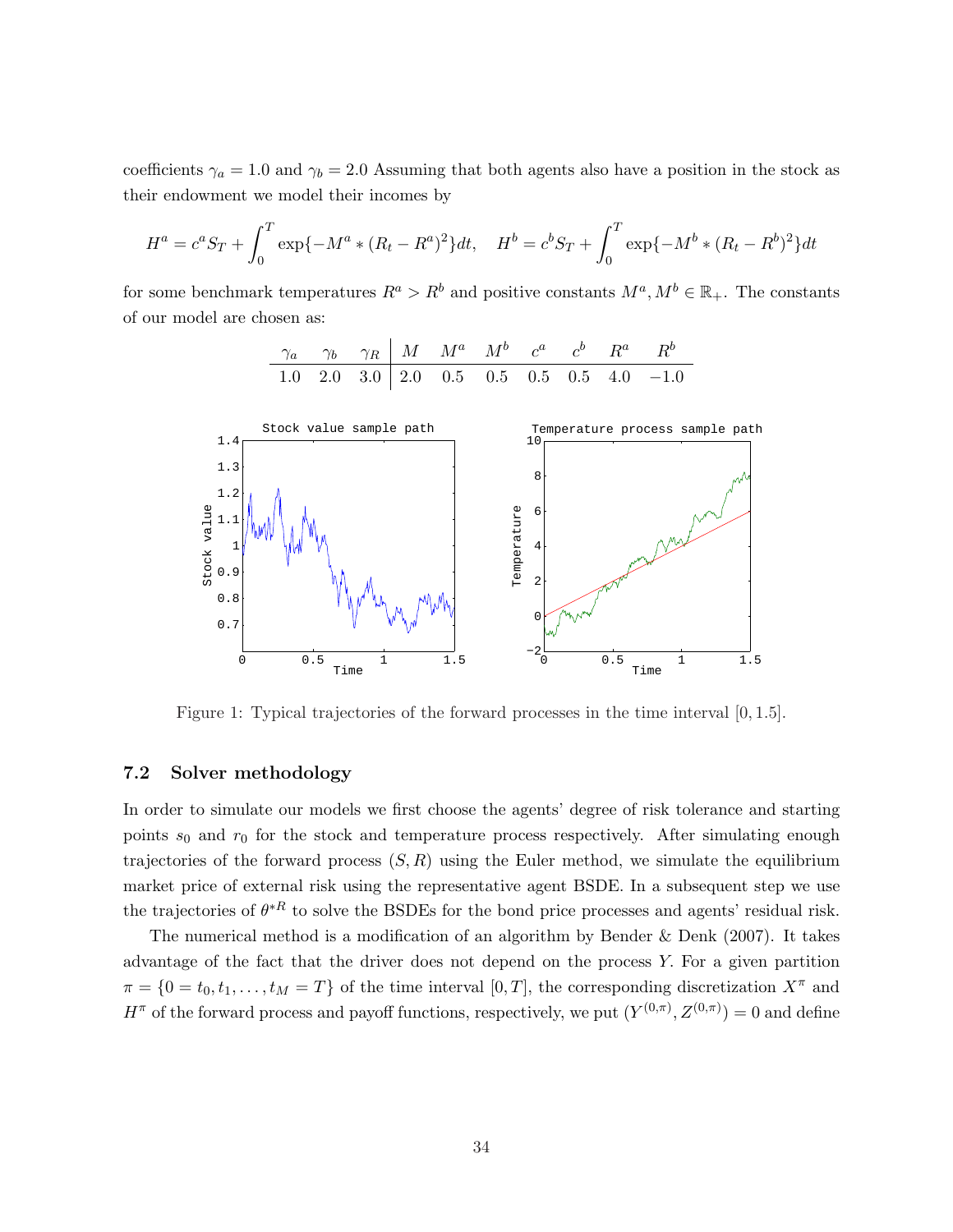

Figure 2: Initial bond prices as a function of the starting point of the forward process.

the processes  $Y^{(n,\pi)}$  and  $Z^{(n,\pi)}$  recursively by

$$
Y_{t_i}^{(n,\pi)} = \mathbb{E}\Big[H^{\pi} - h\sum_{j=i}^{M-1} f(t_i, X_{t_j}^{\pi}, Z_{t_j}^{(n-1,\pi)}) \Big| \mathcal{F}_{t_i}\Big],\tag{59}
$$

$$
Z_{t_i}^{(n,\pi)} = \mathbb{E}\Big[\frac{\Delta W_{t_i}}{h}\Big(H^{\pi} - h\sum_{j=i+1}^{M-1} f(t_i, X_{t_j}^{\pi}, Z_{t_j}^{(n-1,\pi)})\Big)\Big|\mathcal{F}_{t_i}\Big].
$$
 (60)

Here  $h = t_{i+1} - t_i$  and  $\Delta W_i = W_{t_{i+1}} - W_{t_i}$  denotes a Brownian increment. Since only  $Y_0$  is needed we can ignore (59) until the last iteration. The scheme is explicit and converges in  $n = M$ iterations.

#### 7.3 Results

In the sequel we display some results. In Figure 2 we display the equilibrium bond price at time  $t = 0$  as a function of the starting point of the forward process. The bond price is increasing in the temperature which reflects the fact that the yield curve increases in the external risk component. Figure 3 shows surface plots for the orange farmer's residual risk for the case of risk transfer and risk sharing, respectively. The graphs show that, although the surfaces are qualitatively similar, the case of risk transfer yields a lower risk, i.e., higher utility. A similar result holds for the golf resort owner whose risk exposures for the sharing and transfer case are displayed in Figure 3.

Remark 7.1. Our simulations suggest that within the framework of our model it is beneficial for both agents to exchange risk exposures through decentralized markets. At first sight this result is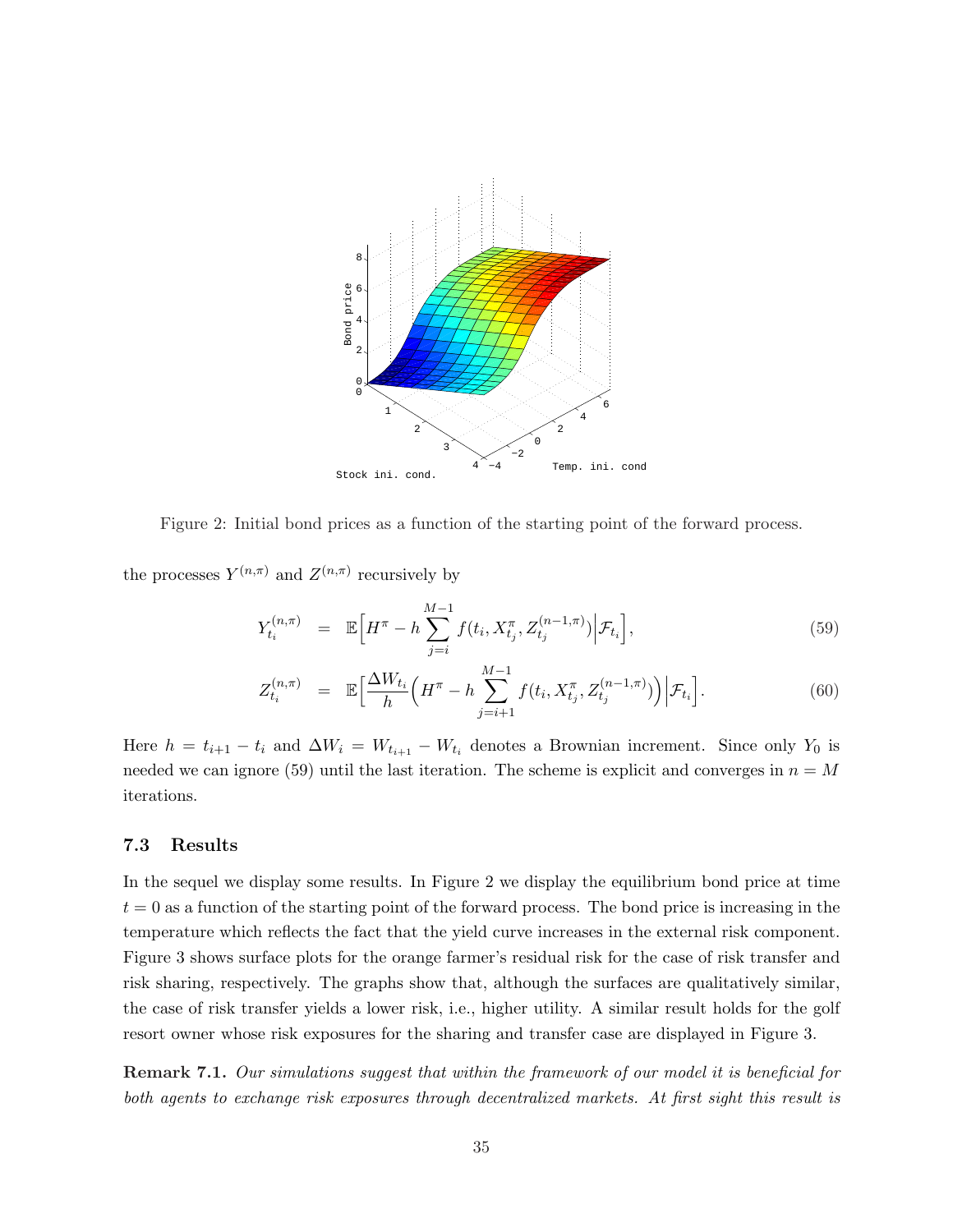

Figure 3: Residual Risk Surfaces for risk sharing (light color) and transfer (dark color): orange farmer (left) and golf resort owner (right)

surprising because in the risk sharing case there is no aggregate cost of hedging whereas in the risk transfer case the agents need to pay for their hedge, i.e, there is an initial outflow of capital. On the other hand, of course, the bond pays dividends whereas the risk sharing case only considers non-dividend paying assets. In our model future dividend payments outweighs the impact of the initial outflow of capital. Notice also that the bond prices depend significantly on both stock price and temperature.



Figure 4: Residual Risk Surface Plot for risk sharing (light color) and transfer (dark color): the represenattive agent

Figure 5 shows the price of one share (unit) of a bond as a function of the number of shares issued and the corresponding revenues. The left plot shows the quantities  $\frac{B_0^{(N)}}{N}$  where  $B_0^{(N)}$ 0 denotes the equilibrium bond price for the yield curve  $N \cdot \varphi^I$ . The unit price if decreasing in N, i.e., the price of one share decreases with the number of shares issued. The associated revenues are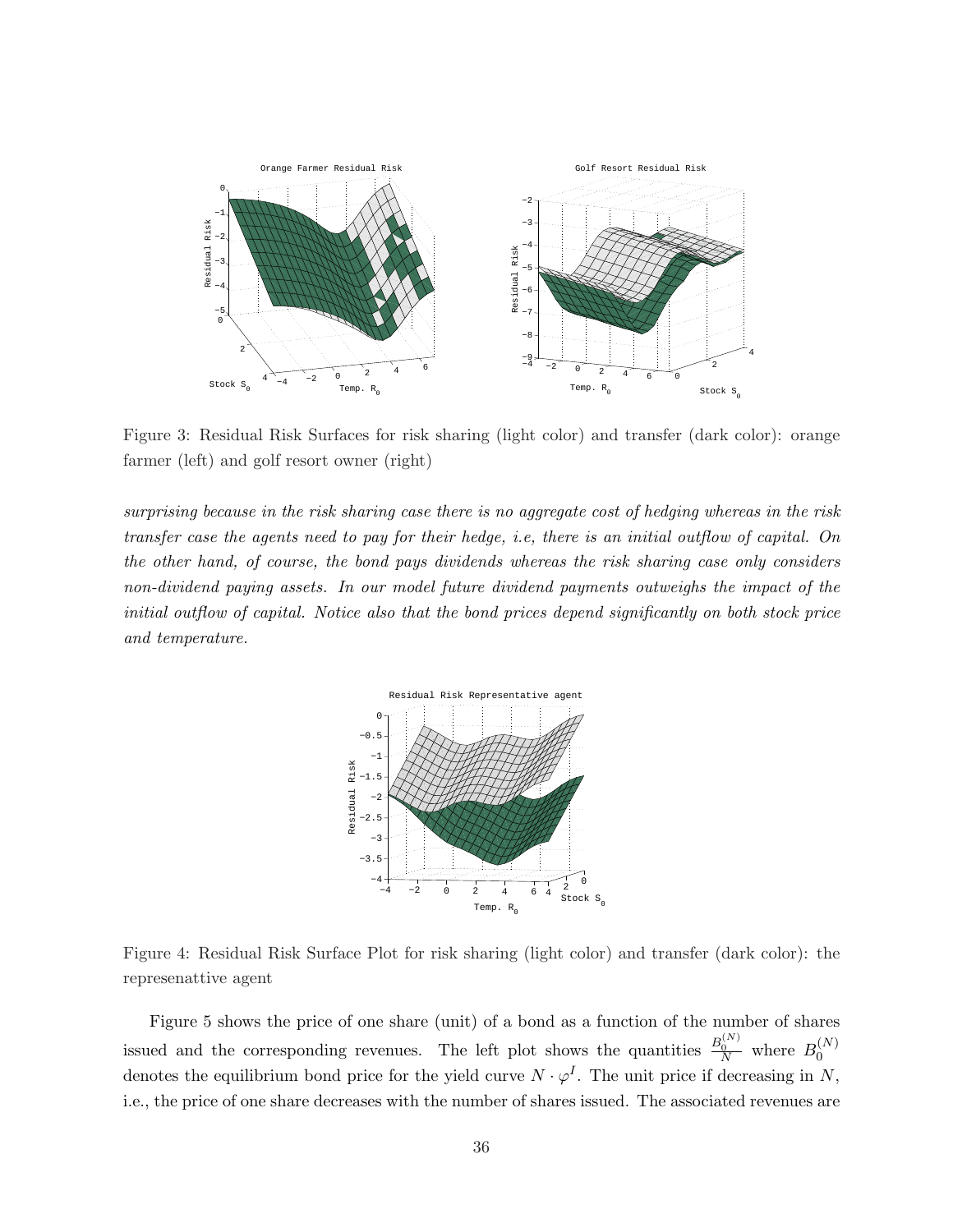

Figure 5: Share prices and revenues as a function of the number of bonds in the market.

displayed in the right plot. We see that for our choice of payoff profiles the revenues are maximal if the issuer sells about 5 units of the bond. A theoretical analysis of the issuer's optimal policy is beyond the scope of this paper and left for future research.

#### 7.4 Some modifications

We close this section with two variations of the previous example. In the first we chose

$$
\overline{\varphi}^{I}(t, S_{t}, R_{t}) = \varphi^{I}(t, S_{t}, R_{t}) + (S_{t} - S_{0})^{+}(-R_{t})^{+} \wedge K_{1} + (S_{t} - S_{0})^{+}(R_{t} - 4)^{+} \wedge K_{2},
$$

with big enough constants  $K_1$  and  $K_2$ . Of the result we obtained we present only the residual risk plots since all others displayed the same behavior as the ones we presented so far. In Figure 6 we find the residual risk surfaces for both the orange farmer and golf resort owner but now, compared to Figure 3, we see that with this new type of bond the agent's risk is lower. In Figure 7 we present comparatively the risk transfer surfaces for the original example and this variation.

In the second variation we replaced the bond's payoff by

$$
\hat{H}^{I} = \left(\frac{2}{\pi} \arctan(R_{T}) + 1\right)(S_{T} - S_{0})^{+} + \int_{0}^{T} \varphi^{I}(t, S_{t}, R_{t})dt.
$$

In Figure 8 we find the residual risk for the markets agents. The representative agent's residual risk surface plot for this case coincided with the surface presented in Figure 4 which suggests that adding such a derivative into the market as a whole plays no impact, although the golf resort owner seems to be much happier.

# 8 Conclusion

In this paper we provided a general framework within which to price financial securities written on non-tradable risk factors. We assumed that the agents' risk preferences can be described by a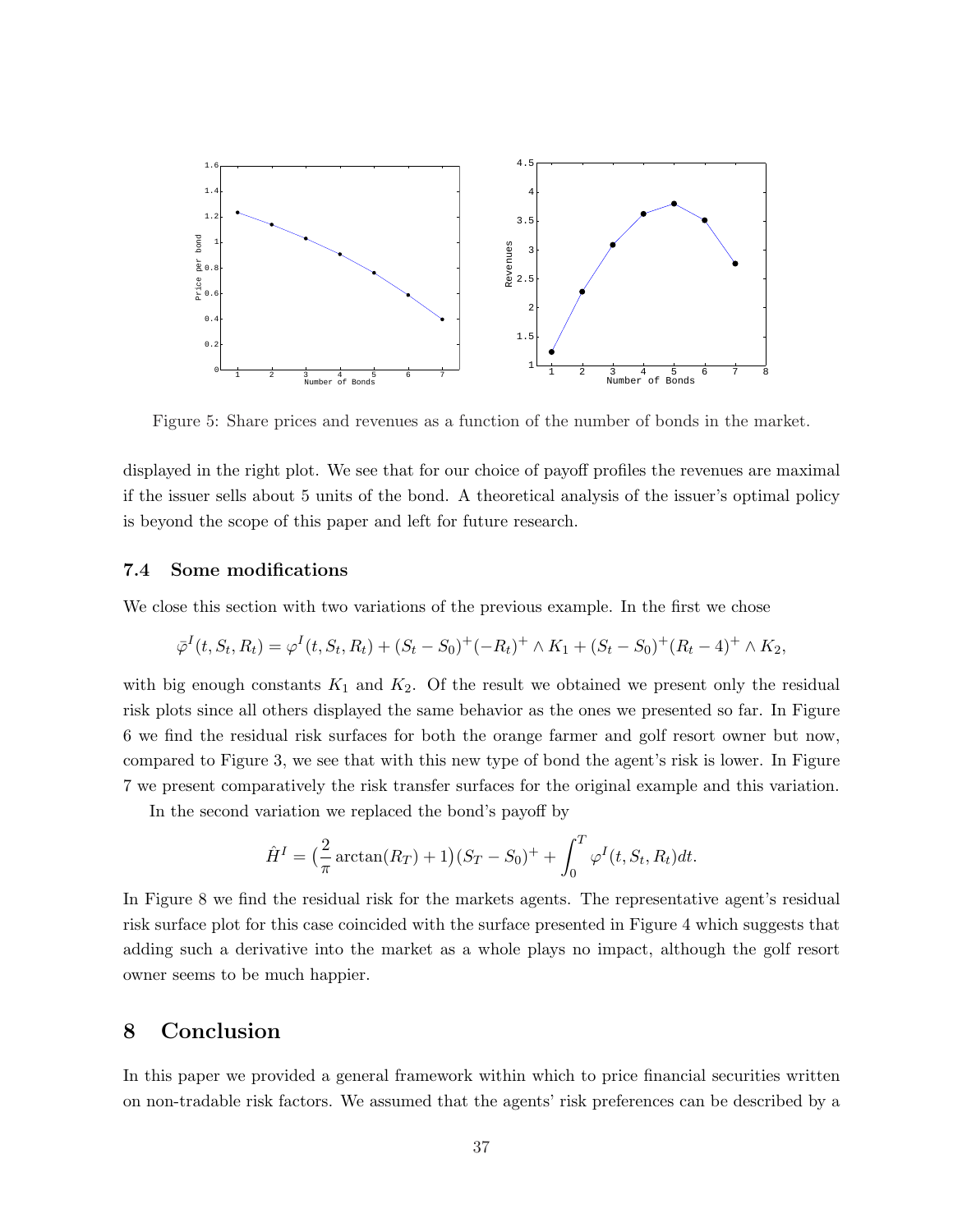

Figure 6: Case  $\bar{\varphi}^I(t, S_t, R_t)$ : Residual Risk Surfaces for risk sharing (light color) and transfer (dark color): orange producer (left) and golf resort owner (right).



Figure 7: Case  $\bar{\varphi}^I(t, S_t, R_t)$ : Residual Risk Surface Plot for the represenative agent. From top to bottom: risk sharing case, risk transfer example and risk transfer first variant.

dynamic convex risk measure generated by a backward stochastic differential equation. We solved the individual and representative agents' optimization problems and characterized a certain class of equilibrium markets of risk in terms of a solution to a BSDE. For the specific case of exponential utilities we solve the optimization in closed form. Under the additional assumption that the external risk process follows an Ornstein-Uhlenbeck process and that the market price of financial risk satisfies a modification of the Novikov condition we proved a uniqueness of equilibrium result. The key was a differentiability theorem for quadratic BSDEs with unbounded terminal condition.

Our main goal was to extend the standard representative approach of general equilibrium theory to monetary utility functions and to allow for certain classes of unbounded market prices of financial risk. Many avenues are still open for future research. From personal communication with Freddy Delbaen we believe that any time consistent convex dynamic risk measures can be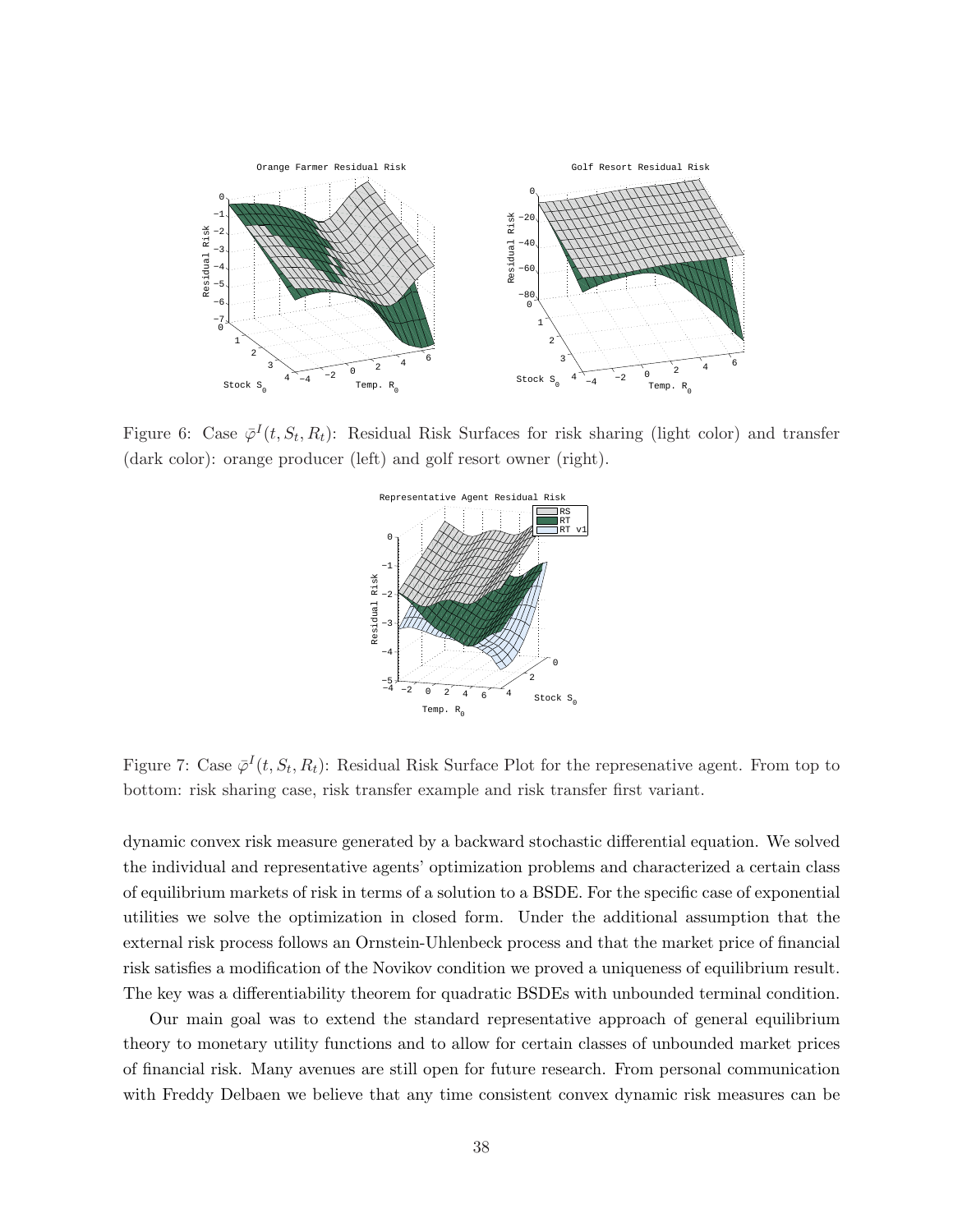

Figure 8: Case  $\hat{H}^{I}$ : Residual Risk Surfaces for risk sharing (light color) and transfer (dark color): orange farmer (left) and golf resort owner (right)

represented by a BSDE. The applicability of our results in general and the characterization of equilibrium results in particular are thus limited "only" by the lack of existence, uniqueness and differentiability results for solution of BSDEs beyond the quadratic case. This is a field of active research; a major contribution to this theory was well beyond the scope of this paper. It would also be interesting to consider the problem of optimal derivative design. The simulations of Section 7 can be viewed as a first quantitative step in that direction. Our Figure 5 suggests that for a given payoff profile there exists a revenue maximizing number of shares. Finally, we did not consider models where the assumption of market completion is violated so our method does not cover the incomplete markets.

# A Malliavin derivatives

For completeness we review in this appendix the notion of Malliavin derivatives; for details we refer to the textbook of Nualart (1995). We denote by  $W$  be an d-dimensional Brownian motion and introduce the space of random variables

$$
\mathcal{S} = \left\{ \xi : \xi = F\left(\int_0^T h_d^1 dW_t, \dots, \int_0^T h_d^d dW_t\right) \right\}
$$

where  $F: \mathbb{R}^n \to \mathbb{R}^d$  is has bounded partial derivatives of all orders and  $h^i \in L^2([0,T]; \mathbb{R}^d)$ . For any such random variable the d-dimensional operator  $D: \mathcal{S} \to L^2(\Omega \times [0,T])^d$  is defined by

$$
D^i_{\theta} \xi = \sum_{j=1}^d \frac{\partial F}{\partial x_{i,j}} \left( \int_0^T h^1_d dW_t, \dots, \int_0^T h^d_d dW_t \right) h^{i,j}_{\theta}
$$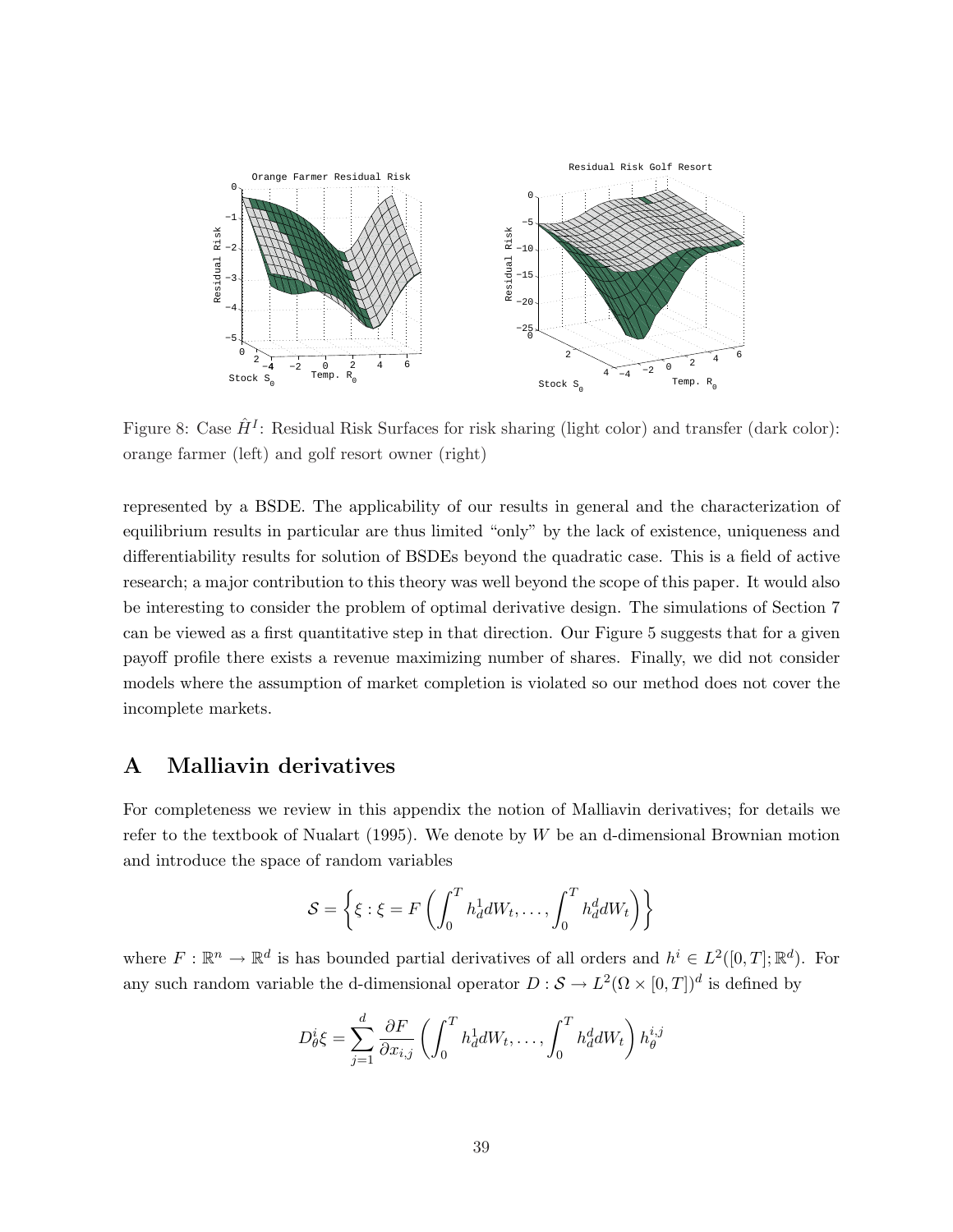and for  $p > 1$  the norm  $\|\xi\|_{1,p}$  is defined by

$$
\|\xi\|_{1,p} = \left(\mathbb{E}\left[|\xi|^p + \left(\int_0^T |D_\theta \xi|^2\right)^{p/2}\right]\right)^{1/p}.
$$

The operator D has a closed extension to the space  $\mathbb{D}^{1,p}$ , the closure of S with respect to  $\|\cdot\|_{1,p}$ .

**Lemma A.1.** Let  $\{F_n\}$  be a sequence of random variables in  $\mathbb{D}^{1,2}$  that converges to F in  $L^2$  and assume that

$$
\sup_n \mathbb{E} \left[ \|D F_n \|_{L^2} \right] < \infty.
$$

Then  $F \in \mathbb{D}^{1,2}$  and the derivatives  $\{DF_n\}$  converge to DF in the weak topology of  $L^2(\Omega \times [0,T])$ .

Let us now consider the diffusion process  $(M_t)$  defined by the SDE

$$
dM_t = b(t, M_t)dt + \sigma(t, M_t)dW_t
$$
\n(61)

where  $b(t, \cdot) \in \mathbb{R}^d$  and  $\sigma(t, \cdot) = \text{diag}(\sigma^1(t, \cdot), \dots, \sigma^d(t, \cdot))$  is a diagonal matrix. We assume that the diffusion coefficients are differentiable in  $x$  with bounded derivatives and fix a differentiable function  $g : \mathbb{R}^d \to \mathbb{R}$ . With

$$
\Delta_{i,t} := \exp\left(\int_0^t \sigma_x^i(s, M_s^i) dW_s^i + \int_0^t \left\{b_x^i(s, M_s^i) - \frac{1}{2}(\sigma_x^i)^2(s, M_s^i)\right\} ds\right) \tag{62}
$$

the Malliavin derivative  $D_u^ig(M_t)$  of  $g(M_t)$  at time u with respect to the i-th Wiener process is given by

$$
D_u^ig(M_t) = \mathbf{1}_{\{t \ge u\}} g_x^i(M_t) \sigma(u, M_u) \Delta_{i,t} \Delta_{i,u}^{-1}.
$$

For our external risk process  $R$  of Section 6 this means that

$$
D_u^2 R_t = \mathbf{1}_{\{t \ge u\}} \exp \left( \int_u^t \mu_x(s, R_s) ds \right).
$$

# References

- [1] Ankirchner, S., Imkeller, P. & Dos Reis, G. (2007) Classical and variational differentiability of BSDEs with quadratic growth. Electronic Journal of Probability, 12, 1418-1453.
- [2] Artzner, P., Delbaen, F., Eber, J.M. & Heath, D. (1999) Coherent measures of risk, Mathematical Finance, 9, 203-228.
- [3] Artzner, P., Delbaen, F., Eber, J.-M., Heath, D. & Ku, H. (2002) Coherent multiperiod risk measurement, working paper, Department of Mathematics, ETH-Zürich.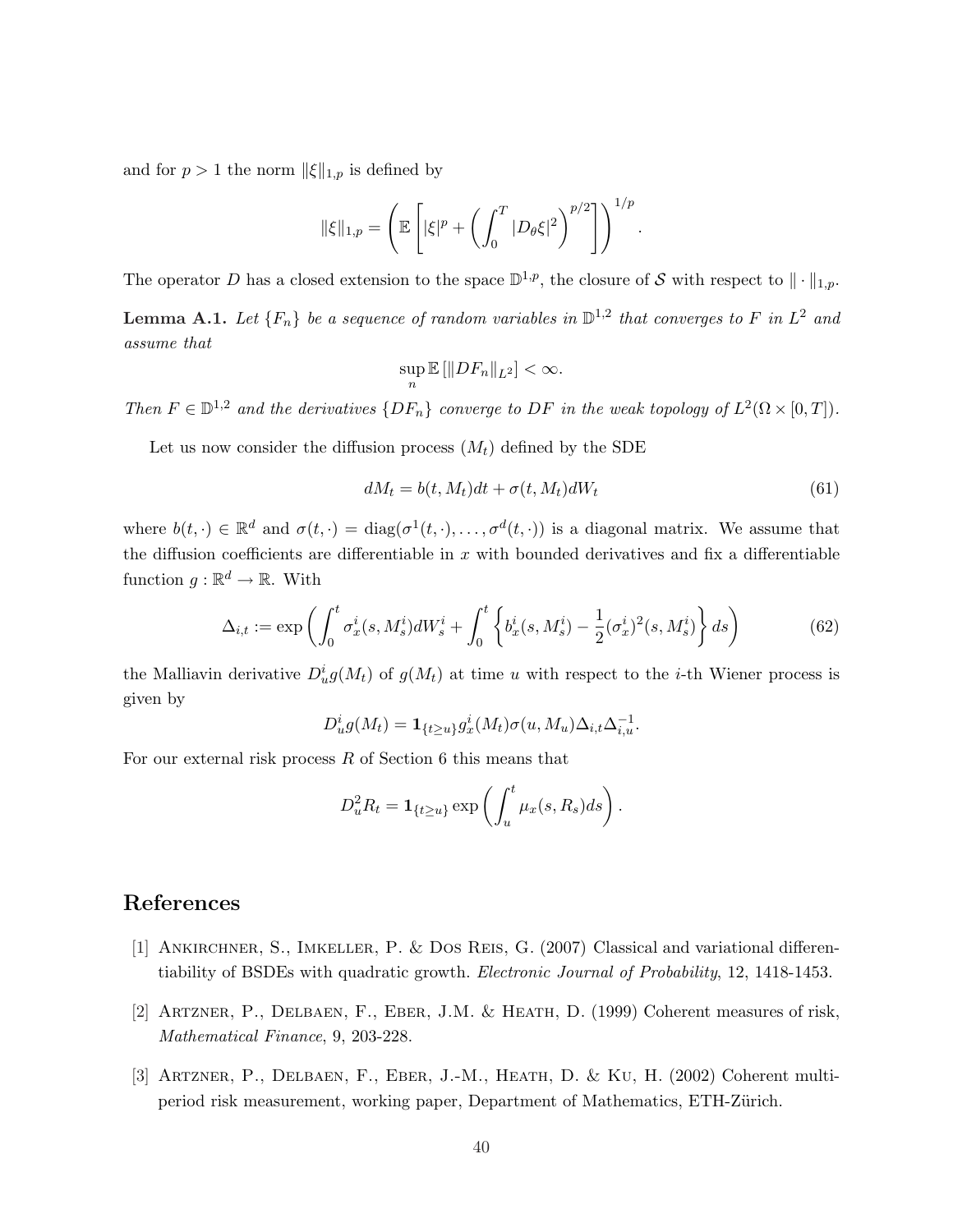- [4] Artzner, P, Delbaen, F., Eber, J.-M., Heath, D. & Ku, H. (2007) Coherent multiperiod risk adjusted values and Bellman's principle, Annals of Operations Research, 152, 5-22.
- [5] Bahlali, K., Mezerdi, B. & Ouknine, Y. (2002) A Haussmann-Clark-Ocone formula for functionals of diffusion processes with Lipschitz coefficients, Journal of Applied Mathematics and Stochastic Analysis, 15, 357-370.
- [6] Barrieu, P. & El Karoui, N. (2005) Inf-convolution of risk measures and optimal risk transfer, Finance & Stochastics 9, 269-298.
- [7] Barrieu, P. & El Karoui, N. (2005) Pricing, Hedging and Optimally Designing Derivatives via Minimization of Risk Measures. Volume on Indifference Pricing (ed: Rene Carmona) Princeton University Press, to appear.
- [8] BENDER, C. & DENK, R. (2007) Forward simulation of backward SDE. Stochastic Processes and their Applications, 117 (12) 1793-1812.
- [9] Borch, K. (1962) Equilibrium in a Reinsurance Market, Econometrica, 30, 424-444.
- [10] Briand, P. & Hu, Y. (2007) Quadratic BSDEs with convex generators and unbounded terminal conditions, arXiv:math/0703423v1
- [11] CHAUMONT, S., IMKELLER, P. & MÜLLER, M.  $(2006)$  Equilibrium trading of climate and weather risk and numerical simulation in a Markovian framework, Stochastic Environmental Research and Risk Assessment, 20 (3) 184-205.
- [12] Clark, J.M.C. (1970) The representation of functionals of Brownian motion by stochastic integrals, Annals of Mathematical Statistics, 41, 1282-1295.
- [13] CHACKO, G. & VICEIRA, L. (2005) Dynamic Consumption and portfolio choice with stochastic volatility in incomplete markets, Review of Financial Studies, 18, 1369-1402.
- [14] Cvitanic, J., Ma, J. & Zhang, J. (2003) Efficient computation of ∆-hedges for options. with discontinuous payoffs, *Mathematical Finance*, 13, 135-151.
- [15] Filipovic, D. & Kupper, M. (2006) Equilibrium Prices for Monetary Utility Functions; International Journal of Theoretical and Applied Finance, To appear
- [16] HAUSSMANN, U. (1979) On the integral representation of functionals of Itô processes. Stochastics, 13, 17-27.
- [17] HORST, U. & MÜLLER, M.  $(2006)$  On the spanning property of risk bonds priced by equilibrium, Mathematics of Operations Research, to appear.